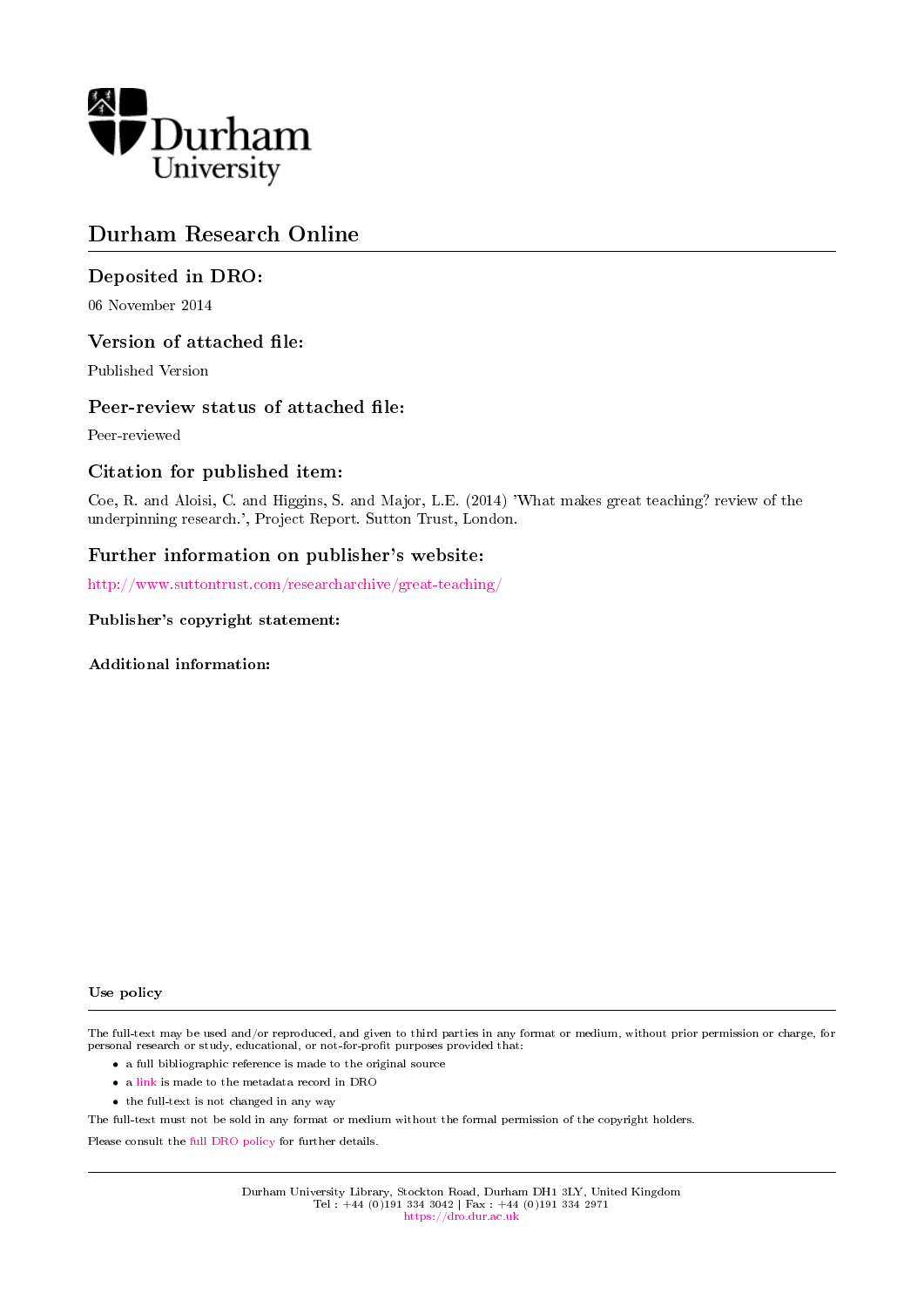# **What makes great teaching?**

Review of the underpinning research

Robert Coe, Cesare Aloisi, Steve Higgins and Lee Elliot Major **October 2014**

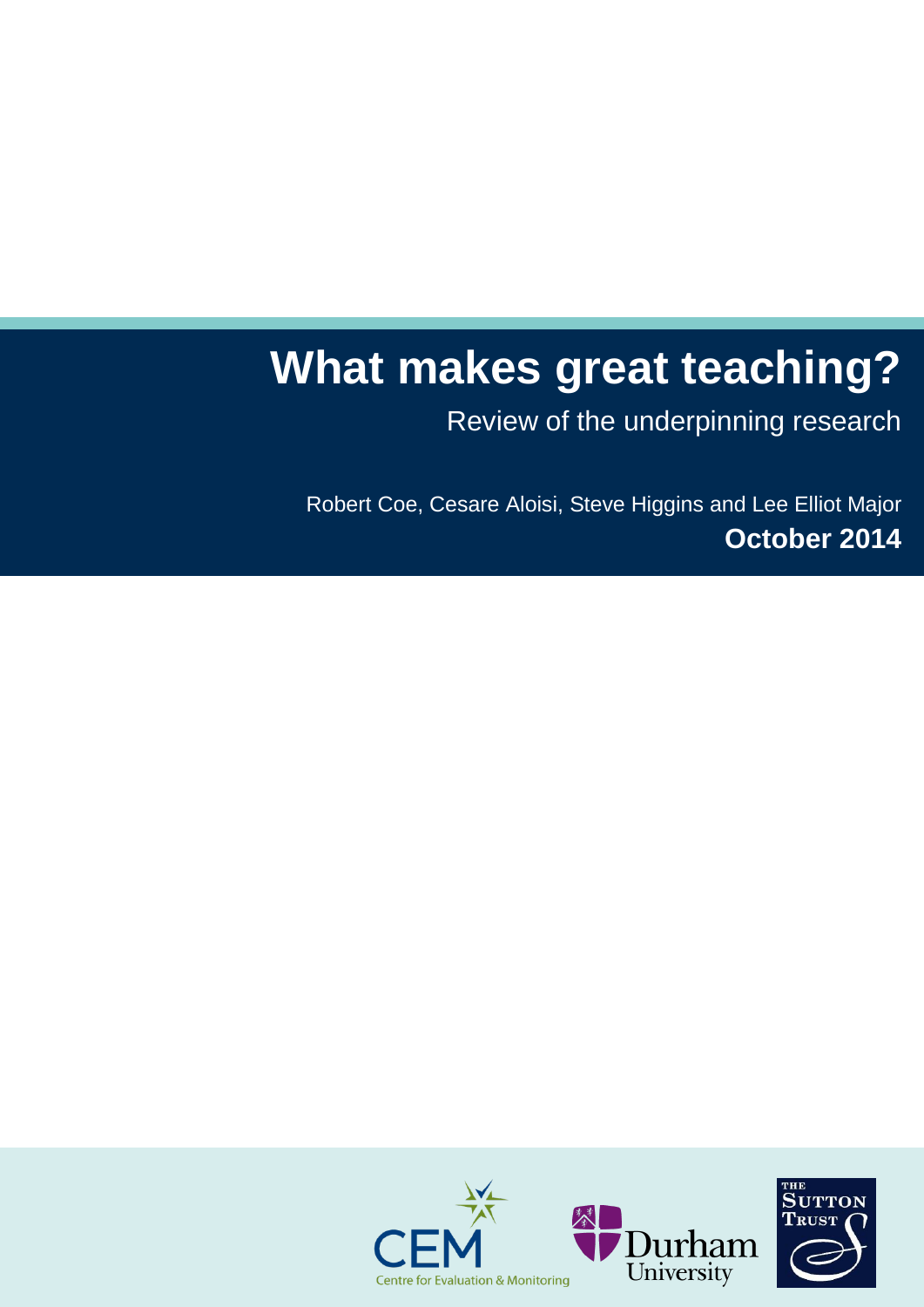### **A framework for professional learning**

This review set out to address three apparently simple questions:

- *What makes 'great teaching'?*
- *What kinds of frameworks or tools could help us to capture it?*
- *How could this promote better learning?*

### **Question 1: "What makes great teaching?"**

### **Great teaching is defined as that which leads to improved student progress**

We define effective teaching as that which leads to improved student achievement using outcomes that matter to their future success. Defining effective teaching is not easy. The research keeps coming back to this critical point: student progress is the yardstick by which teacher quality should be assessed. Ultimately, for a judgement about whether teaching is effective, to be seen as trustworthy, it must be checked against the progress being made by students.

### **The six components of great teaching**

Schools currently use a number of frameworks that describe the core elements of effective teaching. The problem is that these attributes are so broadly defined that they can be open to wide and different interpretation whether high quality teaching has been observed in the classroom. It is important to understand these limitations when making assessments about teaching quality.

Below we list the six common components suggested by research that teachers should consider when assessing teaching quality. We list these approaches, skills and knowledge in order of how strong the evidence is in showing that focusing on them can improve student outcomes. This should be seen as offering a 'starter kit' for thinking about effective pedagogy. Good quality teaching will likely involve a combination of these attributes manifested at different times; the very best teachers are those that demonstrate all of these features.

### **1. (Pedagogical) content knowledge (Strong evidence of impact on student outcomes)**

The most effective teachers have deep knowledge of the subjects they teach, and when teachers' knowledge falls below a certain level it is a significant impediment to students' learning. As well as a strong understanding of the material being taught, teachers must also understand the ways students think about the content, be able to evaluate the thinking behind students' own methods, and identify students' common misconceptions.

### **2. Quality of instruction (Strong evidence of impact on student outcomes)**

Includes elements such as effective questioning and use of assessment by teachers. Specific practices, like reviewing previous learning, providing model responses for students, giving adequate time for practice to embed skills securely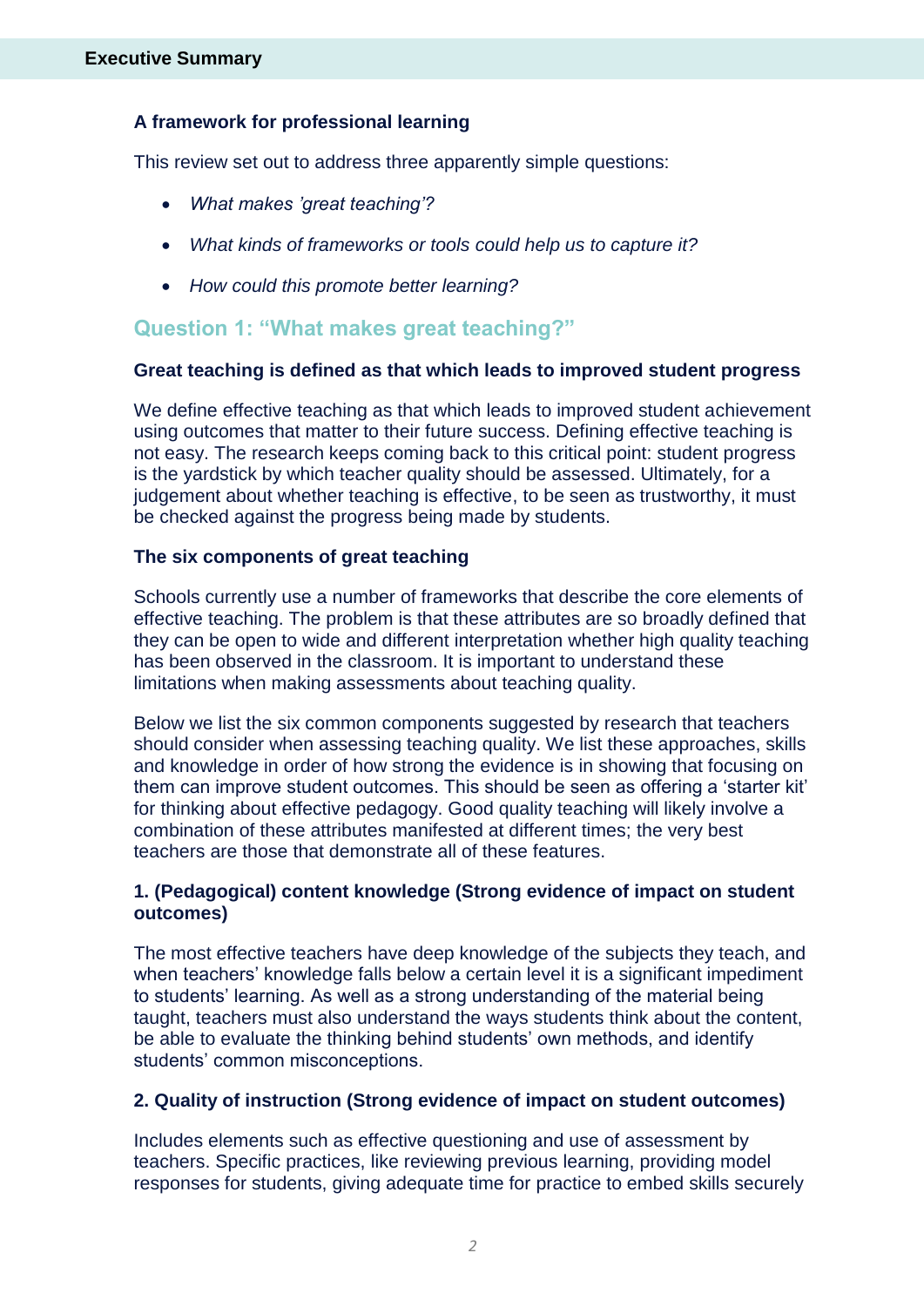and progressively introducing new learning (scaffolding) are also elements of high quality instruction.

### **3. Classroom climate (Moderate evidence of impact on student outcomes)**

Covers quality of interactions between teachers and students, and teacher expectations: the need to create a classroom that is constantly demanding more, but still recognising students' self-worth. It also involves attributing student success to effort rather than ability and valuing resilience to failure (grit).

### **4. Classroom management (Moderate evidence of impact on student outcomes)**

A teacher's abilities to make efficient use of lesson time, to coordinate classroom resources and space, and to manage students' behaviour with clear rules that are consistently enforced, are all relevant to maximising the learning that can take place. These environmental factors are necessary for good learning rather than its direct components.

### **5. Teacher beliefs (Some evidence of impact on student outcomes)**

Why teachers adopt particular practices, the purposes they aim to achieve, their theories about what learning is and how it happens and their conceptual models of the nature and role of teaching in the learning process all seem to be important.

### **6. Professional behaviours (Some evidence of impact on student outcomes)**

Behaviours exhibited by teachers such as reflecting on and developing professional practice, participation in professional development, supporting colleagues, and liaising and communicating with parents.

### **Question 2: "What kinds of frameworks or tools could help us to capture great teaching?"**

### **Assessing teacher quality through multiple measures**

A formative teacher evaluation system – based on continuous assessment and feedback rather than a high-stakes test - must incorporate a range of measures, from different sources, using a variety of methods. A key to suitably cautious and critical use of the different methods is to triangulate them against each other. A single source of evidence may suggest the way forward, but when it is confirmed by another independent source it starts to become a credible guide.

Currently available measures can give useful information, but there is a lot of noise around a weak signal, so we must be careful not to over-interpret. If we were to use the best classroom observation ratings, for example, to identify teachers as 'above' or 'below' average and compare this to their impact on student learning we would get it right about 60% of the time, compared with the 50% we would get by just tossing a coin. Therefore, these judgements need to be used with considerable caution.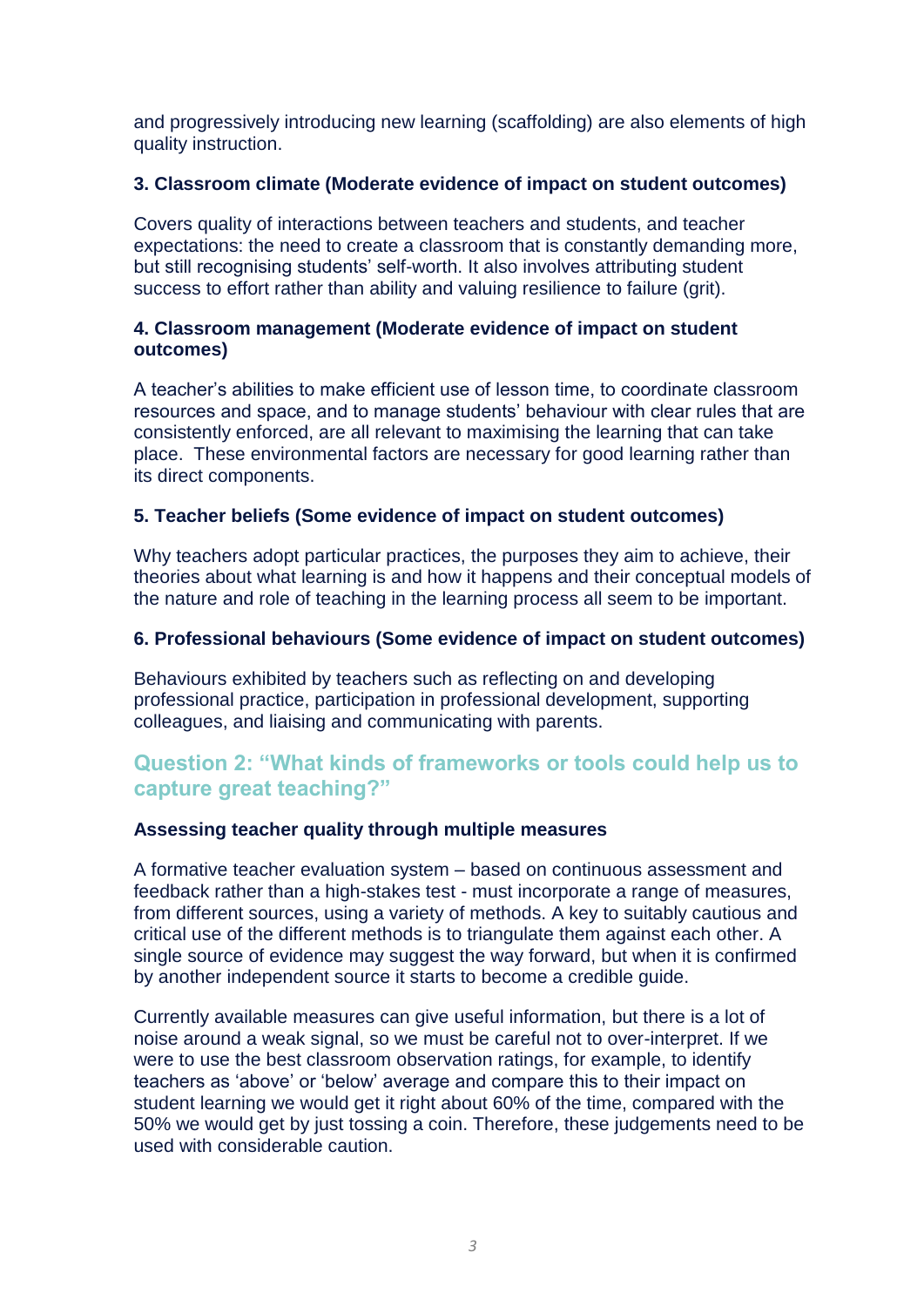### **Six approaches to teacher assessment**

For this review we focused on three approaches to assessing teachers that demonstrate moderate validity in signalling effectiveness:

- 1. classroom observations by peers, principals or external evaluators
- 2. 'value-added' models (assessing gains in student achievement)
- 3. student ratings

Three other approaches had limited evidence:

- 4. principal (or headteacher) judgement
- 5. teacher self-reports
- 6. analysis of classroom artefacts and teacher portfolios

### **Classroom observations**

Successful teacher observations are primarily used as a formative process – framed as a development tool creating reflective and self-directed teacher learners as opposed to a high stakes evaluation or appraisal. However, while observation is effective when undertaken as a collaborative and collegial exercise among peers, the literature also emphasises the need for challenge in the process – involving, to some extent, principals or external experts.

Levels of reliability that are acceptable for low-stakes purposes can be achieved by the use of high-quality observation protocols. These include using observers who have been specifically trained – with ongoing quality assurance, and pooling the results of observations by multiple observers of multiple lessons.

### **Measuring student gains**

Value-added models are highly dependent on the availability of good outcome measures. Their results can be quite sensitive to some essentially arbitrary choices about which variables to include and what assumptions underpin the models. Estimates of effectiveness for individual teachers are only moderately stable from year to year and class to class. However, it does seem that at least part of what is captured by value-added estimates reflects the genuine impact of a teacher on students' learning.

#### *Student ratings*

Collecting student ratings should be a cheap and easy source of good feedback about teaching behaviours from a range of observers who can draw on experience of many lessons. There is evidence of the validity of these measures from use both in schools and, more widely, in higher education.

### **Question 3: "How could this promote better learning?"**

A review by Timperley et al. details a teacher 'knowledge-building cycle ' - a feedback loop for teachers – that is associated with improved student outcomes. Their synthesis 'assumes that what goes on in the black box of teacher learning is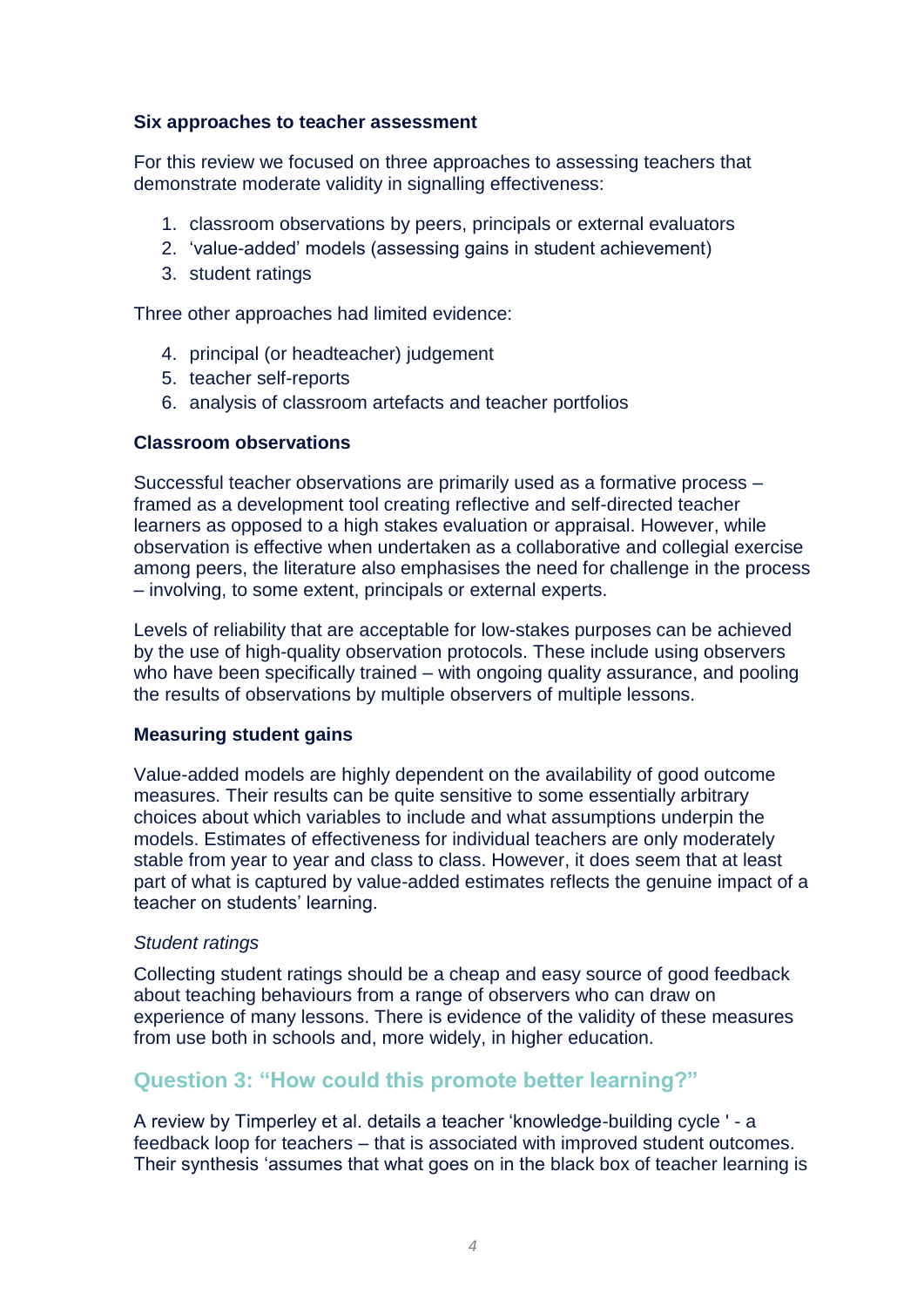fundamentally similar to student learning'. And their findings suggest that teacher learning can have a sizeable impact on student outcomes.

The observation/feedback routine should be structured explicitly as a continuous professional learning opportunity that enables them to work on improving student outcomes.

The literature provides a challenge to the much quoted claim that teachers typically improve over their first 3-5 years and then plateau. Teachers working in schools with more supportive professional environments continued to improve significantly after three years, while teachers in the least supportive schools actually declined in their effectiveness. Another study found that feedback from classroom observation led to a gain in students' math test scores in the years following the intervention, equivalent to an effect size of 0.11.

#### **Six principles of teacher feedback**

Sustained professional learning is most likely to result when:

- 1. the focus is kept clearly on improving student outcomes;
- 2. feedback is related to clear, specific and challenging goals for the recipient;
- 3. attention is on the learning rather than to the person or to comparisons with others;
- 4. teachers are encouraged to be continual independent learners;
- 5. feedback is mediated by a mentor in an environment of trust and support;
- 6. an environment of professional learning and support is promoted by the school's leadership.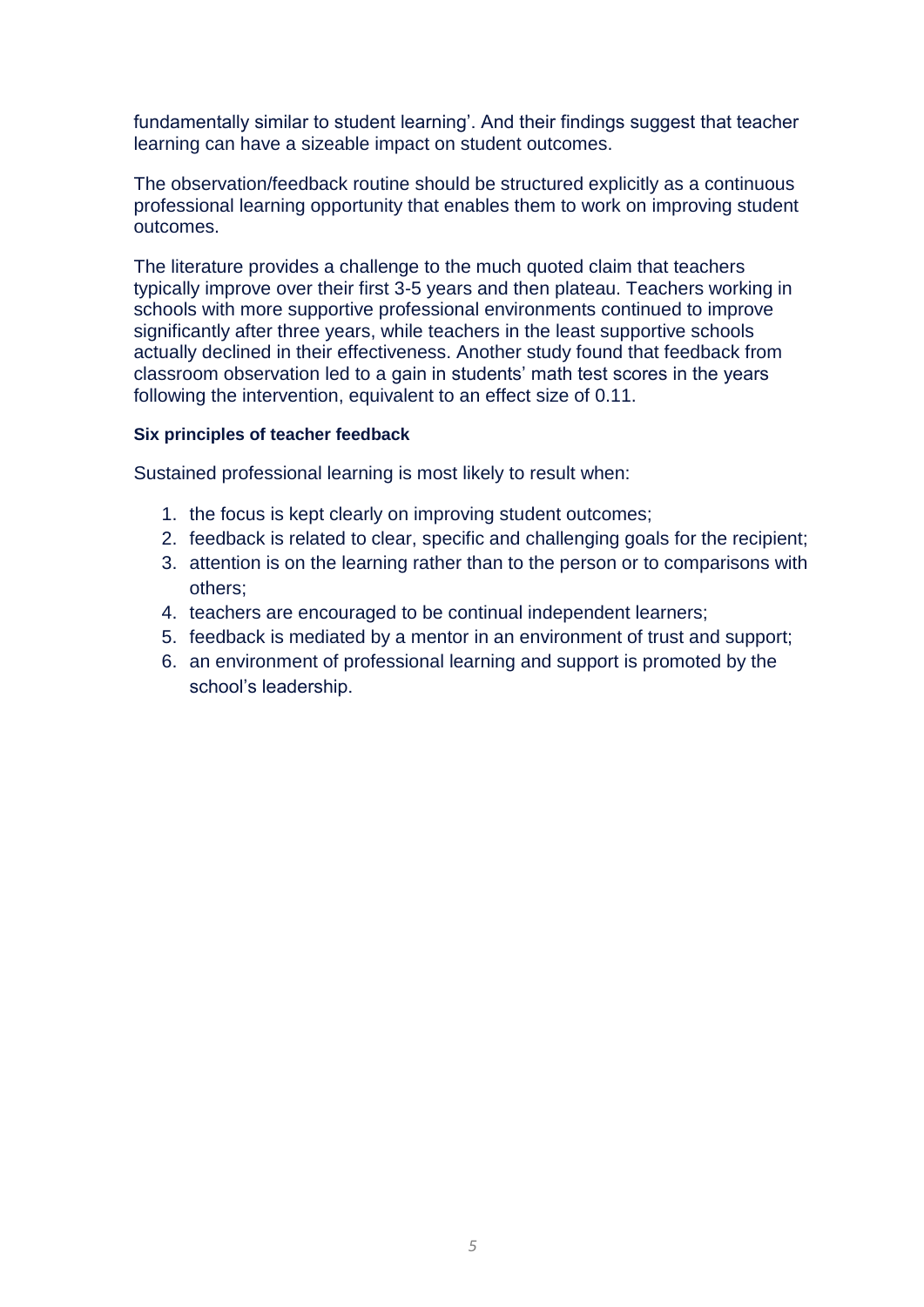### **Contents**

| Introduction                                                                                  |          |
|-----------------------------------------------------------------------------------------------|----------|
|                                                                                               |          |
| Defining 'good pedagogy'                                                                      | 9        |
| Developing indicators of good pedagogy that can be used reliably                              | 10       |
| Types of evidence relevant to 'effectiveness'                                                 | 11       |
| Examples of effective practices                                                               | 13       |
| Danielson's Framework for Teaching                                                            | 13       |
| The Classroom Assessment Scoring System (CLASS)                                               | 14       |
| Rosenshine's Principles of Instruction<br>Creemers and Kyriakides' Dynamic Model              | 14<br>15 |
| Evidence from cognitive psychology                                                            | 17       |
| Examples of teacher characteristics                                                           | 18       |
| (Pedagogical) Content knowledge                                                               | 18       |
| Beliefs about learning                                                                        | 19       |
| Other characteristics                                                                         | 21       |
| Examples of ineffective practices                                                             | 22       |
|                                                                                               |          |
| Section summary                                                                               | 25       |
| Classroom observation approaches                                                              | 25       |
| Peer observations                                                                             | 26       |
| School leader / principal observations                                                        | 27       |
| Observation by an external evaluator<br>Instruments for classroom observation                 | 29<br>31 |
| Value-added measures                                                                          | 33       |
| Student ratings                                                                               | 35       |
| Principal (headteacher) judgement                                                             | 36       |
| Teacher self-reports                                                                          | 36       |
| Analysis of classroom artefacts                                                               | 36       |
| Teacher portfolios                                                                            | 37       |
|                                                                                               |          |
|                                                                                               | 38       |
| <b>Validity Issues</b>                                                                        | 38       |
| Combining evidence from different evaluation approaches<br>Focus on student learning outcomes | 38<br>38 |
| Purposes: Fixing versus Firing                                                                | 39       |
| Approaches to providing feedback                                                              | 39       |
| Evidence of impact of feedback to teachers on student learning                                | 40       |
| Enhancing teachers' professional learning                                                     | 40       |
|                                                                                               | .43      |
| Overview of the evidence                                                                      | 43       |
| Evidence about effective pedagogy                                                             | 43       |
| Evidence about methods of evaluating teaching quality                                         | 43       |
| Evidence about developmental use of evaluation                                                | 44       |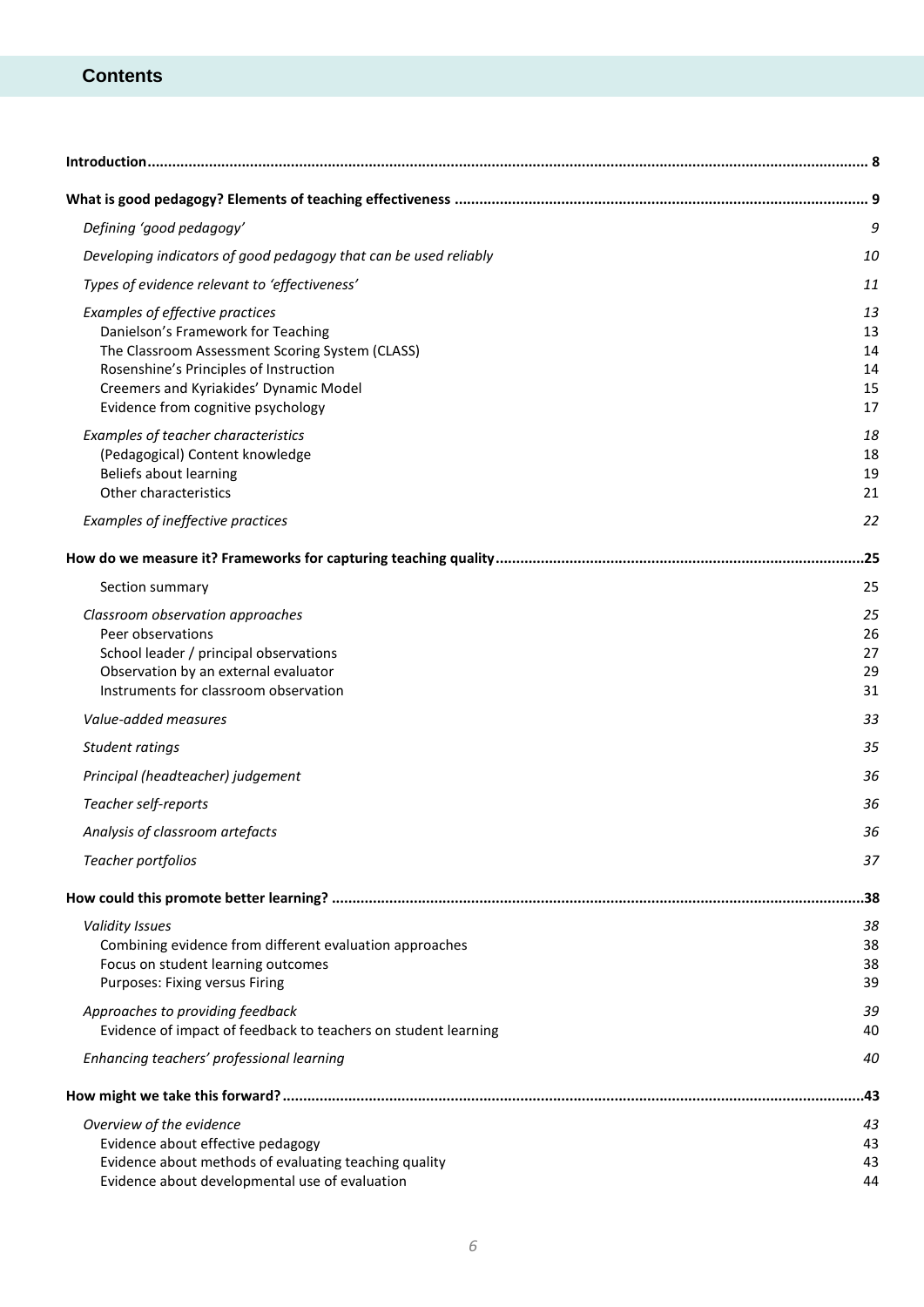| A general framework for teaching quality | 44  |
|------------------------------------------|-----|
| Best bets to try out and evaluate        | 45  |
| General requirements                     | 46  |
| Quick wins                               | 46  |
| Longer term (harder)                     | 47  |
| Multiple, multi-dimensional measures     | 47  |
| School-based support systems             | 48  |
| References                               | .50 |
|                                          | 56  |
| A: Original research questions           | 56  |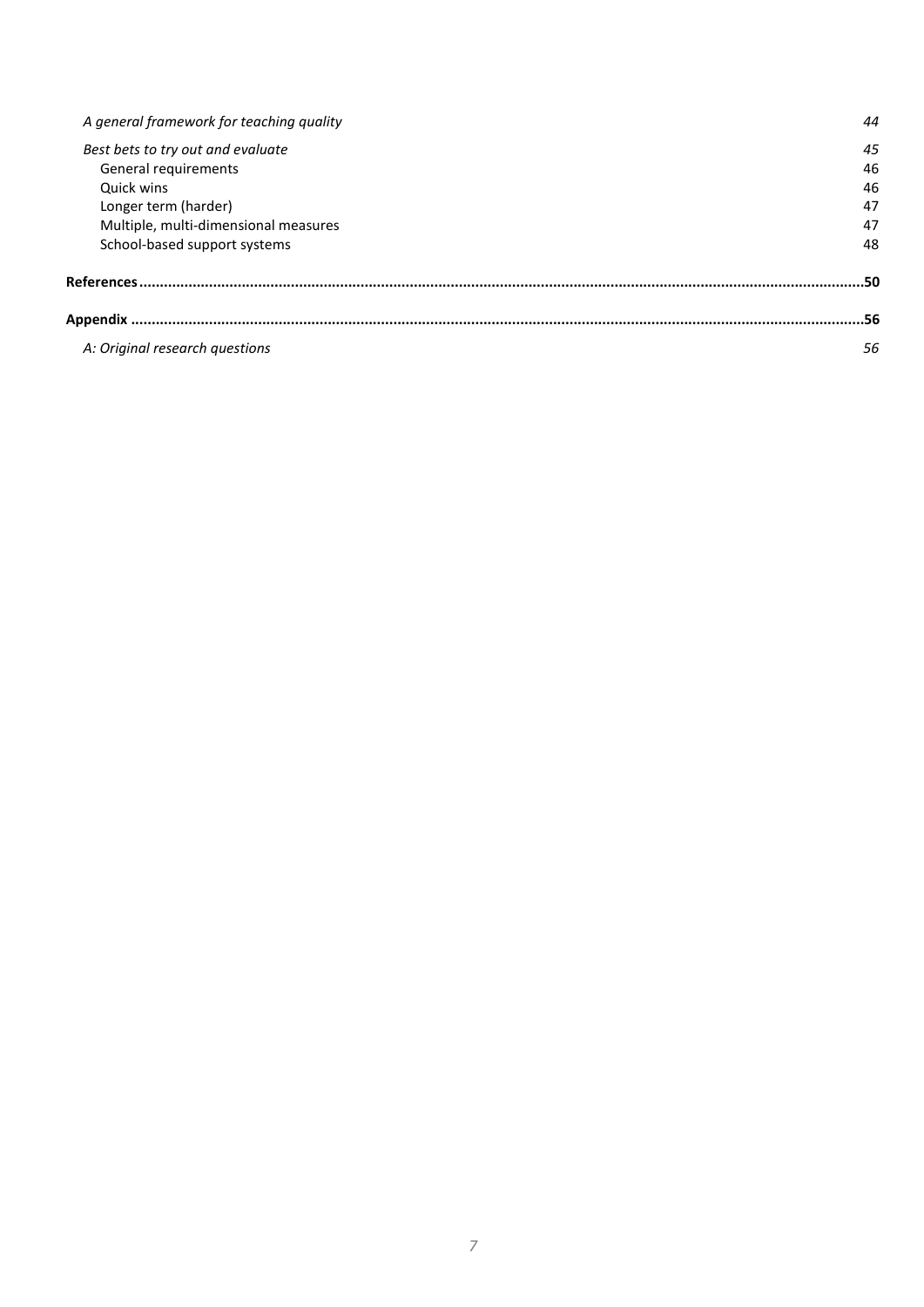### **Introduction**

This paper sets out to address some apparently simple questions:

- *What is good pedagogy?*
- *What kinds of frameworks or tools could help us to capture it?*
- *How could this promote better learning?*

In focusing on these questions, we recognise that it may seem more obvious to start thinking about teachers' professional learning and development by focusing on the necessary conditions for such learning to occur. For example, we might argue that teachers need to feel trusted and valued, that their experiences and perspectives are acknowledged, that the culture of the schools in which they work should promote critical questioning and innovative approaches, with space and encouragement for discussion and sharing of ideas. We will return to these issues, but first we focus on what that learning should be. Again, it might seem obvious that this is already well known: we surely know what great teaching looks like; we just need to create the culture in which teachers feel empowered and free to do it.

In fact, there is some evidence that an understanding of what constitutes effective pedagogy – the method and practice of teaching – may not be so widely shared, and even where it is widely shared it may not actually be right (Strong et al, 2011; Hamre et al, 2009). Hence it is necessary to clarify what is known about effective pedagogy before we can think about how to promote it. Unless we do that there is a real danger that we end up promoting teaching practices that are no more – and perhaps less – effective than those currently used.

We also review research that has shed some light on what works in terms of the practices of professional learning – whether it is the frameworks used to define teaching effectiveness or observing peers, entering into dialogue and feedback and helping to improve practice.

<span id="page-8-0"></span>This study presents a brief review of the existing research evidence that is relevant to these questions. The original research questions we set out to address are given in full in Appendix A.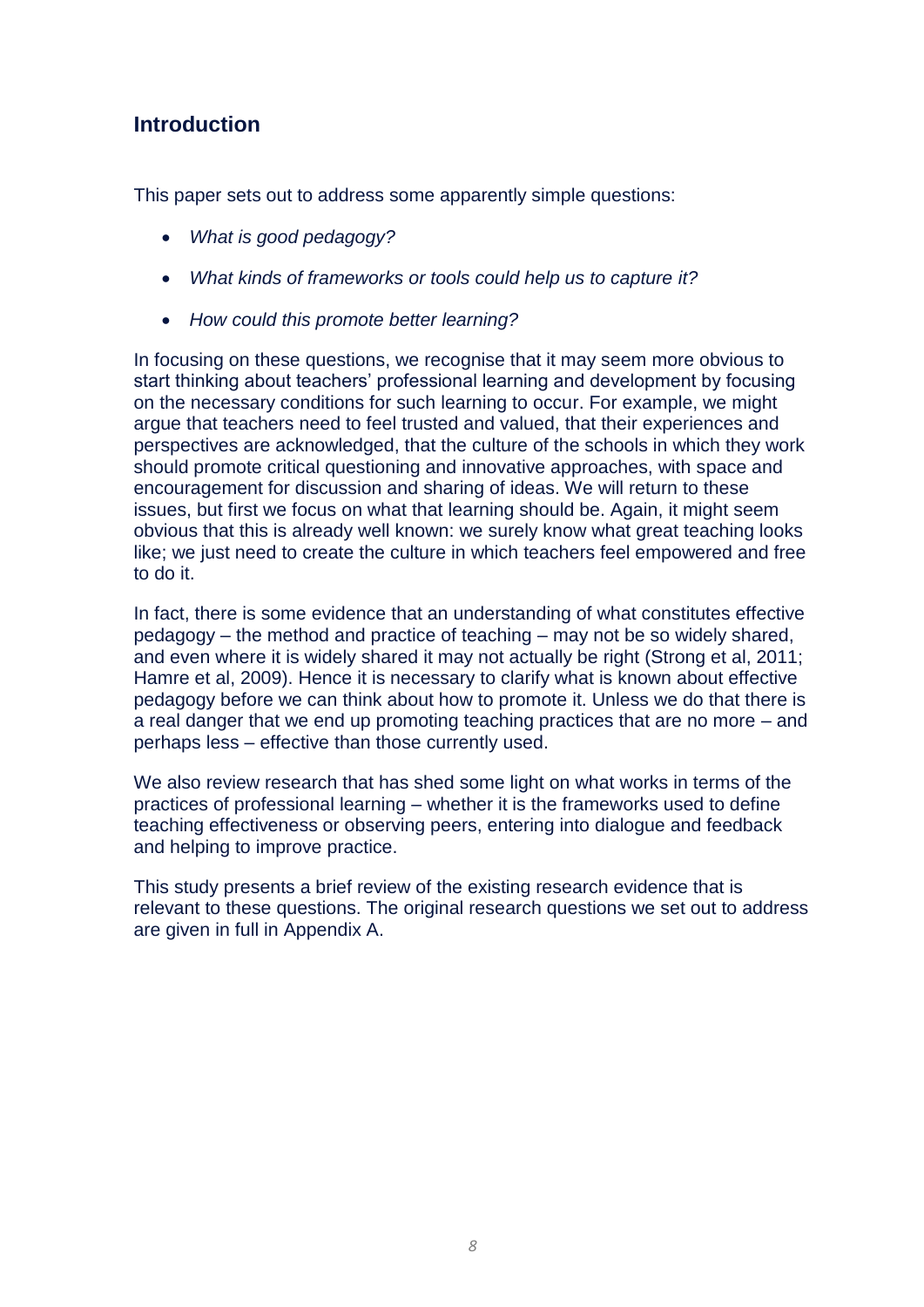### **What is good pedagogy? Elements of teaching effectiveness**

## **Defining 'good pedagogy'**

Defining effective teaching is of course problematic. Ideally, we might define effective teaching as that which leads to high achievement by students in valued outcomes, other things being equal. We acknowledge that available assessments – and particularly those that have been used for high-stakes accountability or in existing research studies – may not fully capture the range of the outcomes that we might specify as desirable aims for education (Popham and Ryan, 2012; Muijs et al, 2014; Polikoff, 2014).

We also acknowledge that 'other things being equal' may be open to different interpretations about what factors should or can be taken into account. A number of factors will influence students' achievements, for example, pre-existing student characteristics (both of individual students and collectively), characteristics of the school and of the teacher (some of which may be alterable, others not), and of the context. In practice, the attribution of an 'effect' to an individual teacher or school is generally determined by what cannot be explained by factors that are judged to be outside the control of that individual (Raudenbush, 2004). This kind of 'residual attribution' – interpreting value-added simplistically as the effect of the teacher – is, of course, problematic (Newton et al, 2010; Hill et al, 2011; Dumay et al, 2013).

Despite these limitations, wherever possible, it makes sense to judge the effectiveness of teaching from its impact on assessed learning. If the assessments and value-added models available to us are not good enough, we need to improve them. In the meantime we must exercise some caution in interpreting any claims about teaching effectiveness.

A further concern is that in practice, any kinds of observational measures provide at best poor approximations to how much students actually learn. Whether they are based on classroom observation, student surveys, book scrutiny or other sources, their predictive power is usually not high. For example, even in a highquality research study such as the Measures of Effective Teaching Project (Mihaly et al, 2013, Table 3, p24), the median correlation between a range of value-added and observation ratings was only 0.3. Although a correlation of 0.3 will often be presented as 'highly significant' by researchers, in practice it means that if we were to use classroom observation ratings to identify teachers as 'above' or 'below' average in their impact on student learning we would get it right about 60% of the time, compared with the 50% we would get by just tossing a coin. It is better than chance, but not by much; there is information in classroom observation, but not enough to base important decisions on it. And of course, this is a best-case: with regular teachers or principals using un-validated observation protocols and no quality assurance process to check judgements are aligned, the correlation will be much less, perhaps even negative (Strong et al, 2011).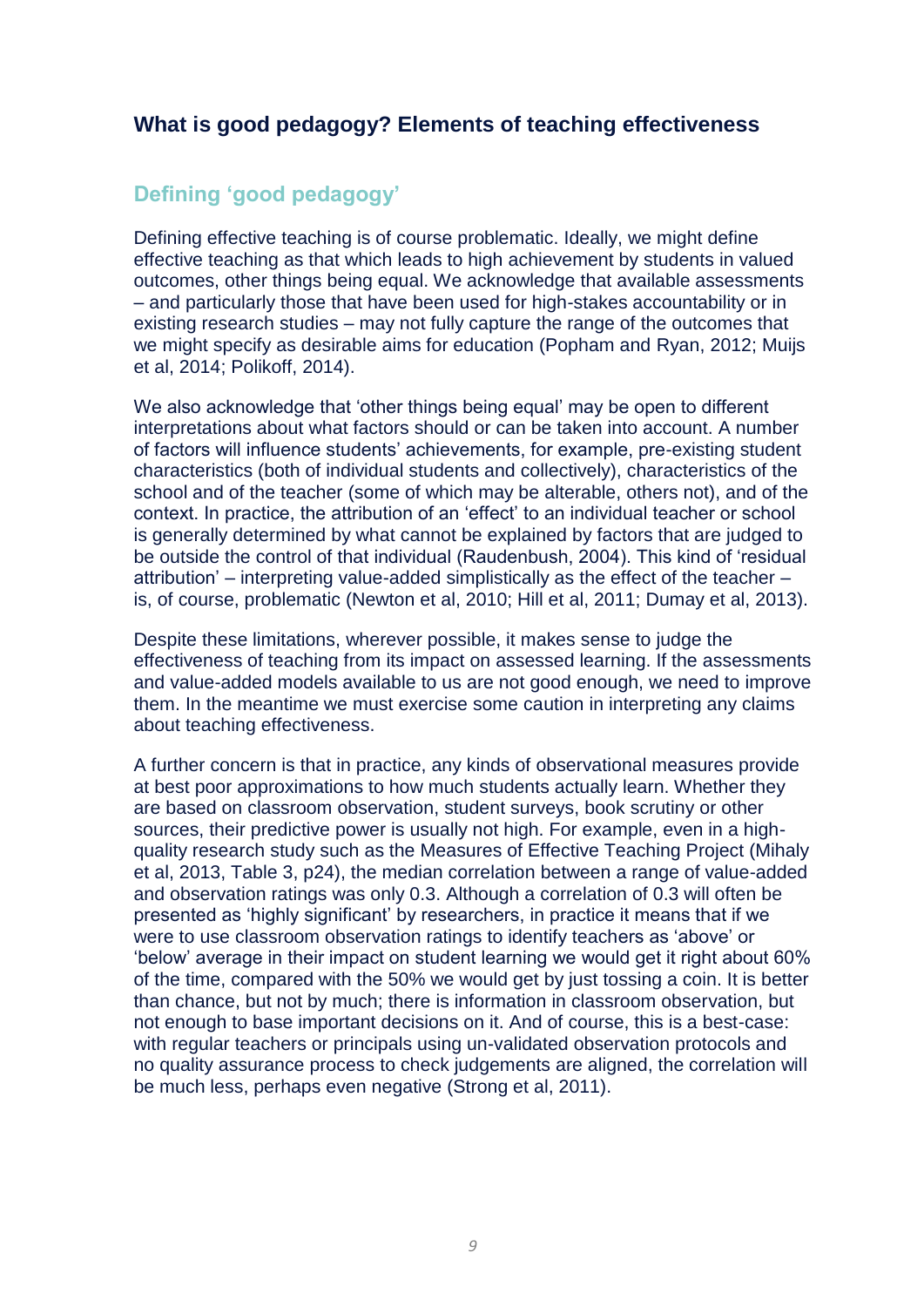### **Developing indicators of good pedagogy that can be used reliably**

There are at least two kinds of problems we could encounter in trying to 'operationalise' good pedagogy - that is developing a set of measures of good (and great) pedagogy that can be reliably used to assess teacher effectiveness. One is to be too specific: to define it in terms of a checklist of observable, effective practices or skills. A potential problem with trying to reduce great teaching to constituent elements is that the whole may be greater than the sum of its parts. The choices a teacher makes in orchestrating their skills may be an essential part of what makes them effective. Focusing on the behaviours themselves will always be too limited. Instead we need to think in terms of a professional pedagogy in which judgement is an essential component. Nevertheless, evaluating the quality of such choices is unlikely to be straightforward.

The other problem is not to be specific enough. Although it is important to be clear about the principles that underpin pedagogy (James and Pollard, 2011), we must also relate them to something that is observable. Theory must be specific enough to be empirically testable and a guide to well-defined actions.

Shulman (1988, p38) has written of the need for "a union of insufficiencies, a marriage of complements, in which the flaws of individual approaches to assessment are offset by the virtues of their fellows". His argument was that although each individual measure of some aspect of teaching effectiveness may be flawed and inadequate, when our view is informed by a varied collection of such measures their failings can be overcome. However, this view seems not to take into account how we might assess the teacher's role in selecting and orchestrating these 'effective' approaches, nor does it address the practical difficulties of turning an array of insufficient indicators into a meaningful whole. Indeed, Shulman himself seems later to have retracted this view (Shulman, 2009). Before we can think about the validity of any measures of teaching effectiveness we need to be clear what those measures are intended to be used for. On some wish-lists will be requirements: for use in selection for initial professional entry; for awarding certification as a qualified teacher; for recognising professional progression, perhaps linked to probation, tenure, promotion, retention, or performance-related pay; for identifying under-performing teachers, with associated support or firing. Unfortunately, the evidence seems clear that our best currently available measures of teaching effectiveness are not adequate for most of these kinds of purposes (Gitomer, 2009).

Our purpose here is a little different. We take the view that low-stakes, formative use of teaching effectiveness indicators, with an emphasis on feedback, support and challenge, and professional learning, may lead to improvements in student learning, even if those indicators are in many ways 'insufficient'. In this we echo Shulman's (2009) distinction between assessment *of* teaching and assessment *for* teaching. However, where Shulman emphasises creating measures for which 'the very act of preparing for and engaging in assessment would be a powerful form of professional development' (p241), we also stress the role of feedback from and discussion about the results of an assessment in professional learning, and the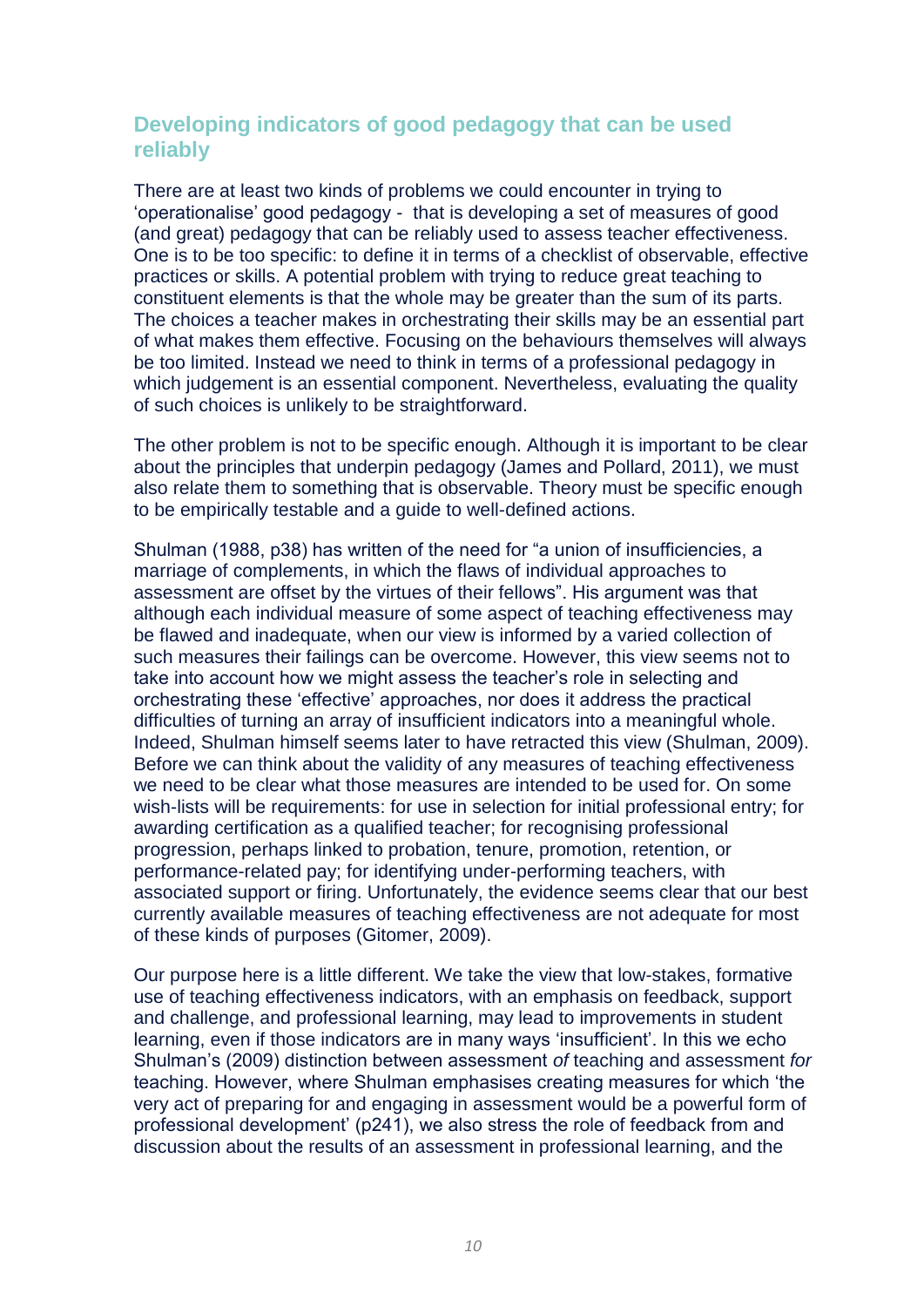role of a clearly specified framework of performance indicators to focus teachers' attention and effort on things that are important.

With this approach, our criterion for validating a measure of teaching effectiveness is not 'Does it produce a complete, unbiased and accurate measure of a teacher's impact on student learning?', but 'Can using it as part of a system of selfevaluation, feedback, dialogue and re-assessment lead to improvements in student learning?'. In technical terms, we value consequential validity over criterion-related validity. This perspective also allows us to acknowledge that quality teaching is multidimensional: a profile of multiple, independent strengths and weaknesses may be more useful – and a better fit to reality – than a single, unidimensional measure.

### **Types of evidence relevant to 'effectiveness'**

There are a number of sources of evidence about the skills, knowledge, behaviours, qualities and competences required to be an excellent teacher. A key feature of the current review is that we try to limit our attention to well-defined, operationalisable behaviours, skills or knowledge that have been found to be related, with at least some justification for a causal relationship, to measureable, enhanced student outcomes. Following Rosenshine (2010, 2012) and Muijs et al (2014), these sources of evidence include:

- Evidence from educational effectiveness research about teacher behaviours associated with learning gains
- Evidence from intervention studies about what can be changed, and its effect on outcomes
- Evidence and theory from cognitive science about learning: how our brains acquire, make sense of and use information

There are two key requirements for the inclusion of a teaching approach as 'great teaching' in this review:

- There must be a clear, well-specified and implementable intervention associated with promoting the approach. It has to be something we can change. For example, the knowledge that 'great teachers have high expectations' is of no use to us unless we have a strategy for encouraging teachers to raise their expectations
- There must be some evidence linking the approach with enhanced student outcomes. There is not necessarily any assumption that such outcomes should be limited to academic attainment: whatever is valued in education should count.

One of the features of research on effective practices is that there are a number of reviews available with quite different claims about what characteristics of teacher practice are associated with improved outcomes. For example, a review by Husbands and Pearce (2012) contains 'Nine claims from research', of which the first is that 'Effective pedagogies give serious consideration to pupil voice' (p3). A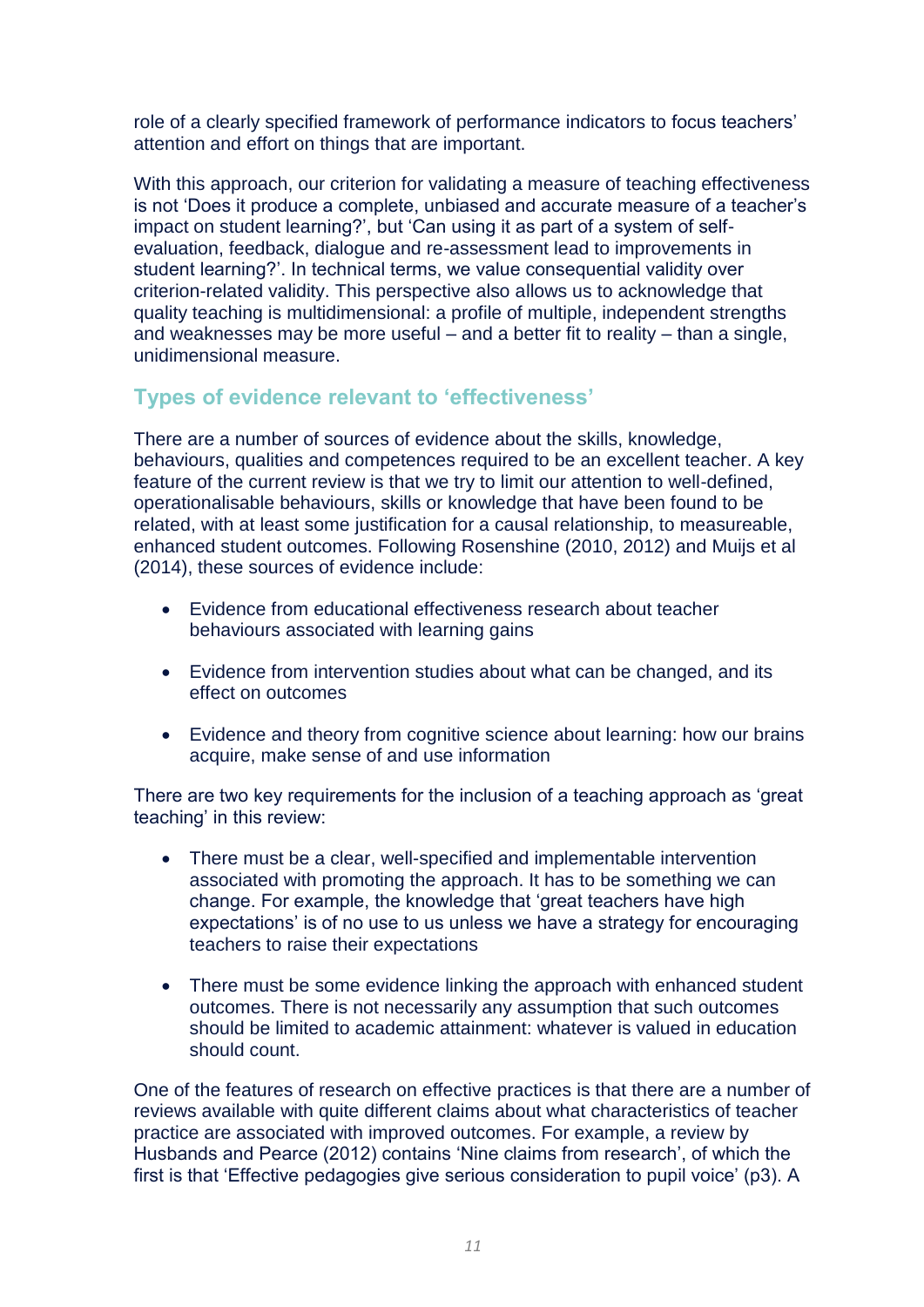good definition of 'pupil voice' is given, but as far as we can tell, none of the studies cited contain robust evidence to link it causally to improvements in pupil outcomes. There is some evidence of a link to changes in teachers' practices and perceptions, and to more positive attitudes for both teachers and students, though many of even these studies would not meet basic quality standards for robust support of such claims. Using pupil voice may indeed be an effective pedagogy, but we believe that the evidence currently available does not support this claim, so have not included it.

However, we acknowledge that the question of what teaching practices are shown by research to be effective remains contested. An example from England is Brown et al's (2001) analysis of different views of the research basis of the National Numeracy Strategy. From the US an example is Boaler's (2008) critique of *The Final Report of the National Mathematics Advisory Panel* (National Mathematics Advisory Panel, 2008).

It is also clear that a lot of the research which has set out to discover the elements of effective teaching have simply asked the wrong questions. As Good and Biddle pointed out more than 25 years ago, looking back then over at least 20 years of this kind of research,

At various times educators in this century have advocated as answers large-group instruction, smallgroup teaching and individualised teaching!...However it seems clear that simple characteristics of instruction have never predicted instructional effectiveness...The issue is not individualised instruction or smallgroup instruction, but rather the quality of thought and effort that can occur within these structures...(Good & Biddle, 1988 p.116)

A salutary example is from Brown et al (2001), who confidently identified a list of instructional practices that empirically distinguished effective from less effective teachers, as determined by their students' learning gains. They then tested the predictive power of an observation schedule based on evaluating these practices for a different group, but found the results rather disappointing:

We are therefore left with the perhaps rather happy conclusion that the behaviour of effective teachers and less effective teachers are not easily characterised; much depends on the particular way that teachers and classes as people relate together. There are signs that certain types of behaviour may often lead to higher gains, but there are always exceptions in both directions.

A final caution is from the US *National Mathematics Advisory Panel* (2008):

Unfortunately, little is known from existing high-quality research about what effective teachers do to generate greater gains in student learning. Further research is needed to identify and more carefully define the skills and practices underlying these differences in teachers' effectiveness, and how to develop them in teacher preparation programs.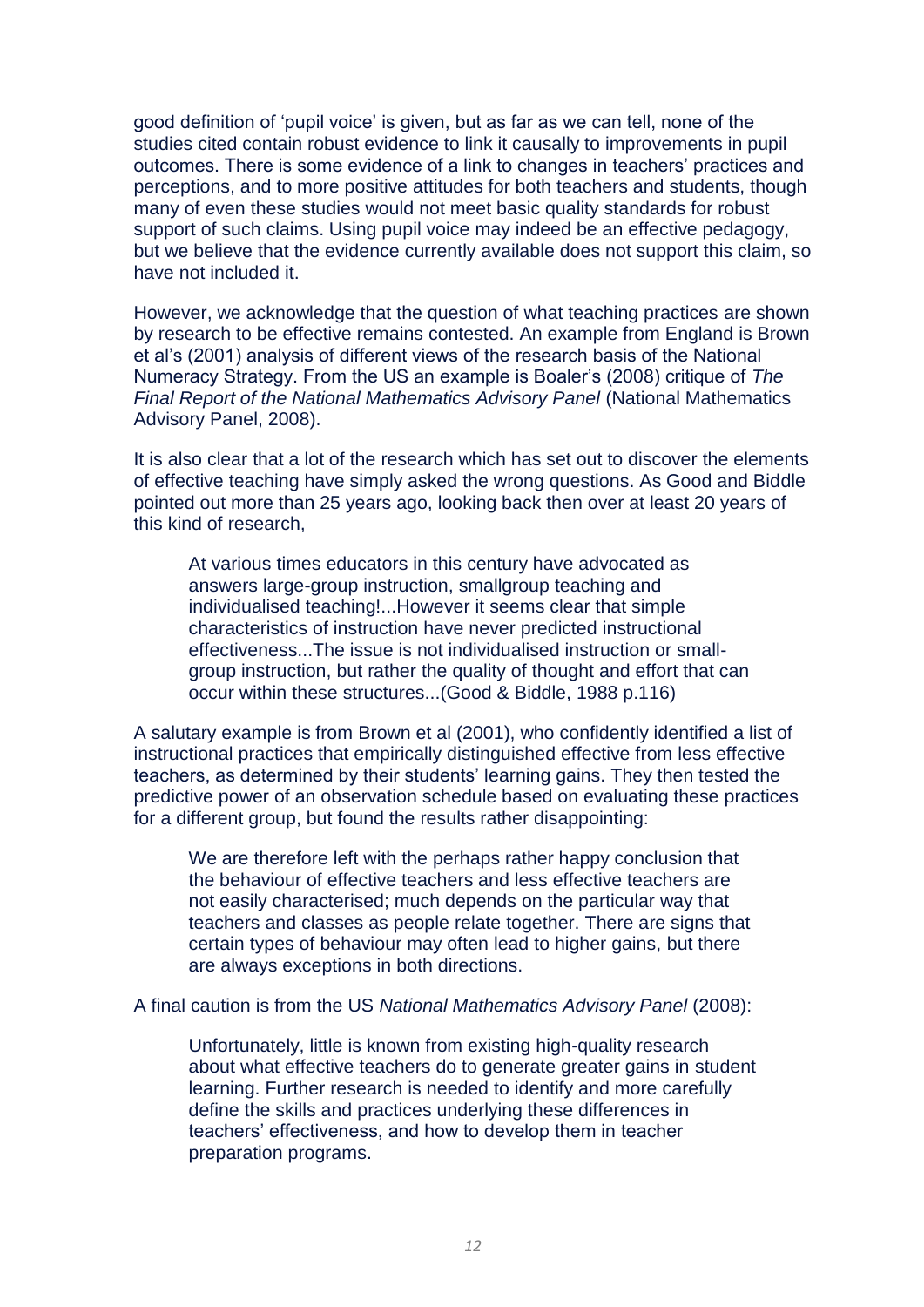### **Examples of effective practices**

In this section we present a collection of teacher behaviours, approaches, classroom practices and skills that meet our criteria of being well-defined, implementable and linked to gains in student outcomes. We have sought to include here some practices that are counterintuitive, or that challenge the accepted orthodoxy about what is effective teaching, on the grounds that these examples may have value more as a prompt to critical questioning rather than a checklist of desirable behaviours. Teachers may need to have clear understanding of why, when and how each of these practices can be effective, and exactly what it means to demonstrate them in a way that is optimal to promote students' learning. Good summaries of the wider evidence about effective practices can be found in Muijs et al (2014) and in Ko et al (2013).

Some important caveats are required before presenting these examples of 'effective practice'. All of them are open to interpretation. All of them could be done well or done badly. All of them could be inappropriate in some contexts and appropriate in others. For these reasons it may be unproductive or even harmful to treat them as if their meaning is unproblematic or to require them as a recipe or formula. Nevertheless, they are all supported by robust evidence of positive impact on student learning, so may be seen as offering at least a 'starter kit' for thinking about effective pedagogy.

### **Danielson's Framework for Teaching**

The use of this framework as a classroom observation instrument is discussed in more detail below ([p31\)](#page-31-0), but for now we present an outline of the elements that are evaluated.

#### 1. **Planning and preparation**

- a. Demonstrating Knowledge of Content and Pedagogy
- b. Demonstrating Knowledge of Students
- c. Setting Instructional Outcomes
- d. Demonstrating Knowledge of Resources
- e. Designing Coherent Instruction
- f. Designing Student Assessments

#### 2. **Classroom environment**

- a. Creating an Environment of Respect and Rapport
- b. Establishing a Culture for Learning
- c. Managing Classroom Procedures
- d. Managing Student Behaviour
- e. Organizing Physical Space

#### 3. **Instruction**

- a. Communicating with Students
- b. Using Questioning and Discussion Techniques
- c. Engaging Students in Learning
- d. Using Assessment in Instruction
- e. Demonstrating Flexibility and Responsiveness

#### 4. **Professional responsibilities**

a. Reflecting on Teaching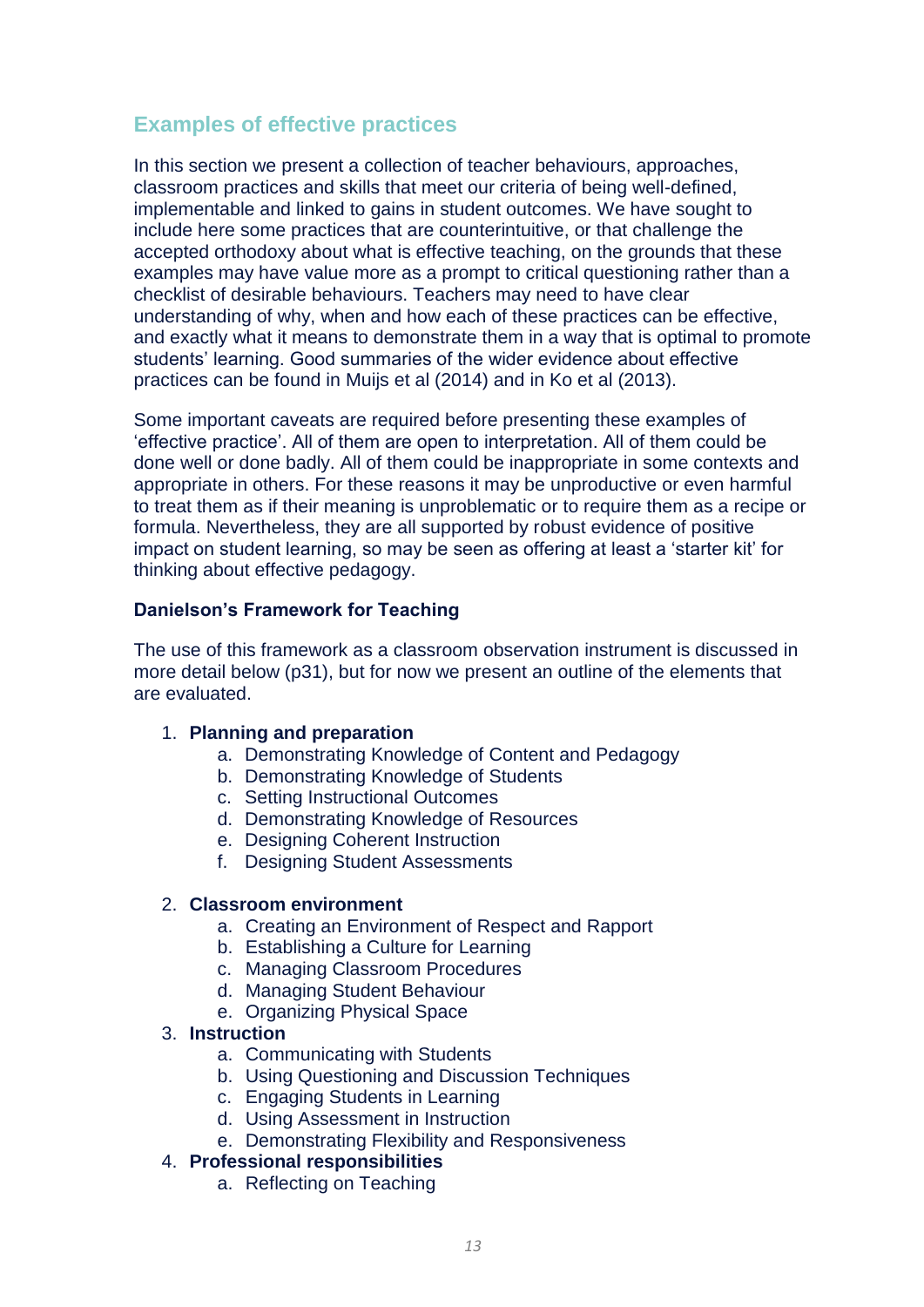- b. Maintaining Accurate Records
- c. Communicating with Families
- d. Participating in the Professional Community
- e. Growing and Developing Professionally
- f. Showing Professionalism

#### **The Classroom Assessment Scoring System (CLASS)**

CLASS (Pianta, La Paro, & Hamre, 2008) is an evaluation framework for classroom observation that identifies three main domains and a number of dimensions within each:

### **Emotional Support**

Classroom climate (positive and negative) – warmth, respect, enjoyment, enthusiasm

Teacher sensitivity to student needs

Regard for student perspectives – respect for student autonomy, interests, motivations

### **Classroom Organization**

Behavior management Productivity – time management, maximizing opportunity to learn Instructional learning formats – activities that maximize engagement

### **Instructional Support**

Concept development – focus on higher order thinking Quality of feedback Language modelling – questioning, expanding, use of vocabulary

### **Rosenshine's Principles of Instruction**

Rosenshine (2010, 2012) has summarised at least 40 years of research on effective instruction with a key set of principles that maximise its impact. The starting point for this evidence base is a set of correlational studies linking particular observed classroom teacher behaviours with higher student outcomes. For each of these principles there is also experimental evidence showing that attempts to train teachers in adopting these behaviours can result in changes in teacher behaviours and improvements in student outcomes.

In outline the ten principles are:

- 1. Begin a lesson with a short review of previous learning
- 2. Present new material in small steps, with student practice after each step
- 3. Ask a large number of questions and check the responses of all students
- 4. Provide models for problem solving and worked examples
- 5. Guide student practice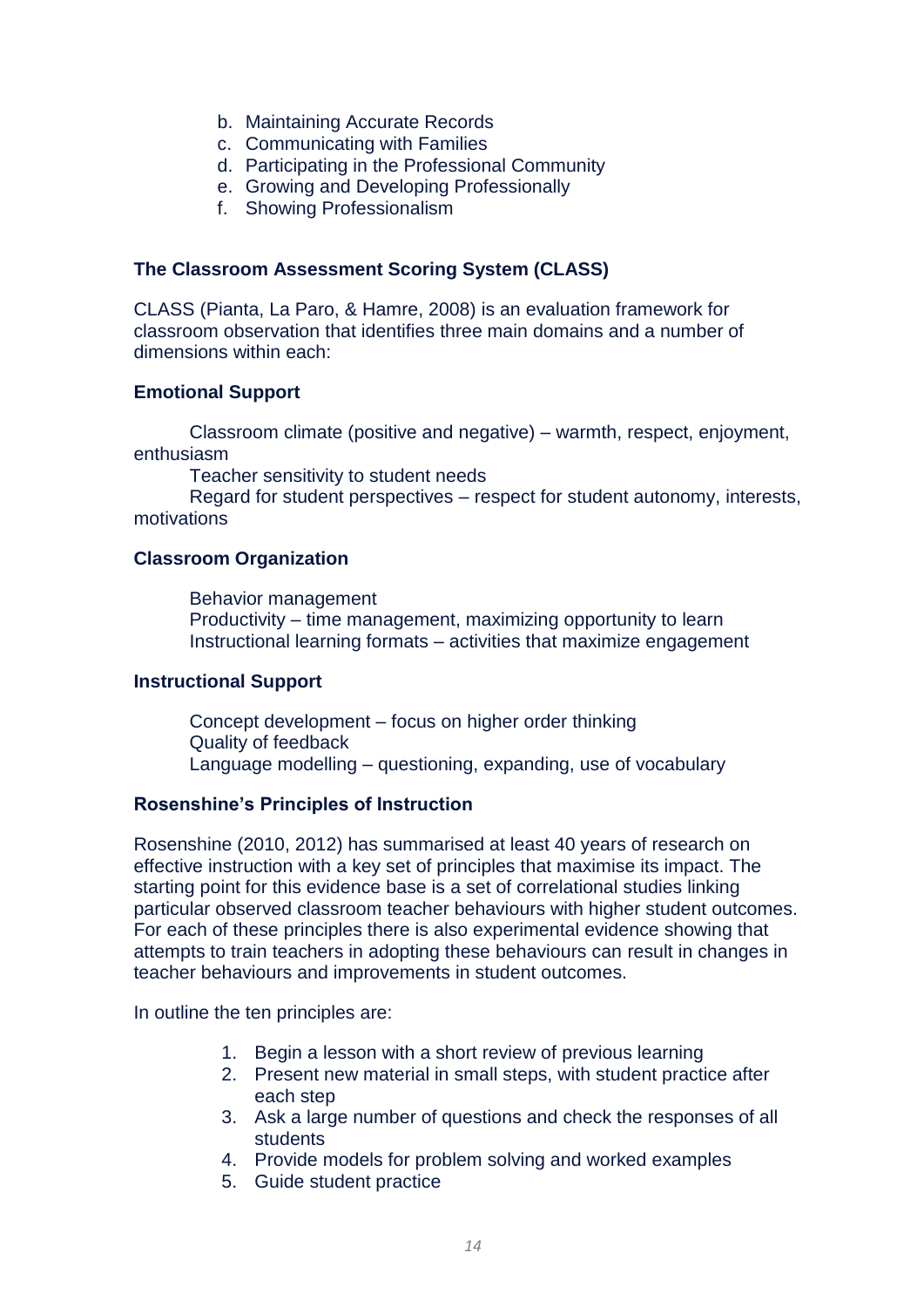- 6. Check for student understanding
- 7. Obtain a high success rate
- 8. Provide scaffolds for difficult tasks
- 9. Require and monitor independent practice
- 10. Engage students in weekly and monthly review

### **Creemers and Kyriakides' Dynamic Model**

A huge body of research in the educational effectiveness tradition has focused on the characteristics of schools and teachers that are associated with high learning gains. Much of the evidence is correlational, cross-sectional and lacking a strong theoretical foundation (Scheerens et al, 2001). However, the Dynamic Model (Creemers & Kyriakides, 2006, 2011) is empirically grounded, well enough specified to be testable and has indeed been subjected to considerable testing and verification.

The model identifies 21 particular teaching practices, grouped under eight headings. Creemers & Kyriakides (2011) have also developed a set of instruments for capturing these practices, consisting of two low-inference classroom observation instruments, a high-inference observational instrument and a student questionnaire, together with a teacher questionnaire for measuring school factors.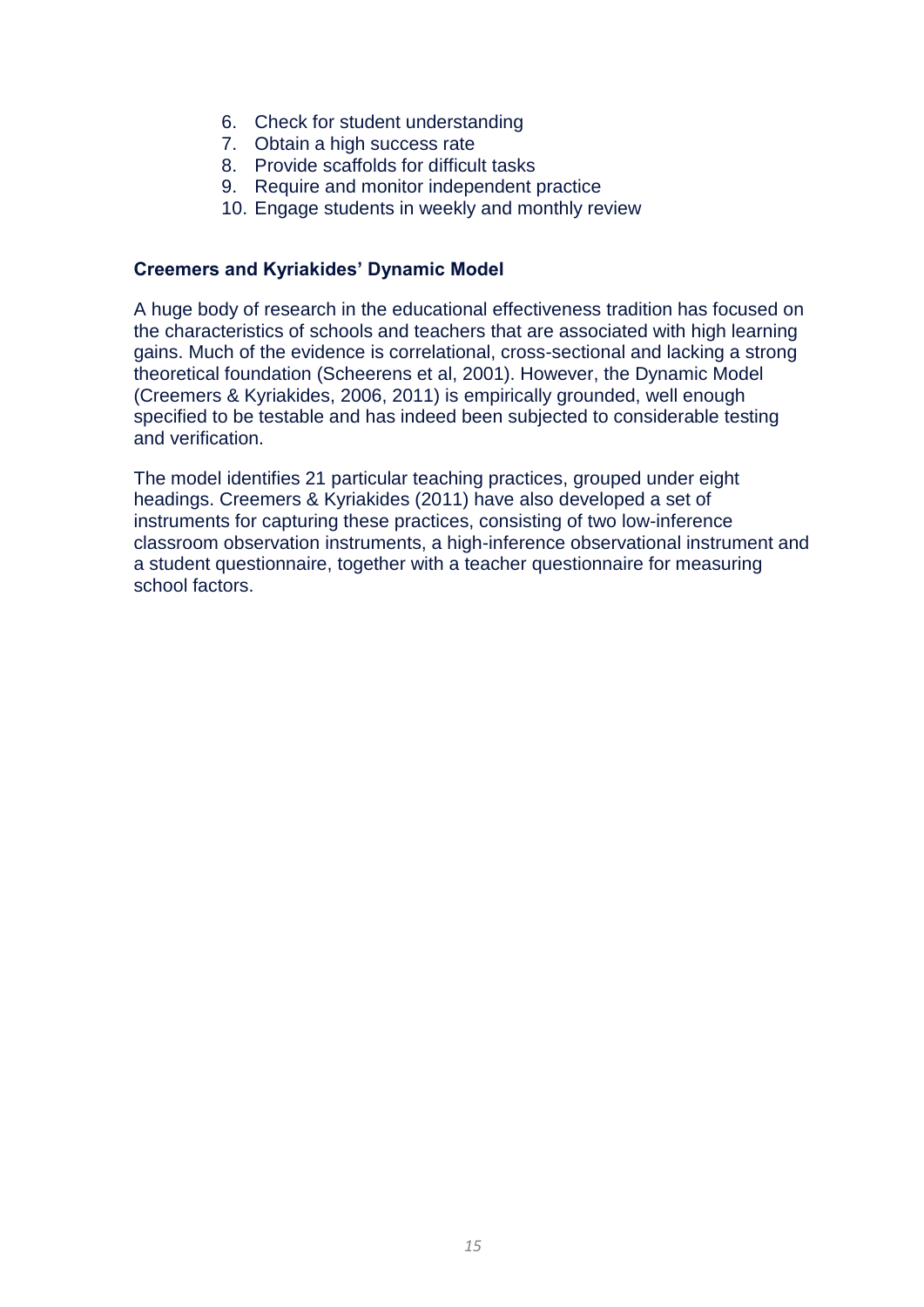| (1) Orientation                                   | (a) Providing the objectives for which a specific<br>task/lesson/series of lessons take(s) place<br>(b) Challenging students to identify the reason why<br>an activity is taking place in the lesson.                                                                                             |
|---------------------------------------------------|---------------------------------------------------------------------------------------------------------------------------------------------------------------------------------------------------------------------------------------------------------------------------------------------------|
| (2) Structuring                                   | (a) Beginning with overviews and/or review of objectives<br>(b) Outlining the content to be covered and signalling<br>transitions between lesson parts                                                                                                                                            |
| (3) Questioning                                   | (c) Drawing attention to and reviewing main ideas.<br>(a) Raising different types of questions (i.e., process<br>and product) at appropriate difficulty level<br>(b) Giving time for students to respond<br>(c) Dealing with student responses.                                                   |
| (4) Teaching<br>modelling                         | (a) Encouraging students to use problem-solving<br>strategies presented by the teacher or other<br>classmates<br>(b) Inviting students to develop strategies<br>(c) Promoting the idea of modelling                                                                                               |
| (5) Application                                   | (a) Using seatwork or small-group tasks in order to<br>provide needed practice and application<br>opportunities<br>(b) Using application tasks as starting points for the next<br>step of teaching and learning.                                                                                  |
| (6) The classroom as<br>a learning<br>environment | (a) Establishing on-task behaviour through the<br>interactions they promote (i.e., teacher-student and<br>student-student interactions)<br>(b) Dealing with classroom disorder and student<br>competition through establishing rules, persuading<br>students to respect them and using the rules. |
| (7) Management of<br>time                         | (a) Organizing the classroom environment<br>(b) Maximizing engagement rates.                                                                                                                                                                                                                      |
| (8) Assessment                                    | (a) Using appropriate techniques to collect data on<br>student knowledge and skills<br>(b) Analysing data in order to identify student needs and<br>report the results to students and parents.<br>(c) Teachers evaluating their own practices.                                                   |

**Table 1: The dynamic model of educational effectiveness (Creemers & Kyriakides, 2006)**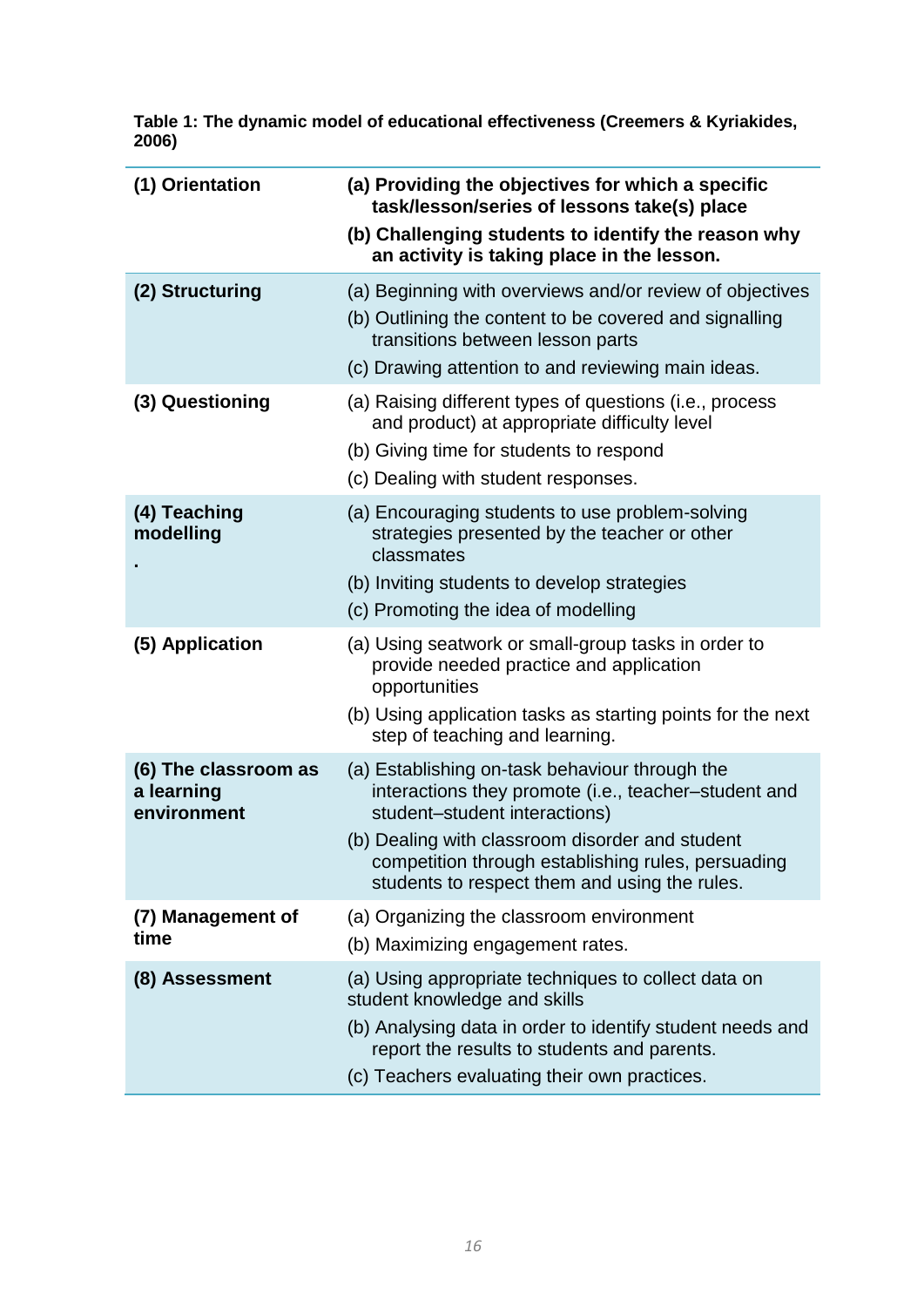### **Evidence from cognitive psychology**

Because of the fragmentation of academic disciplines, a parallel source of evidence can be found in research in cognitive psychology that has investigated the nature of learning, the conditions under which it occurs and the role of memory in this process. A good summary can be found in Bransford, Brown, & Cocking (2000).

One paradoxical finding is that some approaches that may appear to make learning harder in the short term, and less satisfying for learners, actually result in better long-term retention. Emphasising the difference between short-term *performance* and long-term *learning*, Bjork and Bjork (2011) call these 'desirable difficulties', and give four specific examples:

- **Varying the Conditions of Practice**: Varying the learning context, types of task or practice, rather than keeping them constant and predictable, improves later retention, even though it makes learning harder in the short term.
- **Spacing Study or Practice Sessions**: The same amount of time spent reviewing or practising leads to much greater long-term retention if it is spread out, with gaps in between to allow forgetting. This "is one of the most general and robust effects from across the entire history of experimental research on learning and memory." (Bjork and Bjork, 2011, p59).
- **Interleaving versus Blocking Instruction on Separate To-Be-Learned Tasks**: Learning in a single block can create better immediate performance and higher confidence, but interleaving with other tasks or topics leads to better long-term retention and transfer of skills.
- **Generation Effects and Using Tests (Rather Than Presentations) as Learning Events**: Having to generate an answer or procedure, or having to retrieve information – even if no feedback is given – leads to better longterm recall than simply studying, though not necessarily in the short-term. Testing can also support self-monitoring and focus subsequent study more effectively. "Basically, any time that you, as a learner, look up an answer or have somebody tell or show you something that you could, drawing on current cues and your past knowledge, generate instead, you rob yourself of a powerful learning opportunity" (Bjork and Bjork, 2011, p61).

A recent and comprehensive summary of the impact, strength of evidence and generality of conditions under which a number of learning techniques have been shown to be effective is presented by Dunlosky et al (2013).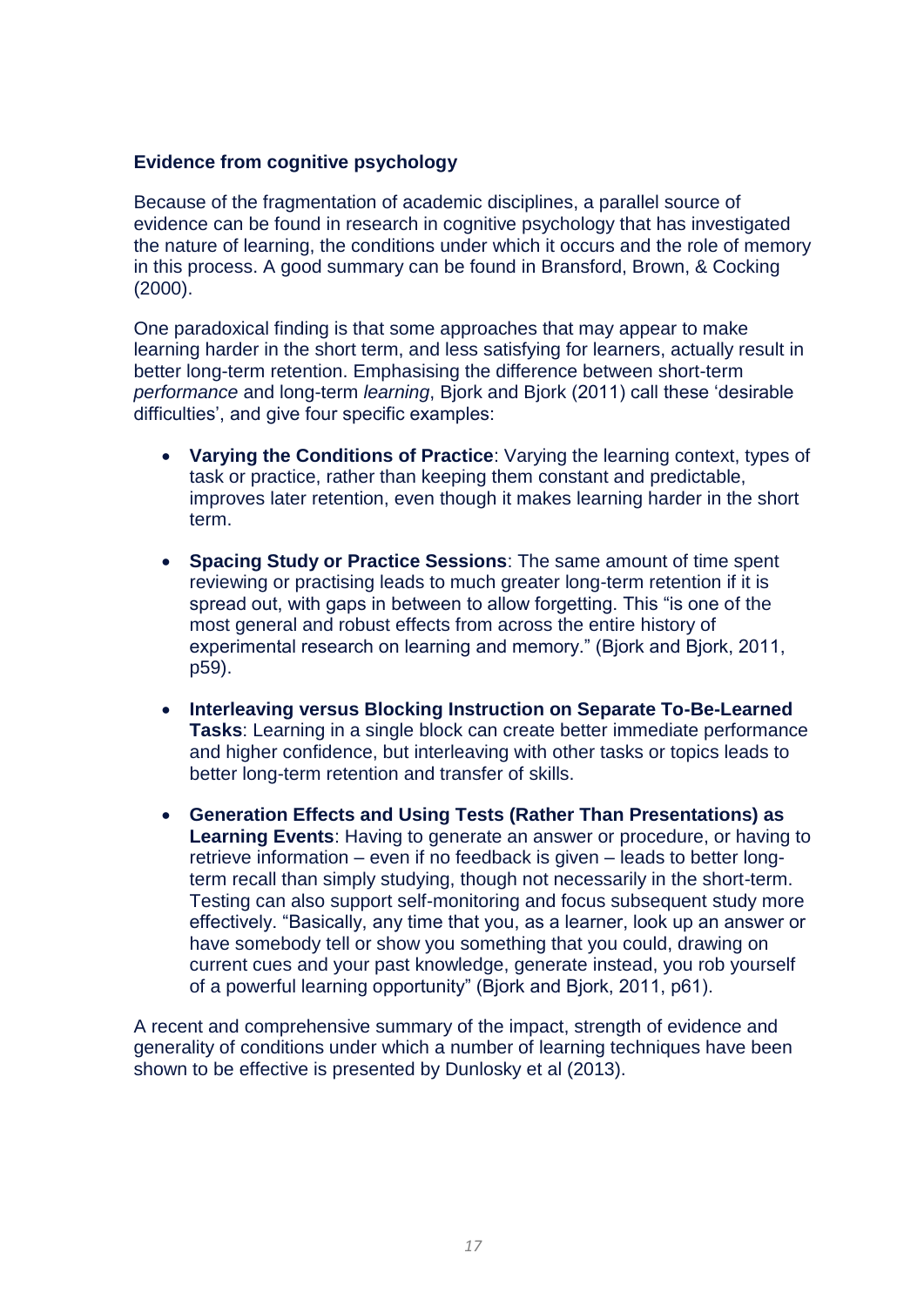**Table 2: Effectiveness of ten learning techniques, from Dunlosky et al (2013)**

|                  | <b>Practice testing</b>                                                            |
|------------------|------------------------------------------------------------------------------------|
| High utility     | Self-testing or taking practice tests on material to be                            |
|                  | learned                                                                            |
|                  | Distributed ('spaced') practice                                                    |
|                  | Implementing a schedule of practice that spreads out<br>study activities over time |
|                  | <b>Elaborative interrogation</b>                                                   |
|                  | Generating an explanation for why an explicitly stated                             |
|                  | fact or concept is true                                                            |
|                  | Self-explanation                                                                   |
|                  | Explaining how new information is related to known                                 |
| Moderate utility | information, or explaining steps taken during problem<br>solving                   |
|                  | <b>Interleaved practice</b>                                                        |
|                  | Implementing a schedule of practice that mixes different                           |
|                  | kinds of problems, or a schedule of study that mixes                               |
|                  | different kinds of material, within a single study session                         |
|                  | <b>Summarization</b>                                                               |
|                  | Writing summaries (of various lengths) of to-be-learned                            |
|                  | texts                                                                              |
|                  | <b>Highlighting</b>                                                                |
|                  | Marking potentially important portions of to-be-learned<br>materials while reading |
|                  | <b>Keyword mnemonic</b>                                                            |
| ow utility       | Using keywords and mental imagery to associate verbal                              |
|                  | materials                                                                          |
|                  | Imagery use for text learning                                                      |
|                  | Attempting to form mental images of text materials while                           |
|                  | reading or listening                                                               |
|                  | Rereading                                                                          |
|                  | Restudying text material again after an initial reading                            |

### **Examples of teacher characteristics**

As well as observable behaviours, there are also some teacher characteristics that may not be directly observable in classroom behaviour, but which have been found to be related to students' learning gains.

### **(Pedagogical) Content knowledge**

A number of studies have found a relationship between measures of a teacher's knowledge of the content they are teaching and the gains made by their students. It seems intuitively obvious that 'Teachers cannot help children learn things they themselves do not understand' (Ball, 1991, p5). However, the search for a relationship between characteristics such as academic qualifications or general ability and student performance has been rather disappointing: correlations are typically very small or non-existent (Rockoff et al, 2011). Nevertheless, there seems to be an emerging body of work that can link more specific measures of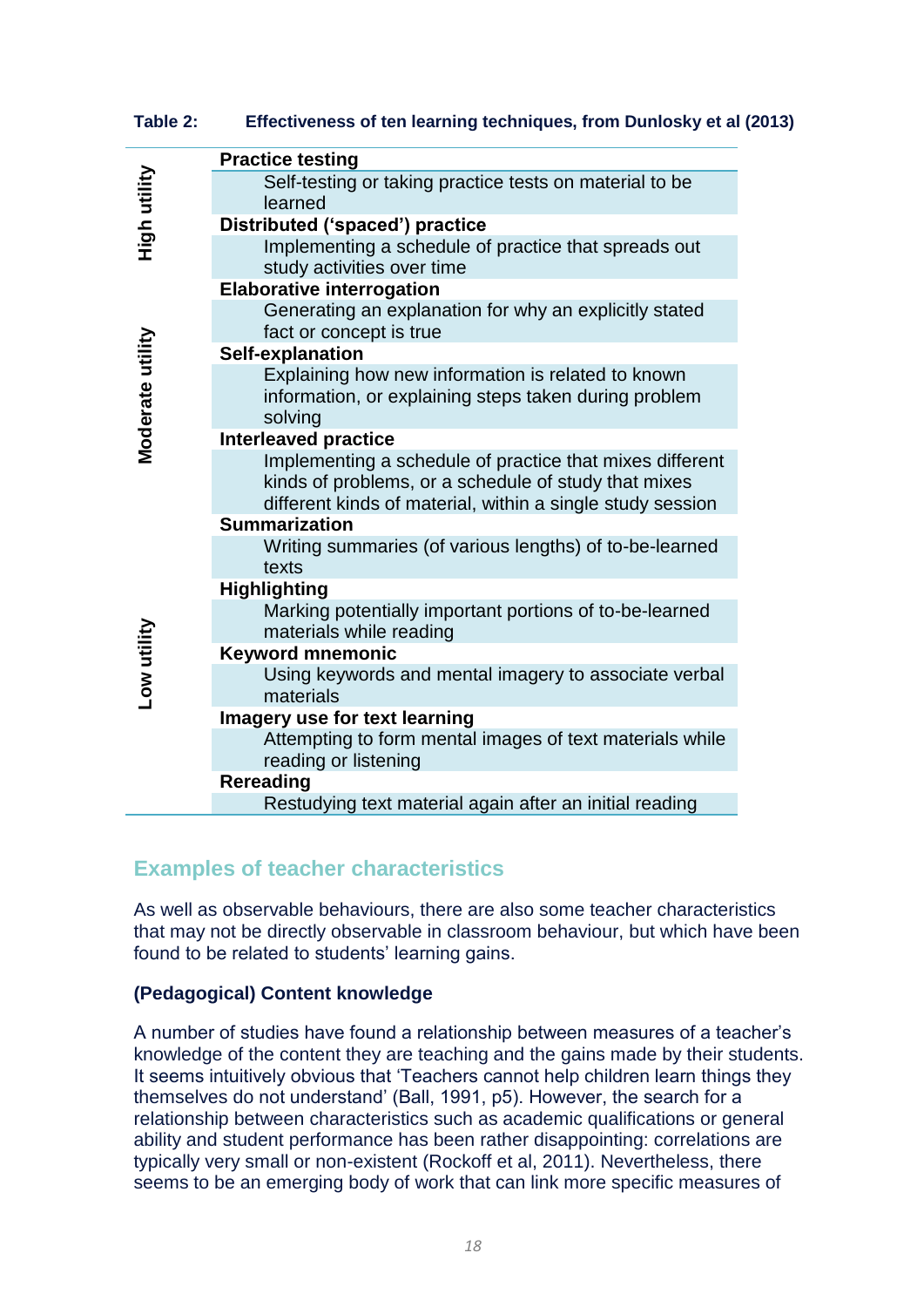content knowledge, and in particular the kinds of content knowledge that are relevant to teaching, to student gains.

For example, Sadler et al (2013) tested a group of volunteer, experienced middle school (seventh and eighth grade) science teachers on their understanding of the content they were teaching and on the kinds of misconceptions they expected students to show. Generally, their understanding of the content was good, though there was enough variation to give some predictive power to teachers' subject knowledge: overall, teachers answered 83% correctly, compared with 38% by their students. However, the teachers' ability to identify common misconceptions was hardly above chance. Overall, there was a positive but modest relationship between teachers' understandings and their students' gains. However, an itemlevel analysis of the relationship between teachers' and students' understanding of specific concepts had considerably more predictive power. This suggests that targeting support for teachers at particular areas where their understanding or their knowledge of student misconceptions is weak may be a promising strategy, a claim that is supported by reviews of the impact of teacher professional development in these areas (Timperley et al, 2007; Blank and de las Alas, 2009).

Hill et al (2005) investigated the importance of teachers' pedagogical content knowledge in mathematics. They cited a number of studies that have found that teachers' level of understanding of the mathematics they are teaching is related to how effectively students learn it. In their own analysis, they found that the difference between high and low scoring (a 2 SD gap) teachers on their Content Knowledge for Teaching (CKT) was associated with more than a month's additional learning for students in a year. Although this is not a huge effect, it is of similar order to the strength of the relationship between socioeconomic background and attainment, for example. Interestingly, most of the difference was between the lowest scoring teachers and the rest: once their CKT score was into the third decile there was no further relationship with student learning.

### **Beliefs about learning**

Askew et al (1997) found that highly effective teachers of numeracy were characterised by a particular set of beliefs, which in turn led to a corresponding set of teaching approaches. They claim that "The mathematical and pedagogical purposes behind particular classroom practices are as important as the practices themselves in determining effectiveness" (p5). In other words, simply describing or defining observable practices or approaches is not enough to characterise teachers as more or less effective; it matters *why* the teachers adopt them.

In particular, Askew et al (1997) identified beliefs about the nature of mathematics and what it means to understand it, along with teachers' beliefs and theory about how children learn and about the teacher's role in promoting learning, as important distinguishing factors between those who were more and less effective (see table 3). Given the potential significance of the need to focus on teacher beliefs, it seems surprising that these findings do not seem to have been extensively tested by further research; although there is extensive research on teacher beliefs, links with pupil progress are much less common. A study by Higgins and Moseley (2001) of teacher beliefs about Information and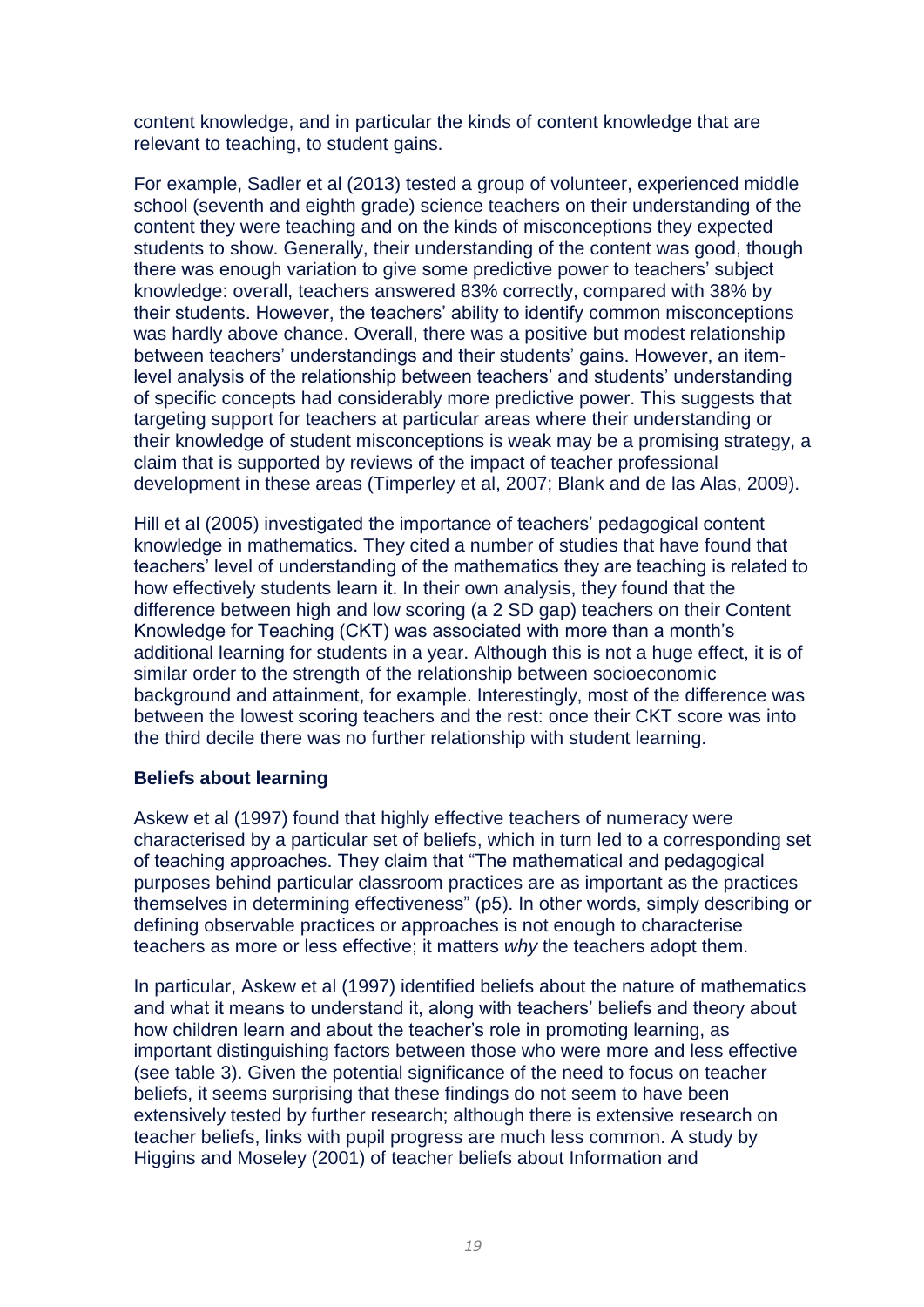Communication Technology failed to find any convincing relationships between beliefs and pupil progress.

However, some corroboration can be found in the evidence from Timperley et al (2007) that the professional development programmes with demonstrable benefits for learners mostly included some attempt to engage with teachers' existing theories, values and beliefs (p196). Such a claim is also consistent with a view of effective pedagogy as consisting of more than just a set of classroom techniques, but depending on the ability to make complex judgements about which technique to use when.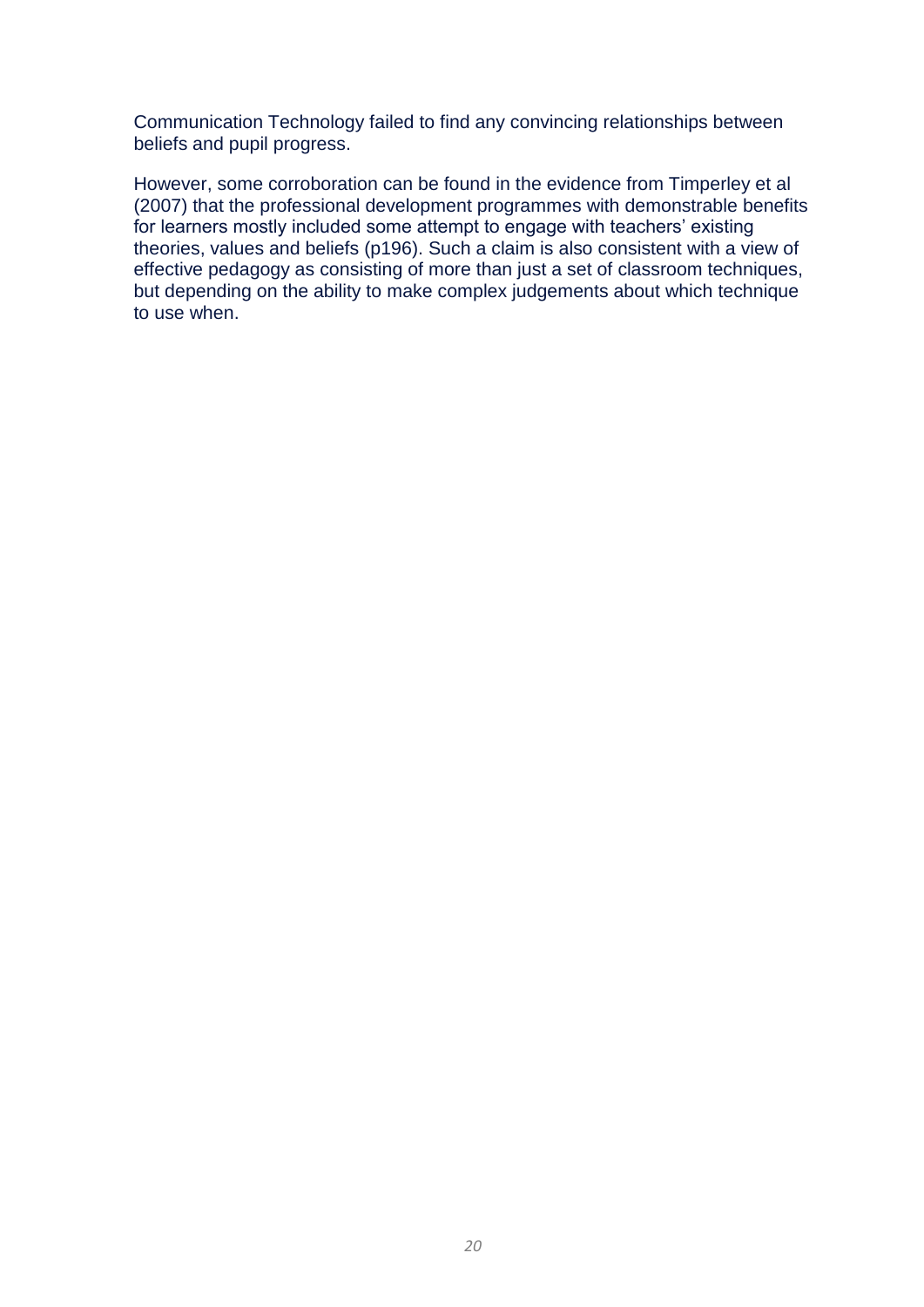#### **Table 3: Characteristics of highly effective teachers of numeracy, from Askew et al, 1997**

# **Highly effective teachers were characterised by beliefs about**

### *What it means to be numerate:*

- having a rich network of connections between different mathematical ideas
- being able to select and use strategies, which are both efficient and effective. They used corresponding teaching approaches that:
	- connected different areas of mathematics and different ideas in the same area of mathematics using a variety of words, symbols and diagrams
	- used pupils' descriptions of their methods and their reasoning to help establish and emphasise connections and address misconceptions
	- emphasised the importance of using mental, written, part-written or electronic methods of calculation that are the most efficient for the problem in hand
	- particularly emphasised the development of mental skills.

### *How children learn:*

- almost all pupils are able to become numerate
- pupils develop strategies and networks of ideas by being challenged to think, through explaining, listening and problem solving.
	- They used teaching approaches that:
	- ensured that all pupils were being challenged and stretched, not just those who were more able
	- built upon pupils' own mental strategies for calculating, and helped them to become more efficient.

### *The role of the teacher:*

- discussion of concepts and images is important in exemplifying the teacher's network of knowledge and skills and in revealing pupils' thinking
- it is the teacher's responsibility to intervene to assist the pupil to become more efficient in the use of calculating strategies. These teachers used teaching approaches that encouraged discussion, in whole classes, small groups, or with individual pupils.

#### **Less effective teachers believed in the importance of either**

- pupils acquiring a collection of facts and standard methods, and that pupils varied in their ability to remember these. They used teaching approaches that:
	- o dealt with areas of mathematics discretely
	- o emphasised teaching and practising standard methods and applying these to abstract or word problems without considering whether there were alternative more efficient ways of solving a particular problem.
- or
- developing numeracy concepts using practical equipment and waiting until pupils were ready to move onto more formal methods. They used teaching approaches that emphasised pupils working things out for themselves, using any method with which they felt comfortable.

### **Other characteristics**

A large number of studies have set out to find links between a variety of other teacher characteristics and student achievement gains. Wayne and Youngs (2003) conducted a review of the available literature and concluded that there were positive (though often inconsistent and probably small) associations between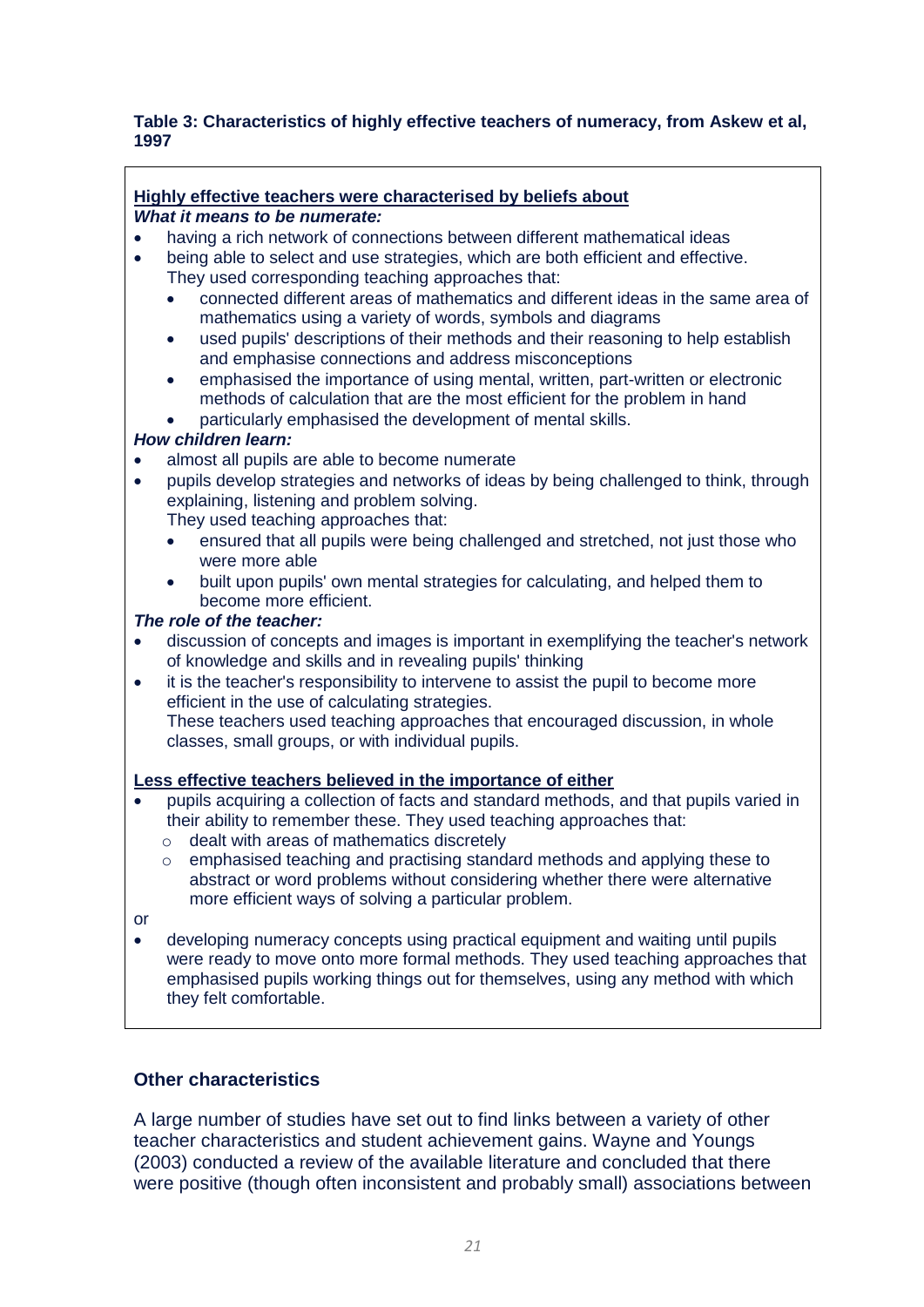student learning gains and teacher characteristics such as the status of the college they had attended or their scores on certain kinds of tests, such as licensure or reasoning tests, or specific tests of the material they were teaching.

For mathematics teachers, having a higher degree in maths, or a better class of degree, was associated with more student learning, but the same relationship was not found in other subjects. Similarly, being certified (qualified) in maths or science teaching was associated with greater effectiveness, but there was no relationship between certification and effectiveness in other subjects. Ball and Hill (2009) review some of the later literature on the relationships between teacher certification, qualifications and level of study with student learning, and conclude they are generally inconsistent and hard to interpret.

Interestingly, a number of teacher characteristics (such as teachers' self-reported self-efficacy, extraversion and conscientiousness) were found by Rockoff et al (2011) to be related to supervisor ratings of effectiveness but not to actual student achievement gains.

### <span id="page-22-0"></span>**Examples of ineffective practices**

It may seem unduly negative to focus on things that do not work, but there are a number of reasons for wanting to do this.

One is that it provides a challenge to complacency. A potential problem with lists of 'best practice' is that they can be susceptible to confirmation bias. If the list of effective practices is long enough, and contains descriptions of practices that are open to a bit of interpretation, most teachers will be able to identify some they think they are doing. Such lists can also seem, like motherhood and apple pie, to be good, but predictable, obvious and nothing new. Including some examples of 'worst practice' is likely to provoke a stronger reaction, which we hope can be challenging in a constructive way. Clearly, bluntly telling a teacher that some aspect of their practice is wrong may not be a good way to get a discussion going, however.

A second reason is that many of these ineffective practices seem to be quite popular, though most evidence here is anecdotal and selective. It may be that as well as telling us 'what works', an important contribution of research is to tell us what doesn't work. By stopping doing things that are either ineffective or inefficient, we should allow more time to focus on thing that will make more difference.

The following are examples of practices whose use is not supported by research evidence:

### *Use praise lavishly*

Praise for students may be seen as affirming and positive, but a number of studies suggest that the wrong kinds of praise can be very harmful to learning. For example, Dweck (1999), Hattie & Timperley (2007).

Stipek (2010) argues that praise that is meant to be encouraging and protective of low attaining students actually conveys a message of the teacher's low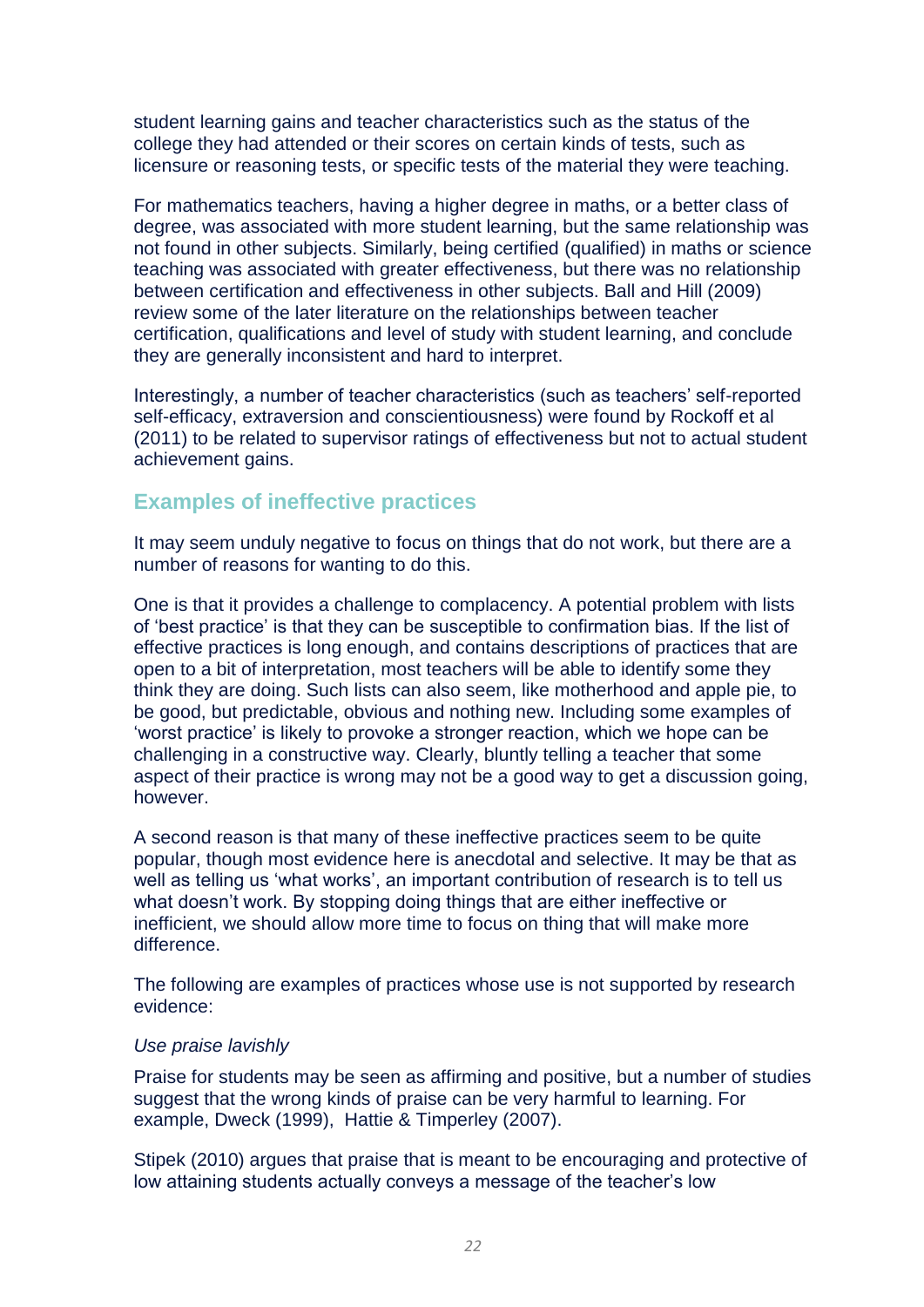expectations. Children whose failure was responded to with sympathy were more likely to attribute their failure to lack of ability than those who were presented with anger.

"Praise for successful performance on an easy task can be interpreted by a student as evidence that the teacher has a low perception of his or her ability. As a consequence, it can actually lower rather than enhance self-confidence. Criticism following poor performance can, under some circumstances, be interpreted as an indication of the teacher's high perception of the student's ability." (ibid)

#### *Allow learners to discover key ideas for themselves*

Enthusiasm for 'discovery learning' is not supported by research evidence, which broadly favours direct instruction (Kirschner et al, 2006). Although learners do need to build new understanding on what they already know, if teachers want them to learn new ideas, knowledge or methods they need to teach them directly.

### *Group learners by ability*

Evidence on the effects of grouping by ability, either by allocating students to different classes, or to within-class groups, suggests that it makes very little difference to learning outcomes (Higgins et al, 2014). Although ability grouping can in theory allow teachers to target a narrower range of pace and content of lessons, it can also create an exaggerated sense of within-group homogeneity and between-group heterogeneity in the teacher's mind (Stipek, 2010). This can result in teachers failing to make necessary accommodations for the range of different needs within a supposedly homogeneous 'ability' group, and over-doing their accommodations for different groups, going too fast with the high-ability groups and too slow with the low.

#### *Encourage re-reading and highlighting to memorise key ideas*

This finding has already been mentioned in summarising the review by Dunlosky et al (2013). Re-reading and highlighting are among the commonest and apparently most obvious ways to memorise or revise material. They also give a satisfying – but deceptive – feeling of fluency and familiarity with the material (Brown et al, 2014). However, a range of studies have shown that testing yourself, trying to generate answers, and deliberately creating intervals between study to allow forgetting, are all more effective approaches.

#### *Address issues of confidence and low aspirations before you try to teach content*

Teachers who are confronted with the poor motivation and confidence of low attaining students may interpret this as the cause of their low attainment and assume that it is both necessary and possible to address their motivation before attempting to teach them new material. In fact, the evidence shows that attempts to enhance motivation in this way are unlikely to achieve that end. Even if they do, the impact on subsequent learning is close to zero (Gorard, See & Davies, 2012). In fact the poor motivation of low attainers is a logical response to repeated failure. Start getting them to succeed and their motivation and confidence should increase.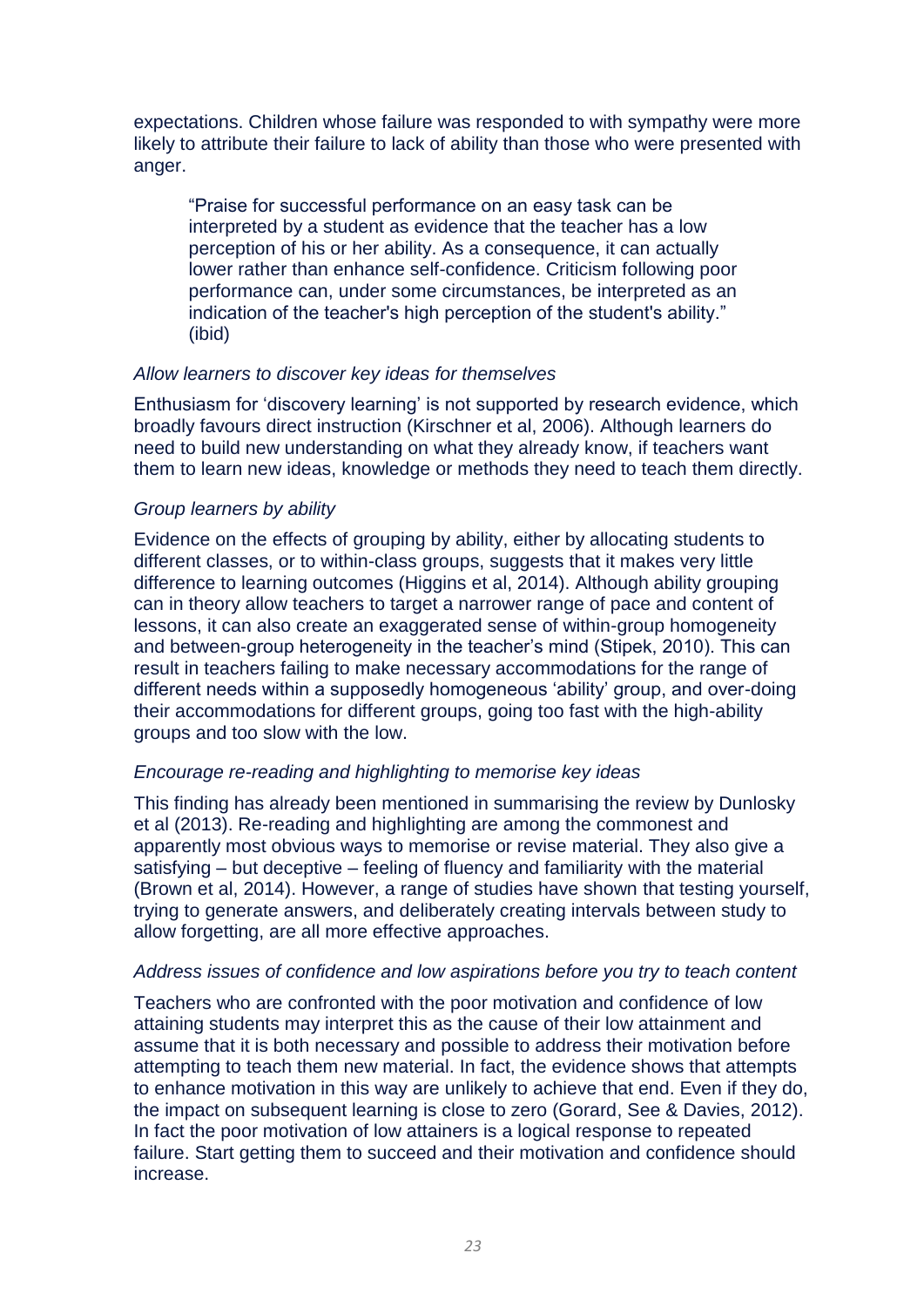#### *Present information to learners in their preferred learning style*

A belief in the importance of learning styles seems persistent, despite the prominence of critiques of this kind of advice. A recent survey found that over 90% of teachers in several countries (including the UK) agreed with the claim that "Individuals learn better when they receive information in their preferred learning style (for example, visual, auditory or kinaesthetic)" (Howard-Jones, 2014). A number of writers have tried to account for its enduring popularity (see, for example, a clear and accessible debunking of the value of learning styles by Riener and Willingham, 2010), but the psychological evidence is clear that there are no benefits for learning from trying to present information to learners in their preferred learning style (Pashler et al, 2008; Geake, 2008; Riener and Willingham, 2010; Howard-Jones, 2014).

### *Ensure learners are always active, rather than listening passively, if you want them to remember*

This claim is commonly presented in the form of a 'learning pyramid' which shows precise percentages of material that will be retained when different levels of activity are employed. These percentages have no empirical basis and are pure fiction. Memory is the residue of thought (Willingham, 2008), so if you want students to remember something you have to get them to think about it. This might be achieved by being 'active' or 'passive'.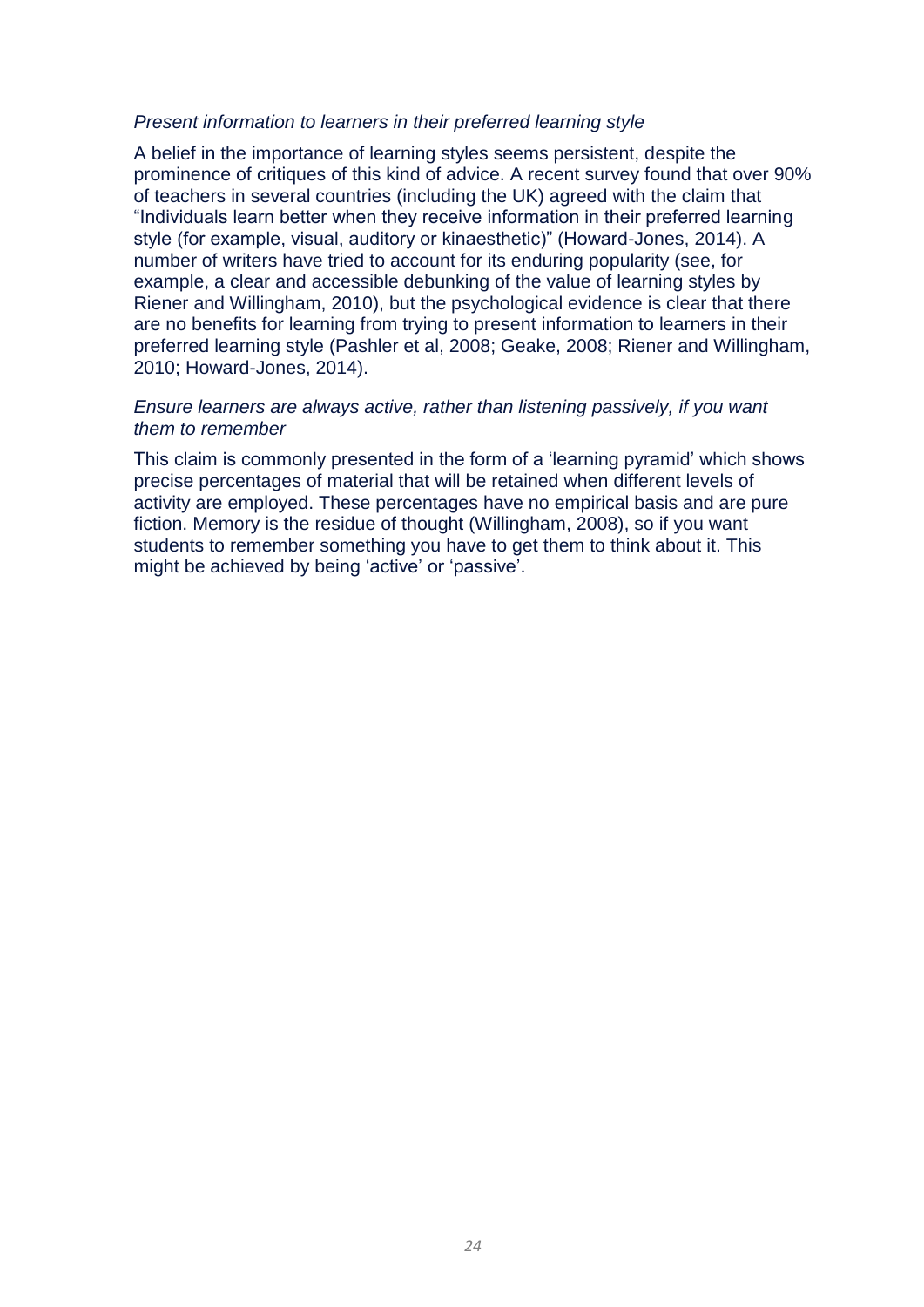### **How do we measure it? Frameworks for capturing teaching quality**

### **Section summary**

This section reviews the range of different approaches to the evaluation of teaching. Goe, Bell & Little (2008) identify seven methods of evaluation:

- classroom observations, by peers, principals or external evaluators
- 'value-added' models (assessing gains in student achievement)
- student ratings
- principal (or headteacher) judgement
- teacher self-reports
- analysis of classroom artefacts
- teacher portfolios

For this review we define "observation-based assessment" as all measurement activities whose main task is to watch teachers deliver their lesson, whether in real time or afterwards, and regardless of who is carrying out the assessment. We summarise research on observations performed by: teacher colleagues, senior management or principals, external inspectors, students, and self-reports.

### **Classroom observation approaches**

Classroom observations are the most common source of evidence used in providing feedback to teachers in OECD countries, whether American (e.g. Canada, Chile, United States), European (e.g. Denmark, France, Ireland, Spain) or Asian-Pacific (e.g. Australia, Japan, Korea).

Successful teacher observations are primarily used as a formative process – framed as a development tool creating reflective and self-directed teacher learners as opposed to a high stakes evaluation or appraisal. However, while observation is effective when undertaken as a collaborative and collegial exercise among peers, the literature also emphasises the need for challenge in the process – involving to some extent principals or external experts. It suggests that multiple observations are required using a combination of approaches.

**Evidence** of impact on student outcomes is generally limited. This highlights a common challenge identified throughout the research: while the theoretical principles of observation are uncontroversial among teachers, the actual consistent disciplined implementation is far more difficult. Teachers or head teachers must be trained as observers – otherwise well intentioned programmes can revert to the blind leading the blind.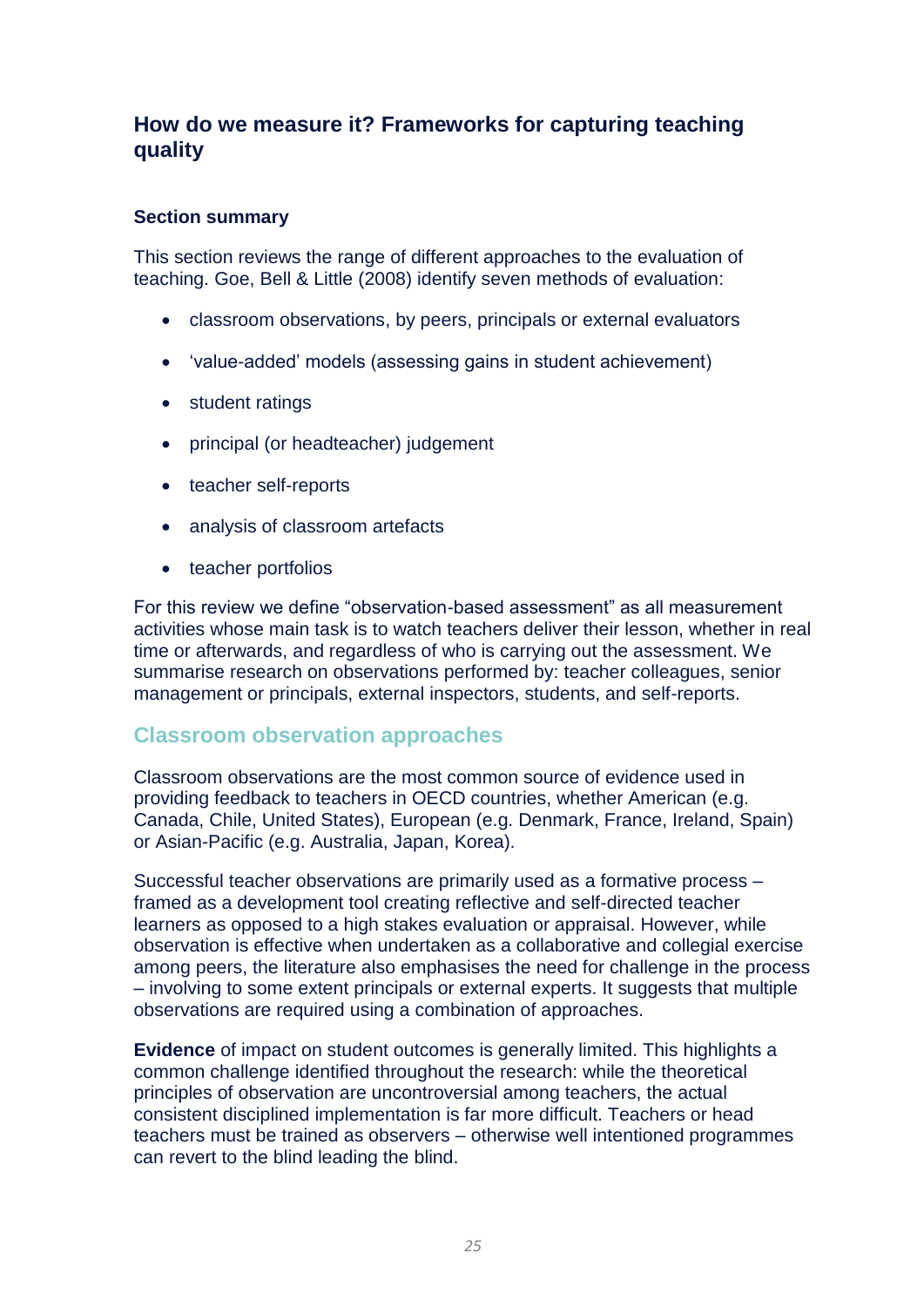Another recurring theme in the research is that any successful programme of teacher observation (whether a peer or a principal, from inside or outside the school), needs to address educational and **political** challenges dealing with issues of trust, authority, and knowing who is in charge of the information generated.

### **Peer observations**

Overall, the research literature presents a positive **narrative about** peer observation as a driver of both teacher learning and a school's sense of collaboration and collegiality. It is primarily effective as a formative process where the teacher observed has full control over what happens to information about their observation.

However its **effective adoption** depends very much on the willingness of all parties involved to contribute. This is a political as well as educational issue**. Evidence** of impact on student outcomes is limited.

### *Peer observation as a formative process*

Bernstein (2008) draws from a range of sources to argue that 'class observations should yield formative review only, unless multiple observations by well-prepared observers using standardized protocols are undertaken' because the reliability of observations by unprepared peers is low (*ibid*., p. 50).

Goldberg et al. (2010) survey 88 teachers and administrators and find that most respondents find peer reviews meaningful and valuable 'for their own personal use – to modify and improve their teaching' (Maeda, Sechtem & Scudder, 2009). The observation is deemed to be useful also by the observers, as it has 'forced them to reflect on their own teaching skills and methods' (Goldberg et al., 2010) and has had an impact on their practice, a result obtained also by Kohut, Burnap & Yon (2007).

According to McMahon and colleagues (2007) 'what really matters is whether or not the person being observed has full control over what happens to information about the observation'. Where this does not happen, teachers may be reluctant to be involved in the observation even when the stakes are not necessarily high. A similar view is shared by Chamberlain, D'Artrey & Rowe (2011), who find that formative observation can become a box-ticking exercise when it is imposed on staff and it is separated from a more formalised development system.

In an Australian study, Barnard et al. (2011) make use of 'peer partnership', which are a form of peer observation in which two teachers 'eyewitness [each other's] teaching and learning activities and […] provide supportive and constructive feedback' (*ibid., p. 436–437, see also Bell, 2005*). They find that while the major hurdle against participation was the commitment in terms of effort and time, once this is overcome teachers felt rewarded by the experience and wanted to continue with the project.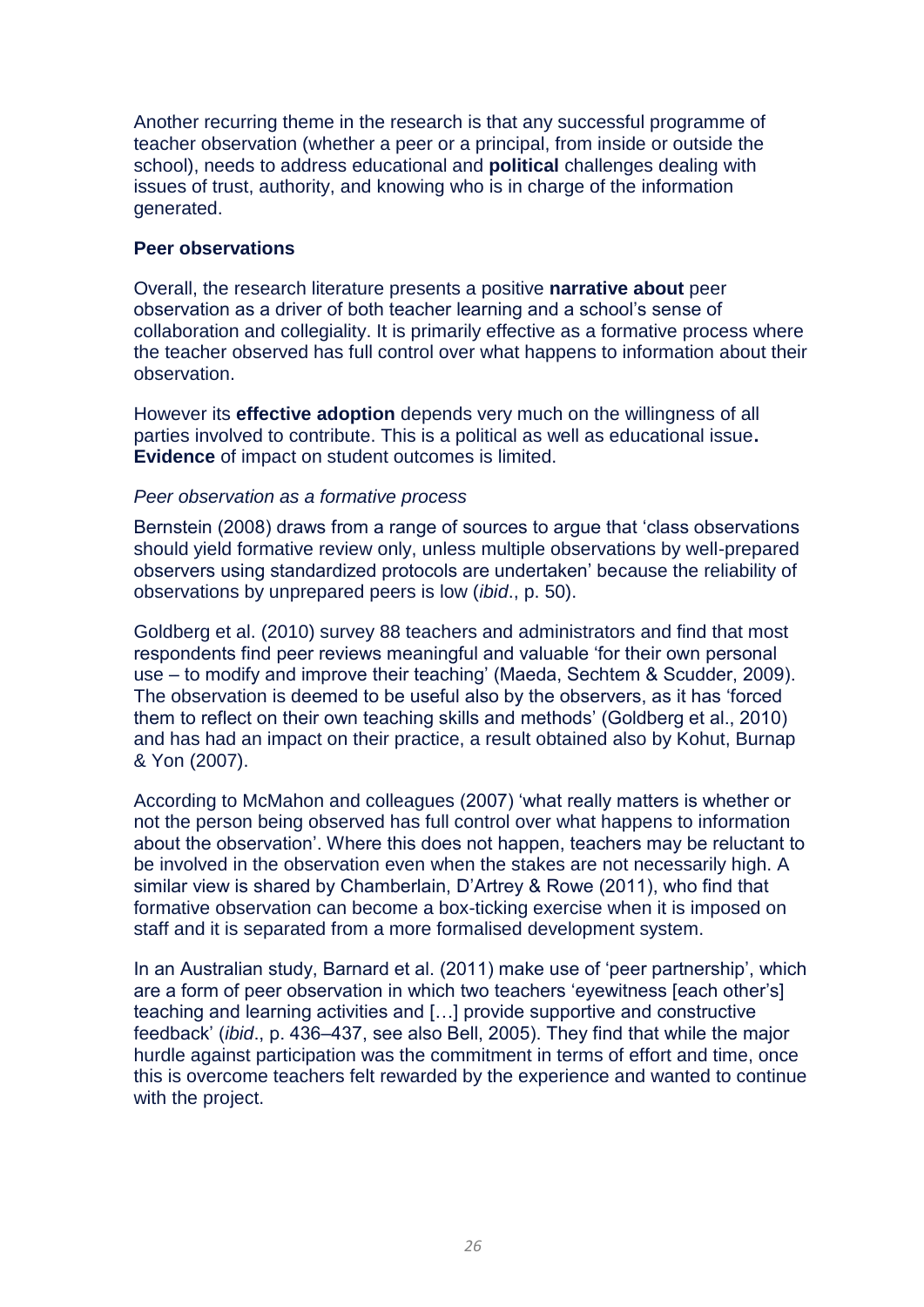### *Peer Assistance and Review (PAR)*

One of the best-documented approaches to peer observations in schools is the Peer Assistance and Review (PAR) protocol deployed in some districts in the US. This programme was based on the idea that teaching practice could be improved by using expert teachers as mentors for beginning teachers 'the way doctors mentor interns' (Kahlenberg, 2007).

Goldstein (2007) finds six features that distinguish PAR from other less effective assessments, and especially from principal observations: (1) 'the amount of time spent on evaluation'; (2) the tight relationship between observations, formative feedback and professional development; (3) 'the transparency of the evaluation process'; (4) the involvement of teacher unions in the strategy and the appraisal; (5) the credibility of the evaluation; and (6) 'the degree of accountability' involved in the process.

For this system to work a number of conditions must be in place: there must be agreement from all stakeholders on who the mentors will be and what their role is; there must be agreement on what the teaching standards are and how to measure quality, effectiveness or improvement; there must be the willingness from both teacher union and principals to delegate part of their power to an *ad hoc* panel; there must be a favourable political context and the strength to stand by some radical departures from the norm; and there must be the resources to pay for the programme.

Overall, the benefits of PAR seems to be mostly indirect: by being 'designed for *selective* retention', PAR 'increases the likelihood that students will have the teachers they deserve' (Johnson et al., 2009).

There are reports of school-wide effective interventions that, like PAR, manage to overcome aversion to integrate both a formative and a summative component. For example, Bramschreiber (2012) describes the model in place in a school in Colorado, consisting in: frequent observations by 'master teachers', who train staff around 'either research-based teaching strategies aligned to a schoolwide goal or general best teaching practices'; a 'Campus Crawl', where twice a year all teachers observe peers in the same or another department; and four formal observations, two conducted by the school managers for summative purposes, and two by the master teachers for formative purposes.

#### **School leader / principal observations**

Isoré (2009) reports that in OECD countries 60% of students are enrolled in schools where observations are carried out by principals, although the individual country figures are highly variable, going from 100% in the United States to 5% of students in Portugal.

Overall, the literature is that the theory underlying this type of observation – building trusting relationships, empowerment, low-stakes and the need of teacher motivation - are not controversial. The real hurdle is that even after a successful protocol is in place there is still a discrepancy between the '**conversational**' aspects of it (the discourses on the importance of feedback, the talks within the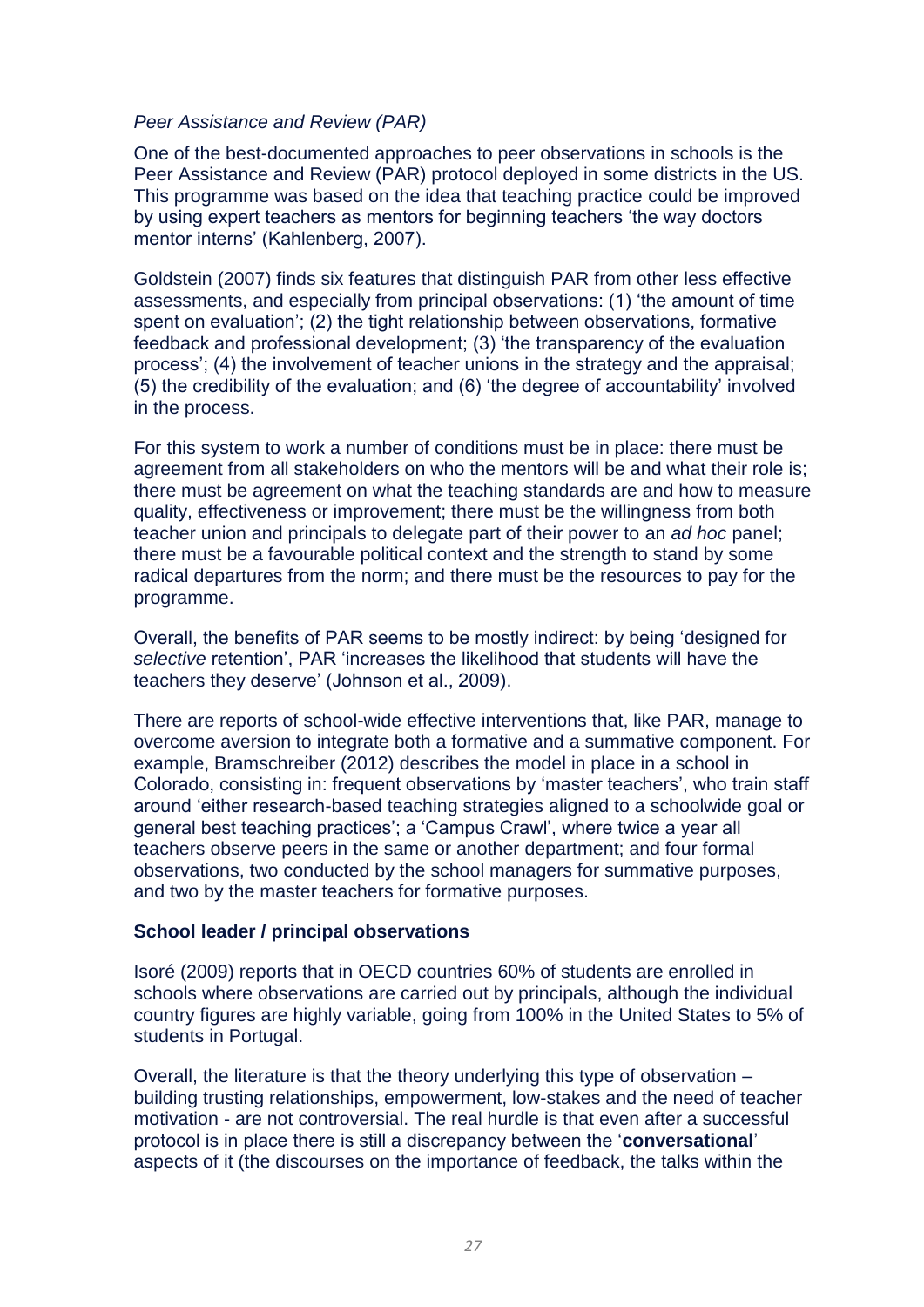observation conferences) and its actual **outcomes in practice**. The problem is one of implementation.

Much of the research on principal observations has focused on determining the fairness and reliability of their scoring compared to other measures of teacher effectiveness, such as student (value-added) test scores. The research suggests that without using detailed standard-based instruments and receiving appropriate training, principals are not particularly suited for teacher assessment.

Overall, the findings from Levy & William's (2004) review are aligned with those coming from the literature on peer observations, which were reported in the previous section: 'performance appraisals are no longer just about accuracy, but are about much more including development, ownership, input, perceptions of being valued, and being a part of an organizational team'. This has implications for principal training: if employees must feel supported and that their voice matters, training 'could focus on how to deliver feedback in a supportive, participatory way as opposed to or in addition to other more traditional types of training (Pichler, 2012, p. 725).

Formative feedback is never completely separated from summative judgements. After studying a network of charter schools in the United States, Master (2012) reports that formative mid-year evaluations were still strongly associated to endof-year dismissals or promotions decisions.

### *Examples of successful principal observations*

Range, Young & Hvidston (2013) investigate the effect of the 'clinical supervision' model (see Goldhammer, 1969; Cogen, 1973; cited in Range, Young & Hvidston, 2013), which is comprised of a flow of observations followed by pre- and postobservation meetings (conferences). The pre-observation conference is where the modes, scope and aims of the observation are negotiated and where teachers can present the classroom context. On the post-observation conference, the authors note that it should take place in a comfortable setting **no longer than five days after the observation**. Their feedback should be factual, non-threatening, acknowledging of the teacher's strengths, aimed at creating reflective and selfdirected teacher learners (see Ovando, 2005, on how to train principals to write constructive feedback, and Ylimaki and Jacobson, 2011, for a general overview on principal preparation).

Overall, Range, Young & Hvidston (2013) agree with Bouchamma (2005) on the positive response of teachers towards the clinical supervision model and find that a trusting relationship, constructive feedback and the discussion about areas of improvement are valued as important by their sample both in the pre- and in the post-observation conference. Moreover, they find differences in the responses of beginning and experienced teachers, which they interpret as evidence in favour of Glickman's (1990) theory of developmental supervision, according to which novice and struggling teachers would benefit from a more directive leadership approach (Range, Young & Hvidston, 2013).

While the clinical supervision model involves an observation and one pre- and post-observation conferences, other authors have explored the effectiveness of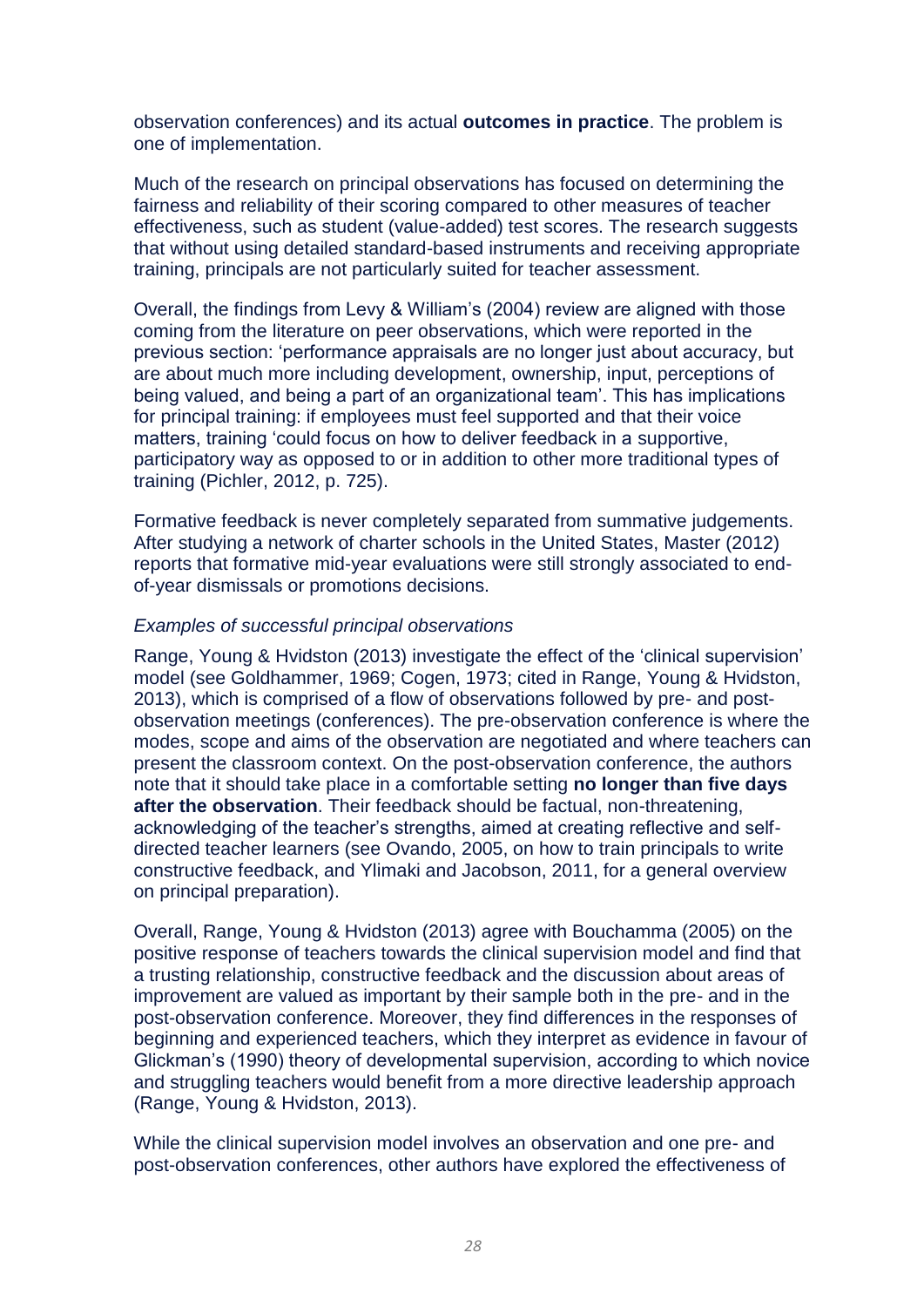the 'negotiated assessment' (Gosling, 2000, in Verberg, Tigelaar & Verloop, 2013), which is characterised by a 'learning contract' between the assessor and the assessed containing 'the negotiated learning goals, learning activities and the evidence to be provided during the assessment procedure'. Despite the stress on formative feedback, peer observation and empowered, self-directing learning and training, their study reported that while the assessment meetings were useful, collecting and discussing about evidence was far less appealing. This suggests once more that in spite of the theory, the implementation of any strategy has to take into account the practical and intellectual burden asked from teachers for it to produce any effect in the classroom.

Tuytens & Devos (2011) argue, after a study on 414 teachers in Belgium, that active supervision, charisma and content knowledge are all significantly associated with teachers perceived to be effective at feedback. The relationship between principal effectiveness, feedback quality and impact is well summarised by a teacher's critique to the appraisal system he or she was subject to: 'It is a one-shot observation and has no lasting impact. The only time it is helpful is when you have an administrator that gives really beneficial feedback. This rarely happens' (Ovando, 2001, p. 226).

O'Pry & Schumacher (2012) evaluate teacher perceptions of a complex standardbased evaluation system such as the Professional Development Appraisal System (PDAS), used in Texas, and find that the leadership actions have a massive implication on whether the system ends up being accepted or rejected:

Teachers who feel as though they had a principal or appraiser who was knowledgeable about the system; who valued the system; who took time to make them feel supported and prepared for the experience; who was someone with whom they shared a trusting, collegial relationship; who gave them an opportunity to receive valuable and timely feedback; and who guided them through thoughtful reflection on the appraisal results perceived the evaluation experience as a positive, meaningful one. When any of these factors was absent or lacking in the experience of the teacher, the perception of the teacher regarding the process was quite negative as a whole. (*ibid*., p. 339)

#### **Observation by an external evaluator**

Teachers and principals **say** that feedback from an external evaluator has spurred change in their classroom/school practices, but whether this change is **actual**, **sustained** and **beneficial** is not clear from the research. Moreover, the literature on school inspections is related to another consistent finding of this review: the fact that whenever a third-party observes a teacher practice (whether a peer or a manager, from inside or outside the school), part of the issues with the assessment are not technical, but **political** in nature, as they involve concepts such as trust, authority, territory and power over the information.

In OECD countries, external school inspections are carried out 'using professional evaluators, regional inspectors, or a district/state/national evaluation department [as well as] independent evaluation consultant[s]' (Faubert, 2009, p. 14), which means that there is a range of professionals (usually―but not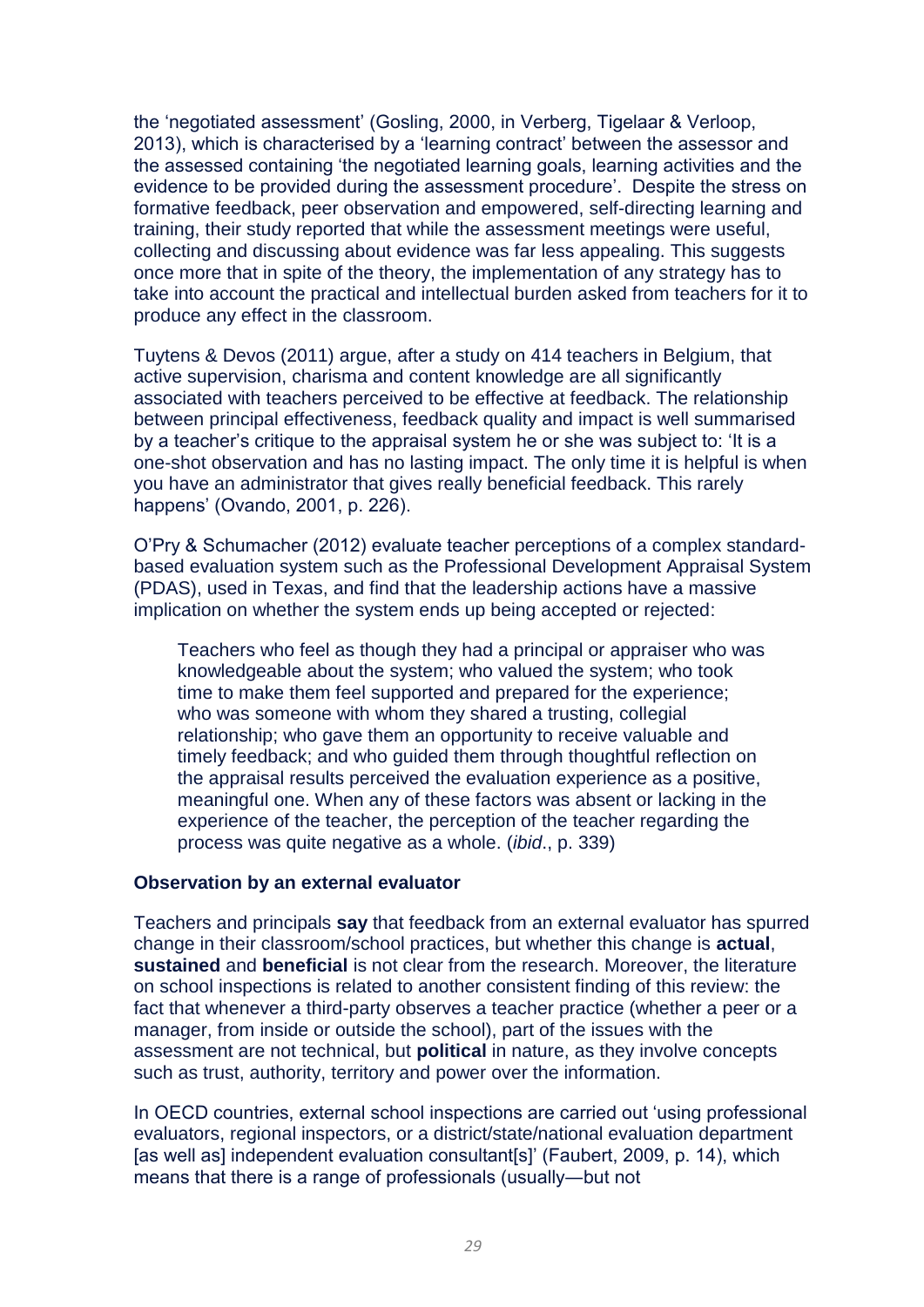always―experienced teachers) that can potentially 'invade' a teacher's space. Although the main outcome of classroom observations is to inform school accountability, in fact, in countries such as Germany, Ireland, the United Kingdom and the Czech Republic the external observations can be accompanied by personalised feedback (Faubert, 2009).

A study on 2400 educators in Hong Kong found that teachers (and especially primary school teachers) were much less willing to welcome observers in their classroom than school management or principals were, perhaps because in this context principal observation is more related to summative than formative feedback (Lam, 2001).

A similar study in elementary schools found that while less experienced teachers thought that senior teachers were better assessors than principals, they were no more ready to accept them over principals as observers for formative purposes and preferred principals for summative ones (Chow et al., 2002). The researchers argued that this could be due to the fact that classroom teachers saw principals as a more authoritative figures, and were therefore more willing to accept consequences coming from someone higher in the hierarchy (*ibid*.).

Mangin (2011) argues that one of the challenges faced by external teacher mentors such as those employed by PAR is that on the one hand they try to gain other teachers' trust by de-emphasising and downplaying their expert status, but at the same time they have to ensure that this does not 'undermine others' perceptions of [their] ability to serve as a resource'. Mangin (2011) suggests that a change in the teachers' professional norms is needed to overcome this paradoxical situation, one where both practitioners and external observers are willing to deal with "hard feedback", that is those 'instances where a teacher leader's honest critique of classroom practice is issued even though the critique actively challenges the teacher's preferred practice and may lead the teacher to experience some level of professional discomfort' (Lord, Cress & Miller, 2008, p. 57, quoted in Mangin, 2011, p. 49).

In an evaluation of three external mentoring programmes for science teachers in English secondary schools, Hobson and McIntyre (2013) report that in many instances teachers were unwilling to expose their weaknesses to senior management or even colleagues because of the negative opinion that other professionals could have of their performance. In this case, the external mentors seemed to provide an effective 'relief valve' for teachers (our wording), because of their 'lack of involvement in [the] assessment or appraisal [of the teachers], as well as […] their perceived trustworthiness and non-judgmental nature, and the promise of confidentiality' (Hobson & McIntyre, 2013, p. 355).

Faubert (2009) reports lack of training and support to act upon evaluation results in a meaningful way, negligible or negative effects of external evaluation and accountability on student results, as well as negative effects on teacher motivation.

There are claims that, after certain tensions are released, external evaluation can complement self-evaluation and serve as a tool for school improvement (Whitby, 2010), but a later systematic review provides a more realistic picture. Klerks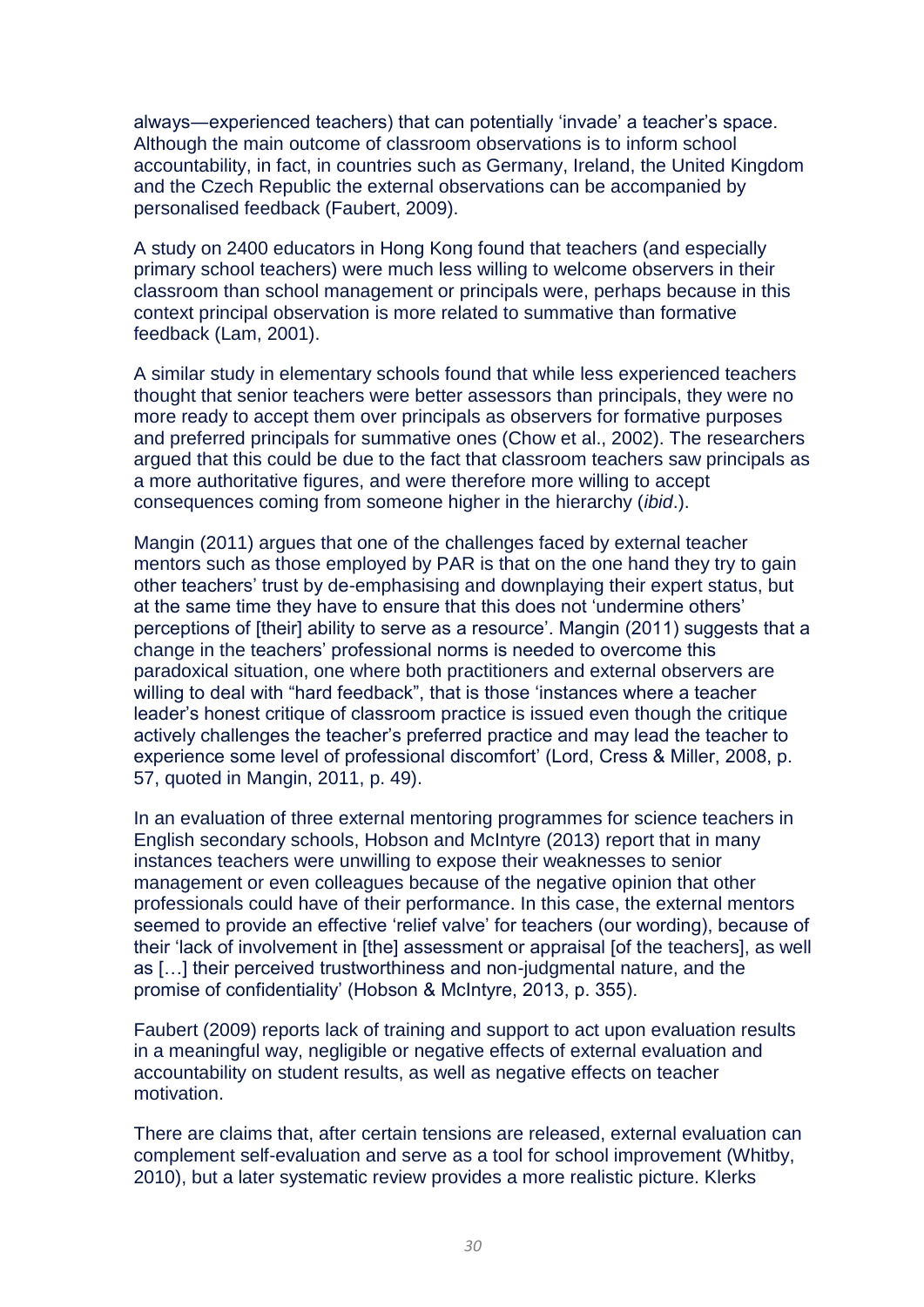(2012) summarises research findings on the effectiveness of school inspections in raising student achievement and changing teacher behaviours. The author reports that the few studies available provide little to no evidence of any direct effect of external evaluation on student achievement or global school improvement.

Ehren et al. (2013) state that 'we do not know how school inspections drive improvement of schools and which types of approaches are most effective and cause the least unintended consequences' (*ibid*., p. 6), and that in those fewer instances where feedback is followed by changes in teacher practice, these rarely involve 'thorough innovation'. What tends to happen, instead, is a 'repetition of content and tasks', the adoption of assessment task formats, or a 'slight [change] in classroom interaction'.

#### **Instruments for classroom observation**

Although a great number of instruments have been developed over several decades to measure what happens in the classroom, these have filtered down to a relatively few that are now widely used – alongside the national teacher standards that countries including England and Australia have produced.

Some of the protocols currently popular include Charlotte Danielson's Framework for Teaching and Robert Pianta's Classroom Assessment Scoring System™ (CLASS™), but other measures of classroom quality exist: the Assessment Profile for Early Childhood Programs (APECP), the Classroom Practices Inventory (CPI), the UTeach Teacher Observation Protocol (UTOP), Fauth's et al. (2014) Teaching Quality Instrument or the Questionnaire on Teacher Interaction (QTI). A number of other observation instruments are described in Ko et al (2013).

#### <span id="page-31-0"></span>*Danielson's Framework for Teaching*

The Framework for Teaching [(FfT) Danielson, 1996, revised 2007/2011/2014] is a standard-based teacher evaluation system or rather, according to the website, 'a research-based set of components of instruction grounded in a constructivist view of learning and teaching<sup>1</sup>. The FfT is used to assess four dimensions of teaching: planning and preparation, classroom environment, instruction and professional responsibilities.

The FfT has gained widespread popularity, and although the exact figures are not known, the website reports it having been adopted 'in over 20 states<sup> $2$ </sup>. It is in many ways one of the gold standard frameworks available being based in part on research. Technically, the FfT is neither an observational instrument nor an observation and feedback protocol, as it only offers a categorisation of certain teaching practices deemed to be conducive to learning. In fact, *The Framework for Teaching Evaluation Instrument* (Danielson, 2014) suggests that evidence should be gathered not only through direct classroom observations, but also through artefacts and principal conferences.

In order for the evaluation instrument to be implemented as intended by the author, the Danielson Group offers a number of paying workshops ranging from

 $\overline{a}$ 

<sup>1</sup> http://danielsongroup.org/framework/

<sup>&</sup>lt;sup>2</sup> http://danielsongroup.org/charlotte-danielson/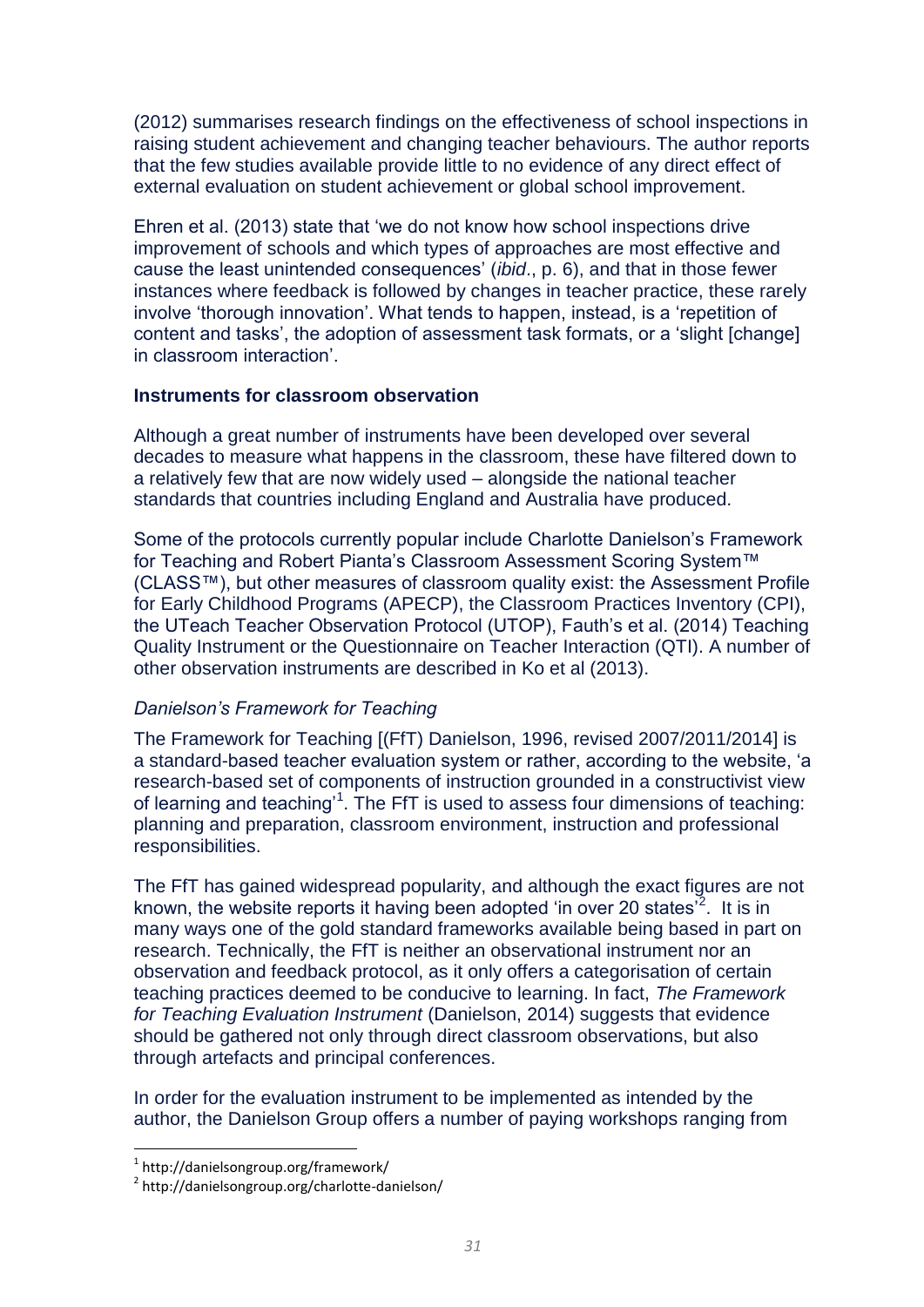simple training on the use of rubrics to more complicated professional development programmes<sup>3</sup>. This is a non-negligible point for the purposes of this document, not just because of the costs associated with observer training, but also because FfT has been employed in a variety of settings and with different degrees of alignment to its original structure―which in turn makes it difficult to interpret and generalise the studies.

Borman & Kimball (2005) examine the results for 7,000 students in grades 4-6 in Washoe Country, Nevada, where the FfT has been implemented with 'relatively minor changes' and found that the relationship between the FfT and student achievement was rather weak.

In a review of effective measures of teaching, Goe, Bell & Little (2008) confirm the 'wide variation in rater training, rater's relationship with the teacher, the degree of adherence to Danielson's recommendations for use, the use of scores, and the number of observations conducted for each teacher'. Overall, they conclude that:

- The research does not indicate whether modified versions of the instrument perform as well as versions that adhere to Danielson's recommendations (*ibid*., p. 23)
- It is not evident whether the instrument functions differently  $[...]$  at different grade levels. (*ibid*.)

More accurate research was carried out in recent years, but the results were not too different: as part of the research for the MET project, another modified version of FfT was found to be only modestly correlated with both academic achievement and a range of socio-emotional and non-cognitive outcomes (Kane et al 2013).

Sartain, Stoelinga & Brown (2011) examine the predictive validity of a modified version of the FfT adopted in Chicago public schools and used in the "Excellent in Teaching" pilot study. They find that 'in the classrooms of highly rated teachers, students showed the most growth' (*ibid*., p. 9), which means that there was a positive correlation between teacher ratings on the FfT and their value-added measure. Moreover, the authors found that principals tend to give higher scores to teachers than external observers because they 'intentionally boost their ratings to the highest category to preserve relationships' (*ibid*., p. 41). Overall, the authors' conclusion is worth sharing in full:

'Though practitioners and policymakers rightly spend a good deal of time comparing the effectiveness of one rubric over another, a fair and meaningful evaluation hinges on far more than the merits of a particular tool. An observation rubric is simply a tool, one which can be used effectively or ineffectively. Reliability and validity are functions of the users of the tool, as well as of the tool itself. The quality of implementation depends on principal and observer buy-in and capacity, as well as the depth and quality of training and support they receive.

Similarly, an observation tool cannot promote instructional improvement in isolation. A rigorous instructional rubric plays a critical role in defining

 $\overline{a}$ 

<sup>3</sup> http://danielsongroup.org/services/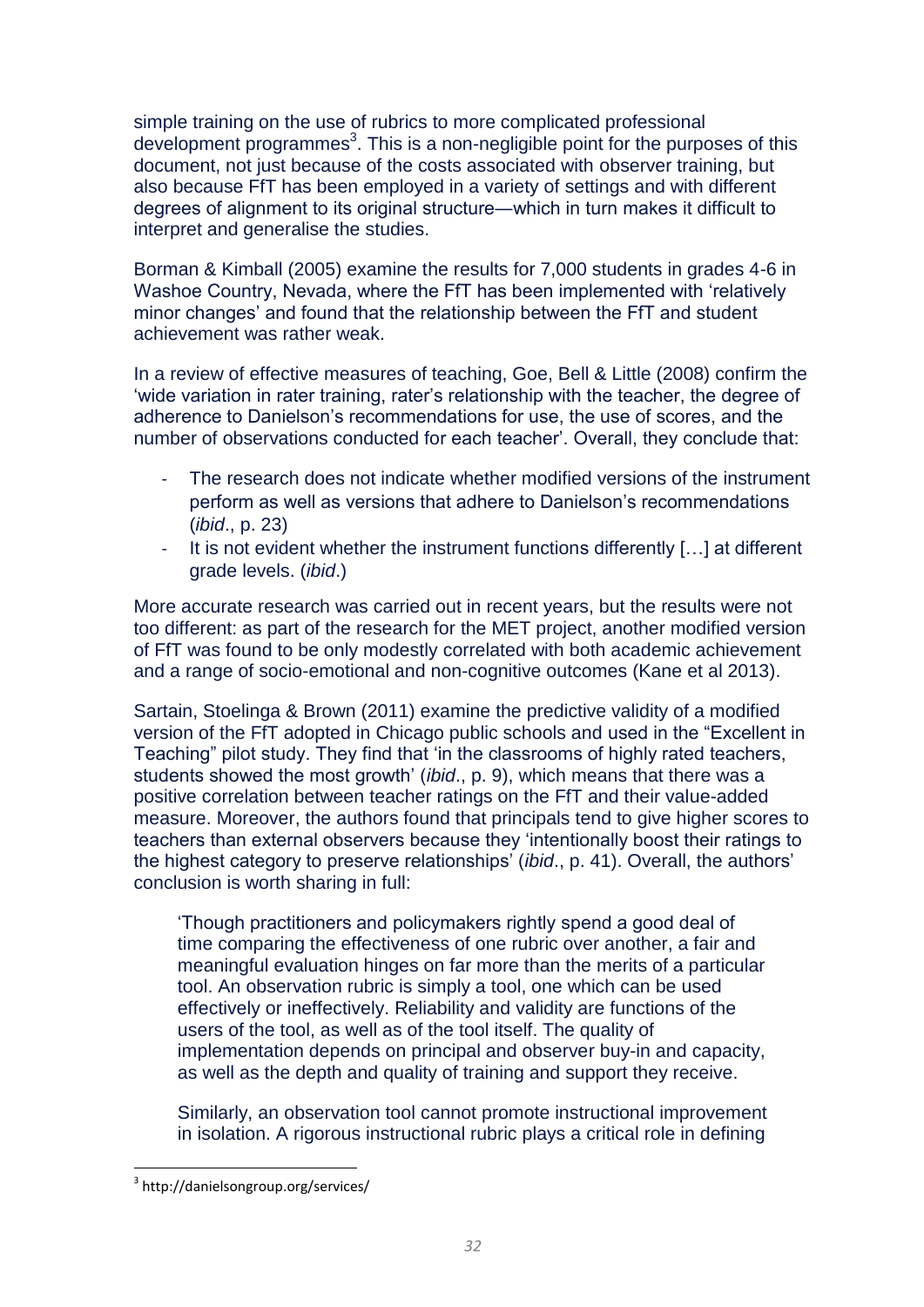effective instruction and creating a shared language for teachers and principals to talk about instruction, but it is the conversations themselves that act as the true lever for instructional improvement and teacher development.'

### *CLASS™*

The Classroom Assessment Scoring System™ was developed by Robert Pianta at the University of Virginia, Curry School of Education, Center for Advanced Study of Teaching and Learning (CASTL). Like the FfT, CLASS™ was chosen by the MET project as one of the instruments to measure teacher effectiveness. Unlike the FfT, though, CLASS™ is a stand-alone observational instrument focusing on classroom organisation, teacher-pupil instructional and emotional support. Researchers at CASTL claim that CLASS™ has been used/validated in over  $2000<sup>4</sup>$  or 6000 (CASTL, 2011) classrooms.

Ponitz et al. (2009) found that one dimension of CLASS™ (classroom organisation), was found to be predictive of 172 first graders' reading achievement in a rural area in the southeast of the United States. The MET Project finds with CLASS™ the same significant but weak correlations observed for FfT (Kane et al 2013), and other researchers are even more critical of it, finding that having access to CLASS™ and training did not help observers to rate teachers more accurately (Strong, Gargani & Hacifazlioğlu, 2011).

### *Subject-specific instruments*

The literature shows that content-specific practices tend to have more impact than generic practices on student learning. Therefore, it could be worth at least pairing general measures of teacher effectiveness with some that are content-based such as, for example, the Protocol for Language Arts Teaching Observation (PLATO, see Grossman et al., 2014, for a comparison between PLATO and different valueadded models), the Mathematical Quality of Instruction  $(MQI)^5$  and many others, such as the Reformed Teaching Observation Protocol (RTOP, Sawada et al., 2002), the Practices of Science Observation Protocol (P-SOP, Forbes, Biggers & Zambori, 2013), of the Electronic Quality of Inquiry Protocol (EQUIP) for mathematics and science (Marshall, Horton & White, 2009).

### **Value-added measures**

 $\overline{a}$ 

The use of value-added models (VAMs) have become extremely controversial in recent years, particularly in the US. The prevalence of regular state-wide testing, encouraged by 'Race to the Top', has allowed widespread linking of student test score gains to the individual teachers who taught them, and some instances of teachers losing their jobs as a result. $6$  A number of studies have investigated the validity of VAMs as a measure of teaching quality, or to support particular uses. We summarise the main arguments and evidence here.

<sup>4</sup> http://curry.virginia.edu/research/centers/castl/class

<sup>&</sup>lt;sup>5</sup> [http://isites.harvard.edu/icb/icb.do?keyword=mqi\\_training&tabgroupid=icb.tabgroup120173](http://isites.harvard.edu/icb/icb.do?keyword=mqi_training&tabgroupid=icb.tabgroup120173)

<sup>6</sup> "School chief dismisses 241 teachers in Washington". *New York Times*, July 3 2010. Available at [www.nytimes.com/2010/07/24/education/24teachers.html](http://www.nytimes.com/2010/07/24/education/24teachers.html)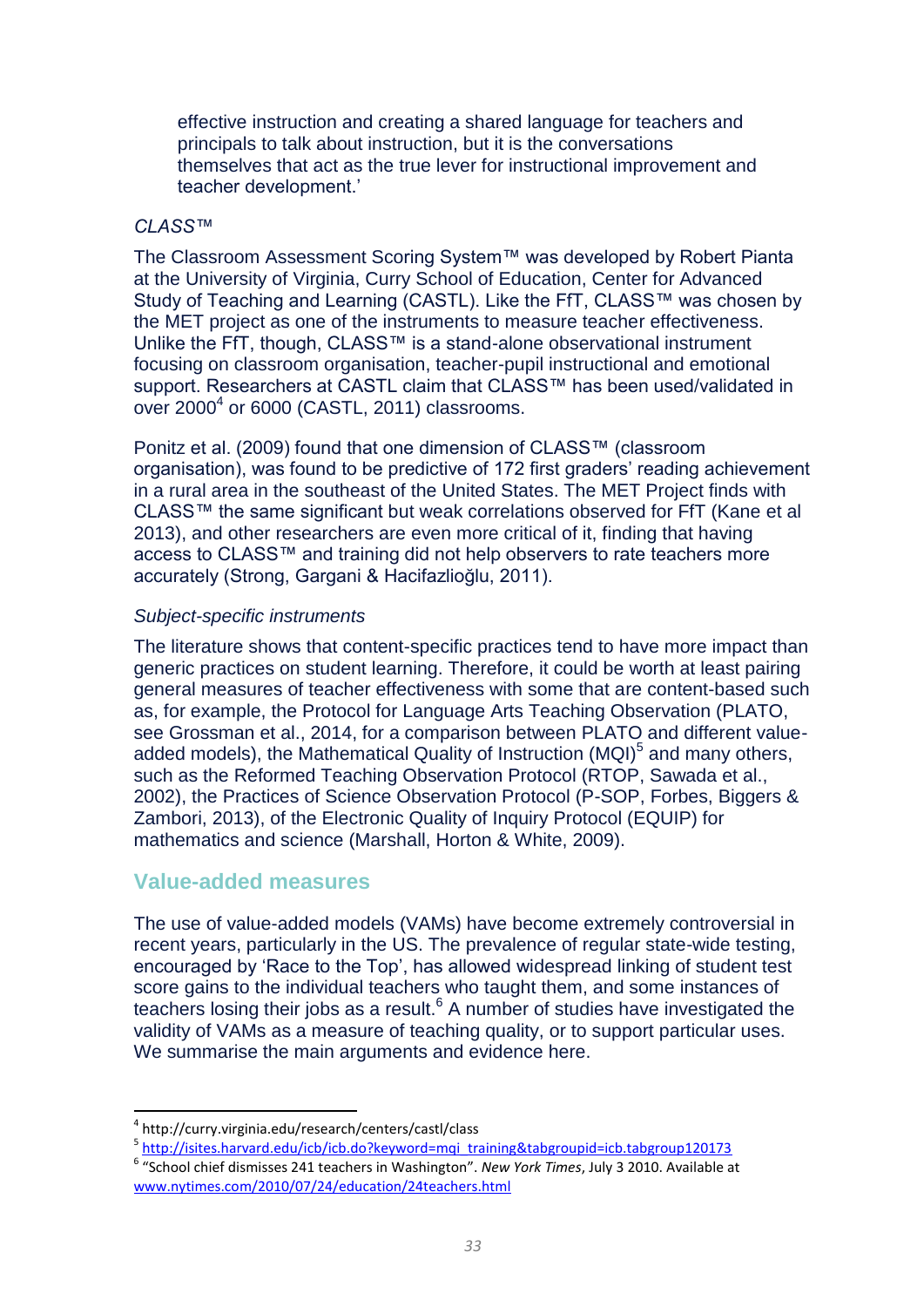Several studies have compared effectiveness estimates from different VAMs and shown that the results can be quite sensitive to different decisions about these issues. Crucially, these decisions are essentially arbitrary, in the sense that there is not a clear *prima facie* or universally agreed correct approach.

For example, different assessments used as the outcome measure will change the rank order of teachers' scores (Papay, 2011; Lockwood et al 2007). Grossman et al (2014) have claimed that the strength of correspondence between valueadded and observation measures also depends on the type of assessment used as the outcome in the value-added model, and that correlations are higher with assessment of "more cognitively complex learning outcomes" than with state tests. Although this is true, in neither case are the correlations (0.16 and 0.09, respectively) particularly impressive.

Hill et al (2011) discuss a range of different approaches to which prior characteristics should be statistically controlled for in VAMs. One dilemma, for example, is whether to subtract an overall 'school effect' from the effects that are attributed to individual teachers in that school (for statisticians, this is the issue of whether to include school-level fixed effects). One could argue that an effect that is shared by all classes in a school may well reflect quality of leadership, compositional effects, or unobserved but pre-existing student characteristics, and hence should not be attributed to individual teachers. On the other hand, if all the teachers in a school happen to be good, it might seem unfair to say that is a 'school effect'; and constraining every school to have a zero sum effectively puts teachers in competition against their colleagues. Nevertheless, as Hill et al (2011) show, different US districts and VAMs have taken each side of this debate.

In their own analysis, Hill et al (2011) found that incorporating student-level demographic variables in the model or school fixed effects changed teacher ranks somewhat, but the use of simple gain scores (an alternative approach favoured by some districts) made a big difference (p808). For example, with four different value added models, two-thirds of their sample would be in the top half if they could choose their best score. In another review by McCaffrey et al (2009) a range of different models were found to give different results.

A related issue is whether leaving out important characteristics that have not even been captured could bias the results. Chetty et al (2011) tested teachers' valueadded estimates to see whether they were affected by key variables that had not been included in the models and found that there was no evidence of bias. Individual teachers' value-added scores were also consistent across changes from one school to another. They also found long lasting effects on students of being taught by a teacher with high value-added scores, for example being more likely to attend college, earning more money on average and being less likely to become a teenage parent.

Reardon and Raudenbush (2009) set out to examine the assumptions required to interpret value-added estimates of learning gain as a causal effect of teaching. Overall, they conclude that there is considerable sensitivity in these models to a number of assumptions that are either implausible or untestable (or both).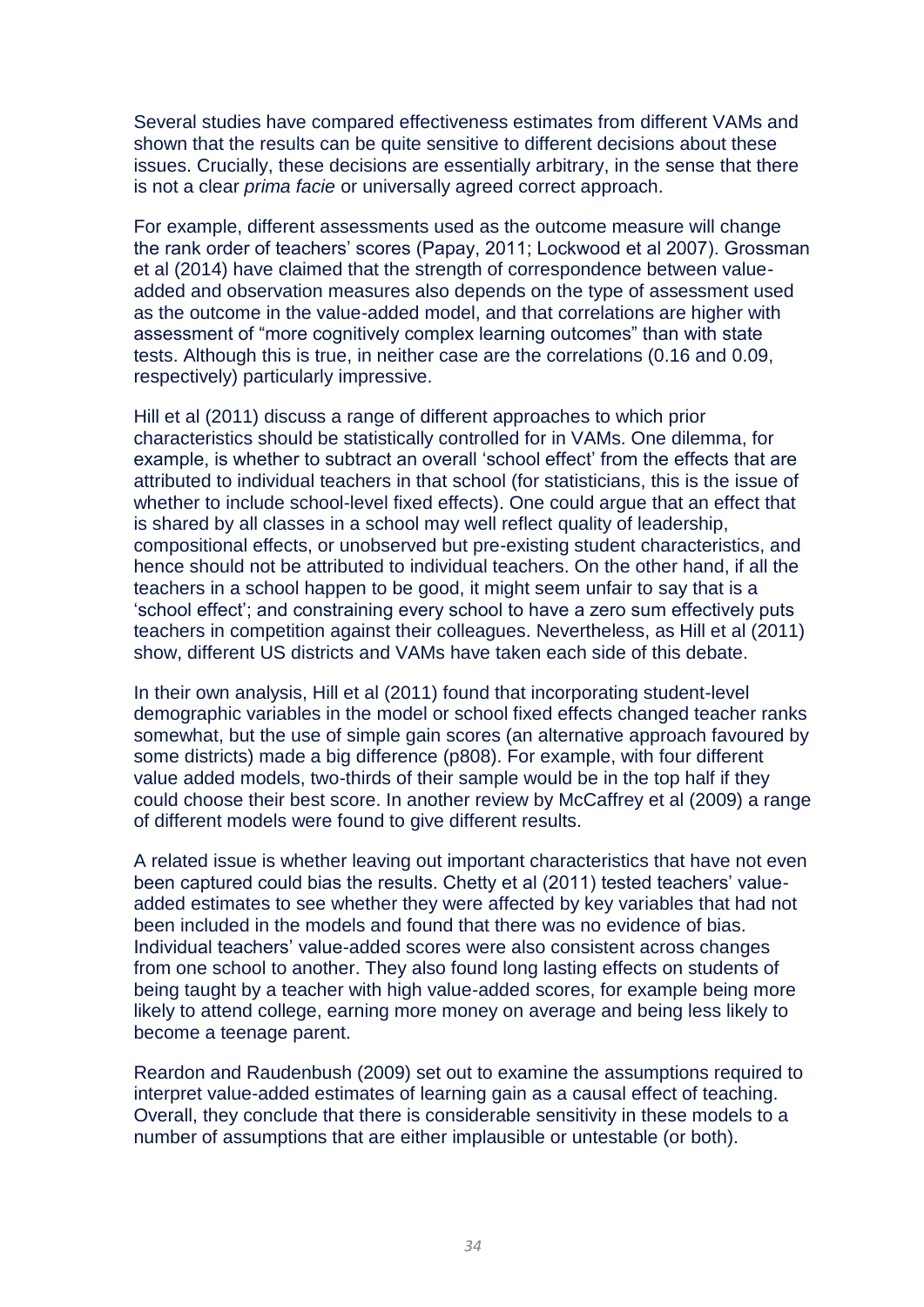A range of evidence suggests that VAMs can be affected by the effects of prior teachers, measurement error, and the distribution of students into classrooms and teachers into schools (Hill et al, 2011; Amrein-Beardsley, 2008; Kupermintz, 2003; McCaffrey et al., 2003).

Kennedy (2010) points out that our natural tendency to look for explanations in stable characteristics of individuals, and to underestimate situational variability, may lead us to over-interpret VAMs as indicating a property of the teacher. Related to this is evidence about the stability of estimates from VAMs.

McCaffrey et al. (2009) found year-to-year correlations in value-added measures in the range of 0.2–0.5 for elementary school and 0.3–0.7 for middle school teachers, and show that this is consistent with the findings of previous studies. Interestingly, it is also comparable with the stability of performance estimates for other professions, such as salespersons, university faculty and baseball players.

In discussing school-level value-added estimates, Gorard, Hordosy & Siddiqui (2012) found the correlation between estimates for secondary schools in England in successive years to be between 0.6 and 0.8. They argued that this, combined with the problem of missing data, makes it meaningless to describe a school as 'effective' on the basis of value-added.

### **Student ratings**

A review of the research on student rating can be found in Burniske & Neibaum (2012). Among their advantages, the authors report previous findings, whereby student ratings are valid, reliable, cost-effective, related to future achievement, valuable for teacher formative feedback and require minimal training. The disadvantages are that results may require different interpretations according to the students' age, and generally the fact that teachers would resist such an assessment if it was solely used for their appraisal.

Student evaluation of teaching is a topic which has been widely explored by higher education research, as it is one of the preferential evaluation methods in the United States and in the United Kingdom, and owes much to the work of Herbert W. Marsh on developing valid and reliable student assessment questionnaires (Marsh, 1982, 2007; Richardson, 2005). Today, most literature agrees that while students' assessment of teaching can be valid and reliable, there needs to be careful use of the plethora of available instruments that can be a tool for formative assessment (Law, 2010; Spooren, Brockx & Mortelmans, 2013).

Much less is known about student ratings in school settings. Mertler (1999) reviews research summarising the benefits of using student observations for measurement purposes (for instance, 'no one is in a better position to critique the clarity of teacher directions than the students for whom the directions are intended', Stiggins & Duke, 1988, cited in Mertler, 1999, pp. 19–20). After testing a purposely-developed feedback questionnaire on nearly 600 secondary students, Mertler (1999) reports that the participating teachers were supportive of the pilot and that student feedback could be a useful measure for teacher formative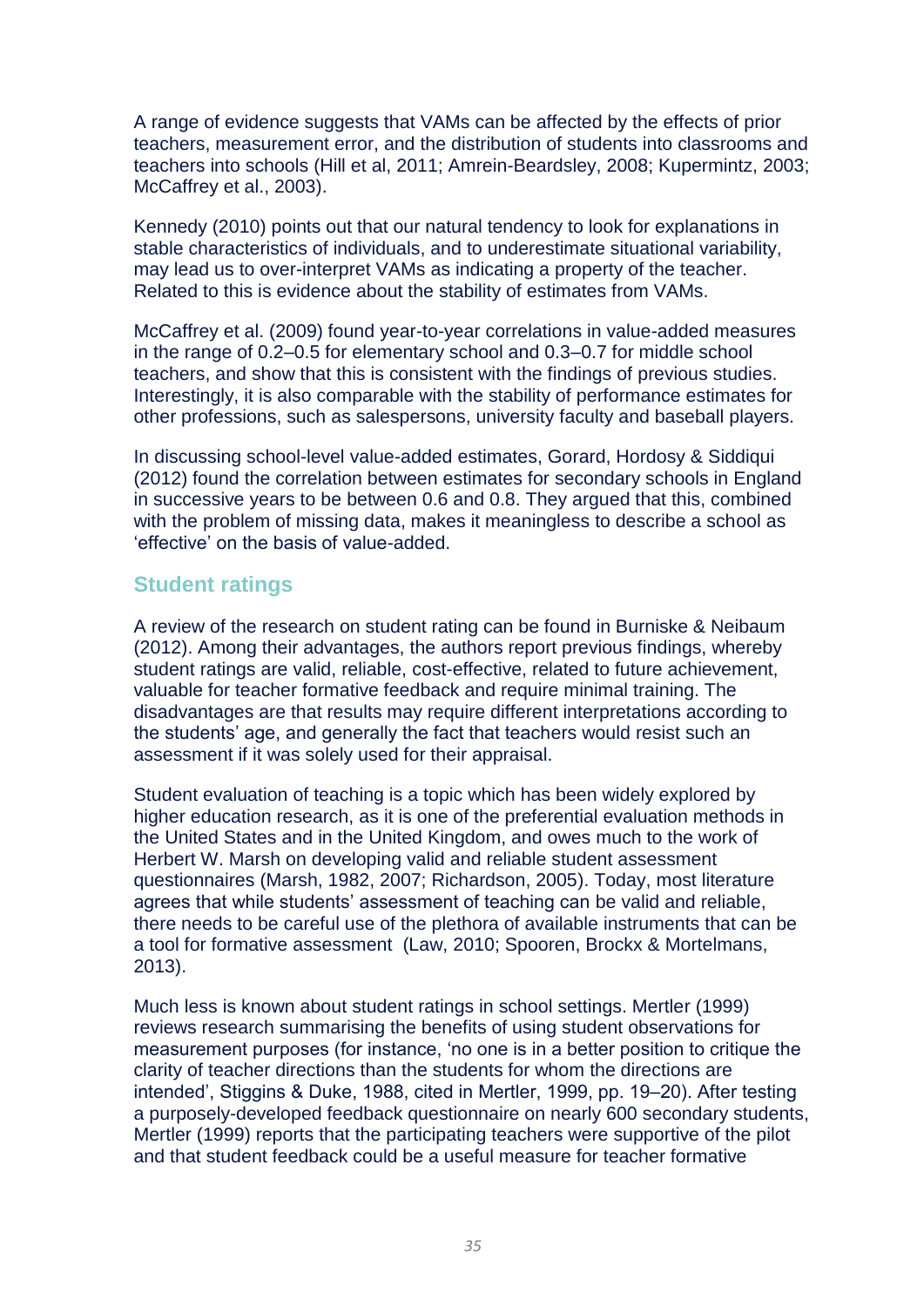assessment. Clearly, the low stakes and the absence of any real follow-up engagement from the teachers should put these results into perspective.

Peterson, Wahlquist & Bone (2000) use data from almost ten thousand students from a school district in the United States. Unlike Merton (1999), the authors rely on a pre-existing evaluation system involving student results as part of a wider appraisal scheme. They find that students 'responded to the range of items with reason, intent, and consistent values' (Peterson, Wahlquist & Bone, 2000, p. 148). Pupil surveys have also been shown to predict achievement in primary education. Drawing from teacher effectiveness research, Kyriakides (2005) uses data from almost 2000 primary school children in Cyprus to show that 'student ratings of teacher behavior are highly correlated with value-added measures of student cognitive and affective outcomes'.

### **Principal (headteacher) judgement**

Evaluations by principals are typically based on classroom observations, possibly using informal brief drop-in visits. However, principals are also able to draw on considerable background knowledge, both of the individual teacher and of the context in which the evaluation takes place. It may also be that they have access to additional information about the teacher, the effect of which could be either to inform or bias the judgement they make.

Broadly speaking, the research evidence suggests that principal judgements correlate positively with other measures, but the correlations are modest. For example, Jacob and Lefgren (2008) found correlations of around 0.2 between principal ratings of teachers' impact on their students' learning and value-added measures.

### **Teacher self-reports**

Self-reports include tools such as surveys, teacher logs and interviews. The content of what is reported may vary considerably. The evidence reviewed by Goe et al (2008) about validity and reliability of self-report surveys suggests that they may not currently be trustworthy as a measure of quality. Teacher logs and interviews similarly suffer from low reliability and all these measures have only modest correlations with other measures of effectiveness. Self-report measures of any kind also tend to be influenced by social desirability biases.

### **Analysis of classroom artefacts**

Analysis of artefacts such as lesson plans, teacher assignments, assessment methods and results, or student work, seems like an obvious way to judge the effectiveness of the teaching. There is some evidence that when raters follow a specific protocol for evaluating these artefacts, the results are reasonably consistent with other measures (Goe et al, 2008).

One such protocol is the Instructional Quality Assessment (IQA). The most work on this has been done by the National Center for Research on Evaluation, Standards, and Student Testing (CRESST) located at the University of California– Los Angeles (Matsumura et al., 2006). Another is the Intellectual Demand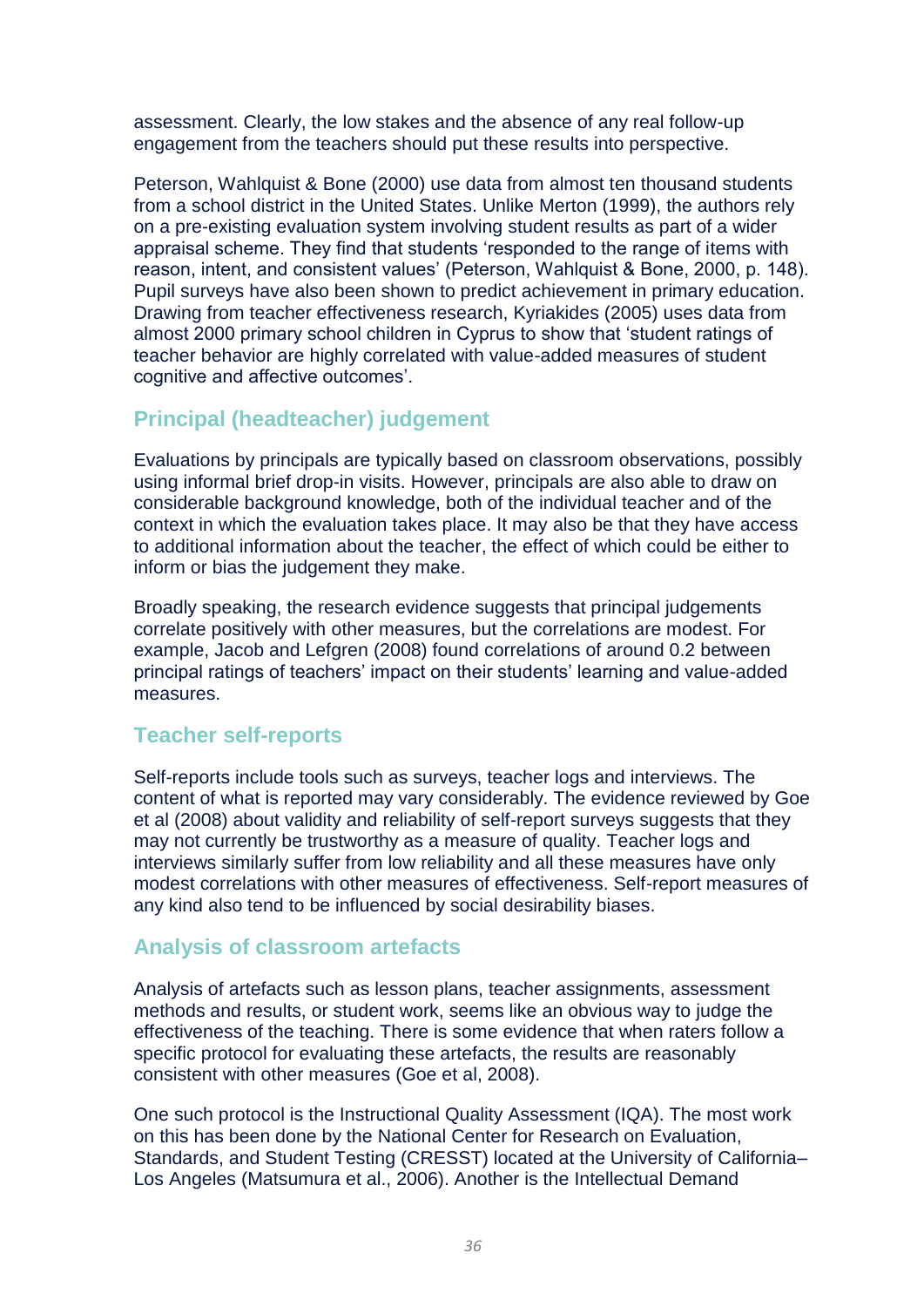Assignment Protocol (IDAP), developed by Newmann and colleagues of the Consortium on Chicago School Research (Newmann et al., 2001). In both these cases the evidence of validity and reliability comes from studies conducted by the developers. This makes it hard to judge what the performance of the measures might be in regular use in schools.

### **Teacher portfolios**

Portfolios "are a collection of materials compiled by teachers to exhibit evidence of their teaching practices, school activities, and student progress" (Goe et al, 2008). They may include "teacher lesson plans, schedules, assignments, assessments, student work samples, videos of classroom instruction and interaction, reflective writings, notes from parents, and special awards or recognitions." An important difference between portfolios and analysis of artefacts, is that the content of the portfolio is selected or created by the individual teacher to show their achievements to best effect. Although it is sometimes claimed that the value of the portfolio is in the reflection that underpins the process, they are also used as a source of evaluation evidence and for certification.

Probably the best known example of the use of teacher portfolios is the National Board certification for its Professional Teaching Standards (NBPTS). NBPTS has been the subject of a substantial amount of research, though the findings are somewhat mixed. Some studies do find a link between portfolio scores and other measures of teaching quality, but others do not. Achieving acceptable inter-rater reliability among markers is also not straightforward (Goe et al, 2008). Despite considerable enthusiasm for this approach in some quarters, the assessment of teacher portfolios as a measure of teaching quality is probably not justified.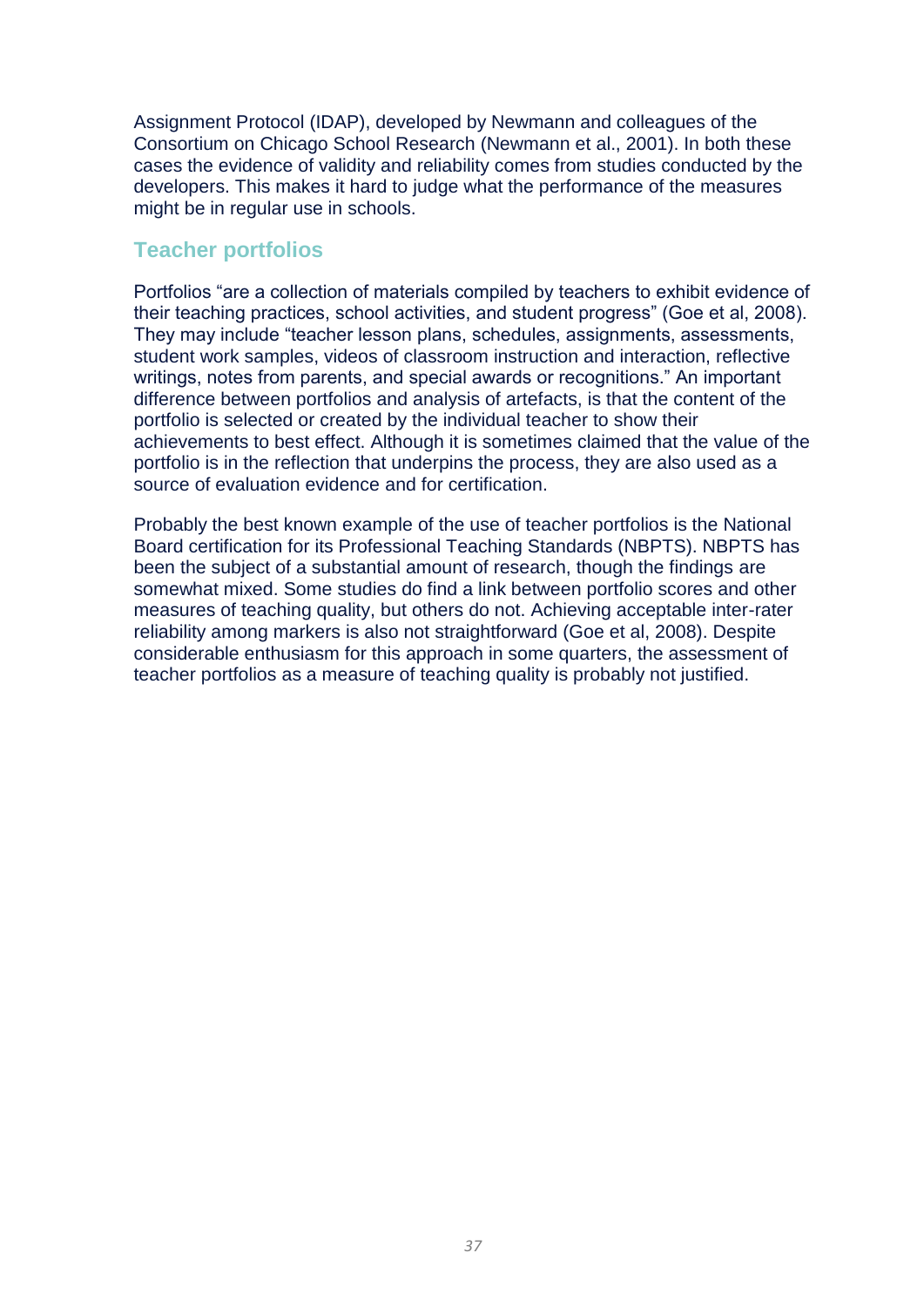### **How could this promote better learning?**

So far we have reviewed the evidence about what great teaching looks like, and how it can be safely identified. This evidence is important for teachers to understand, but it is in some ways just a preamble to the crucial question of how that understanding can be used to improve students' learning. Before we can do that, we must first clarify some validity issues that arise out of any attempt to 'measure' teaching quality. Then we consider relevant evidence about how feedback about teaching quality can be used most effectively, and how this relates to the broader issue of teachers' professional development.

### **Validity Issues**

### **Combining evidence from different evaluation approaches**

One question we need to address early on is whether we are setting out to produce a single measure of teaching effectiveness. Today, many jurisdictions are using multiple sources of teacher evaluation, but with the intention of combining them into an overall measure (Burniske & Neibaum, 2012; Isoré 2009). A single measure will be required, for example, if we want to rank teachers in order of effectiveness, or to attach explicit consequences to different score ranges. On the other hand, if we want to focus on giving teachers feedback on a range of strengths and weaknesses, such a combined score may be unnecessary and unhelpful.

It may be that part of the reason researchers have not been more successful in achieving congruence across different methods and instruments for assessing effectiveness is that there is not just one kind of effectiveness. It may be, for example, that different teachers with very different sets of skills, knowledge and understanding can achieve similar ends in terms of students' learning. A measurement approach that starts from the assumption that the answer is a weighted sum of all the component parts may miss the subtlety of their interactions. If our investigative method is to feed potential explanatory factors into regression models we will be unlikely to find these kinds of relationships.

There may, for example, be threshold effects, so that once a particular teacher skill reaches an adequate level, further increases do not make much difference; below that level, however, and learning is likely to be diminished. Or there may be interactions, so that two (or more) particular skills can compensate for each other: as long as at least one of them is strong enough, the strength of the other is unimportant.

All of this is speculation, of course: any theory of teaching effectiveness would have to be developed fully and tested. But it may be important to keep an open mind about the kinds of relationships we may find.

### **Focus on student learning outcomes**

We have already made clear that our definition of effective teaching is that which leads to enhanced student outcomes. An important corollary is that our criterion measure, against which we should validate all other sources of evidence about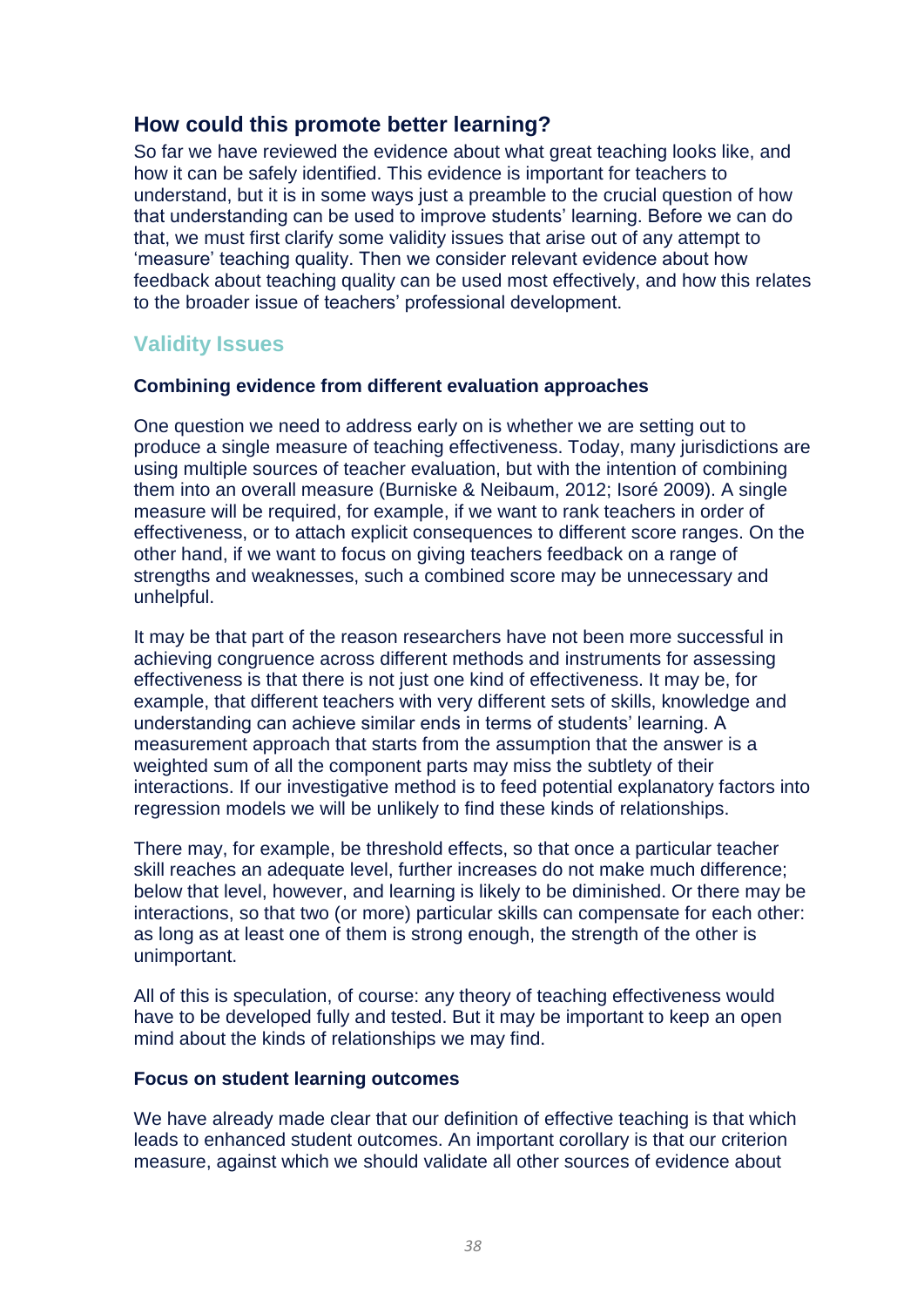effectiveness (such as from lesson observation, student ratings, etc.) must always be anchored in direct evidence of valued learning outcomes.

We need to stress that this does not mean that we have to privilege current testing regimes and value-added models. Existing measures and models may fall well short of what we need here. However, success needs to be defined not in terms of teacher mastery of new strategies or the demonstration of preferred behaviours, but in terms of the impact that changed practice has on valued outcomes. Because teachers work in such varied contexts, there can be no guarantee that any specific approach to teaching will have the desired outcomes for students.

### **Purposes: Fixing versus Firing**

A key part of modern thinking about validity is that we need to know the purposes for which a measure is intended to be used before we can evaluate any evidence about whether it is fit for purpose.

James Popham (1988) has characterised two incompatible uses of measures of effectiveness as 'Fixing' (formative assessment, intended to improve practice) and 'Firing' (summative assessment, with consequences attached, e.g. merit pay or termination of employment). He pointed out that either may be fine alone, but together they make a counter-productive 'dysfunctional marriage'.

As Hinchey (2010, p6) explains

"Assessment to improve practice requires that teachers be open to admitting weaknesses, which can happen only in a relatively nonthreatening environment. … Teachers whose work can be improved but who are feeling at risk may understandably be inclined to hide, rather than confront, their problems—precluding valuable formative feedback."

The requirements for a measure to be used for 'fixing' may be very different from those for 'firing'. It will not be helpful to talk about 'validity' in a general sense without being clear about this.

### **Approaches to providing feedback**

A range of studies suggests that the quality of feedback is a key component of any teacher assessment (Stiggens & Duke (1988), McLaughlin & Pfeifer (1988), Kimball (2002)).

Hattie & Timperley (2007) state that the main purpose of feedback 'is to reduce discrepancies between current understandings and performance and a goal' (ibid., p. 86). Although their review concerns teacher feedback to students, given that learning works in similar ways for adults and young people (Bransford, Brown, & Cocking, 2000) their findings can be adapted for our focus on feedback as a follow-up activity to an observation.

Hattie & Timperley argue that effective feedback answers three questions ('Where am I going?', 'How am I going?' and 'Where to next?') and operates at four levels: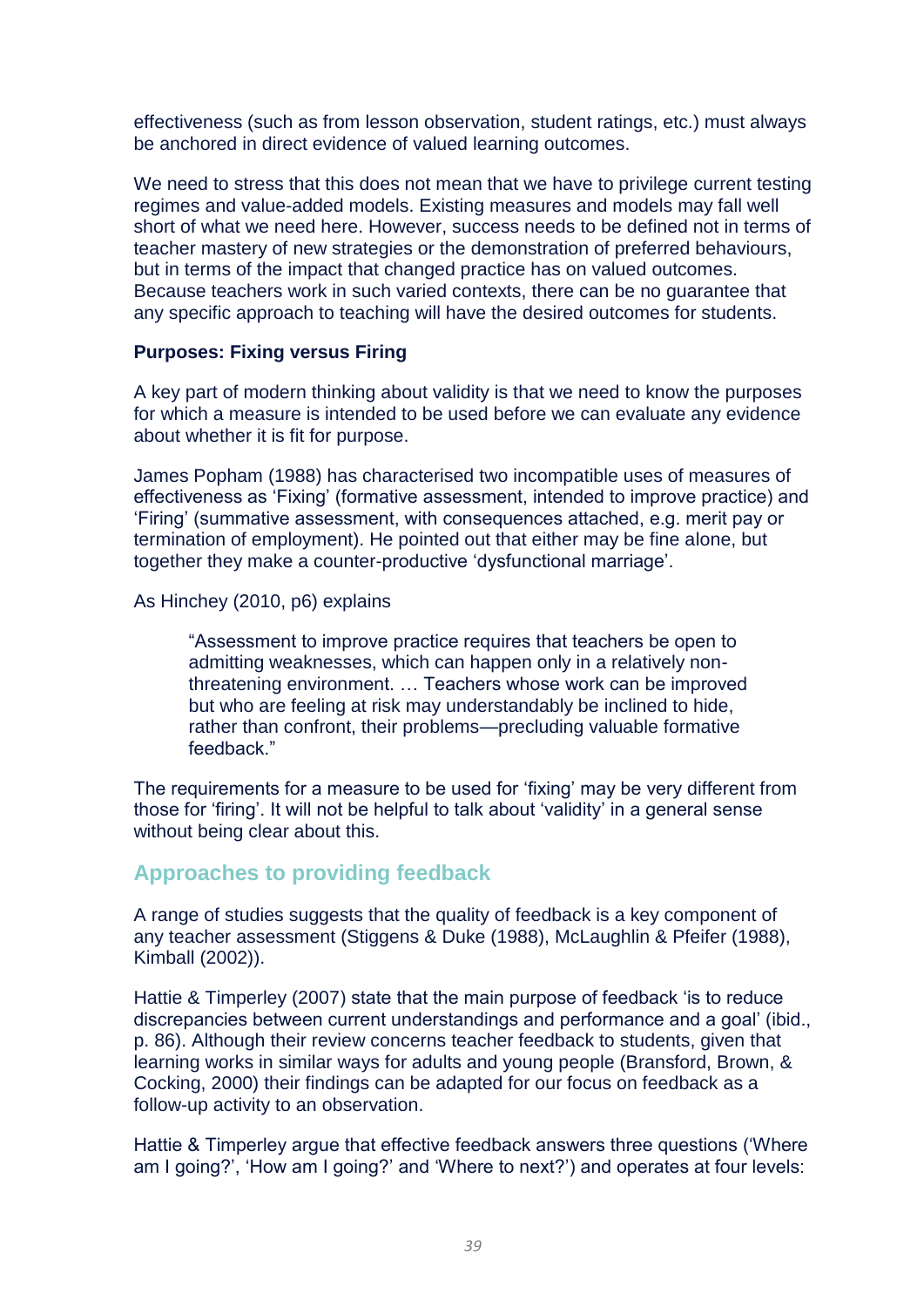the task ('How well tasks are understood/performed'); process ('the main process needed to understand/perform the task'); self-regulation; and self level ('Personal evaluations and affect […] about the learner').

Timperley et al. (2007) review the characteristics of the teacher 'knowledgebuilding cycle ' - a feedback loop for teachers - that are associated with improved student outcomes. Their synthesis 'assumes that what goes on in the black box of teacher learning is fundamentally similar to student learning'. Their findings suggest that teacher learning can have a sizeable impact on student outcomes.

They report that in effective interventions feedback was related to evidence and clear goals about developing teacher pedagogical content knowledge and student achievement or conceptual understanding, whilst providing the teacher with the skills to assess student outcomes. Moreover, professional instruction was followed by a range of opportunities to practice and learn.

The observation/feedback routine should be structured explicitly as a continuous professional learning opportunity that actively challenges teacher thinking and practice and enables them to work on improving, for it to be more likely to translate into student outcomes: teacher learning drives student learning. Principals can help by 'developing a vision of how teaching might impact on student outcomes, managing the professional learning environment, promoting a culture of learning within the school, and developing the leadership of others in relation to curriculum or pedagogy.'

### **Evidence of impact of feedback to teachers on student learning**

This is some evidence, reviewed by Coe (2002), that the use of feedback information from school performance measures can have positive effects on subsequent school performance. However, as Coe points out, we are limited by the lack of both direct evidence and strong theory:

Given the complexity of the kinds of feedback that can be given to schools about their performance, the varying contexts of school performance, and the range of ways feedback can be provided, it is extremely difficult to make any kind of generalised predictions about its likely effects.

One specific example of a positive impact of feedback from classroom observation is from Taylor and Tyler (2012). They used Danielson's *Framework for Teaching* to evaluate and feed back to teachers in Cincinnati over a period of seven years. They found a gain in students' performance in math test scores in the years following the intervention, equivalent to an effect size of 0.11. The cost of the observation intervention was estimated at \$7,500 per teacher.

### **Enhancing teachers' professional learning**

Timperley (2008) highlights a number of broad principles from an extensive research review on successful professional learning - and much of this advice can be translated to observation and feedback routines or programmes in general. To be effective, strategies: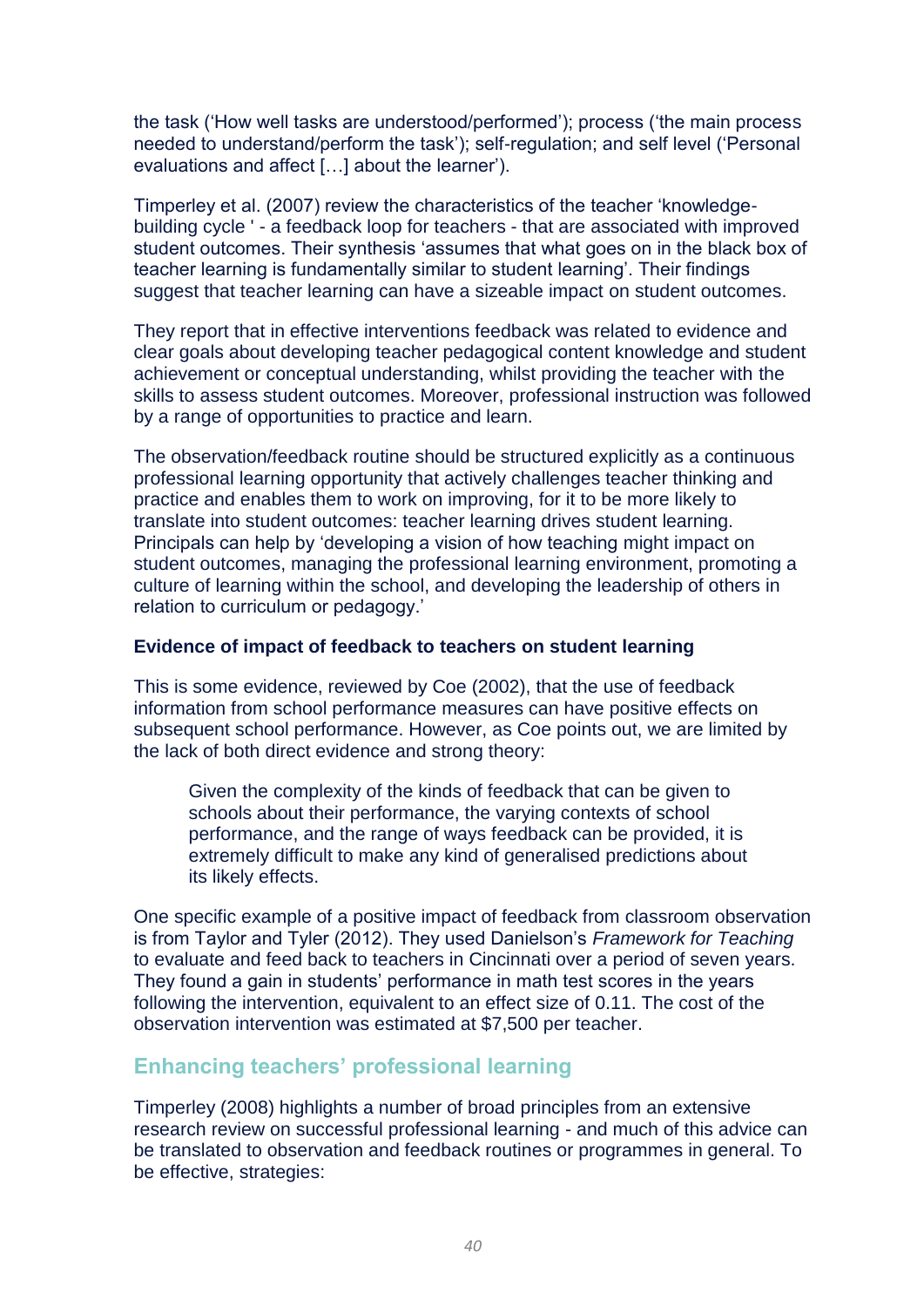- Must focus on and be measured against student outcomes;
- Encourage 'self-regulation' among teachers who need to embrace the experience as independent learners and sustain the techniques;
- Require some input from school leaders;
- Involve, ideally, collaboration with peers;
- Be a genuine challenge.

#### **Summary of advice from Timperley (2008)**

- **1** 'Focus on valued student outcomes', whether it is achievement or a deeper student understanding
- **2** 'Professional knowledge and skills that do have a positive impact on student outcomes are consistent with evidence-based principles of teaching effectiveness', national associations' recommendations, or with rigorously-debated national policies.
- **3** 'To establish a firm foundation for improved student outcomes, teachers must integrate their knowledge about the curriculum, and about how to teach it effectively and how to assess whether students have learned it'. We consider the last point to be especially relevant, as it is the basis for teacher monitoring of students but also selfregulation.
- **4** 'To make significant changes to their practice, teachers need multiple opportunities to learn new information and understand its implications for practice.

Furthermore, they need to encounter these opportunities in environments that offer both **trust** and **challenge**'

- **5** Whether the decision of engaging with professional development is voluntary or directed has no bearing on student outcomes.
- **6** '[I]f teachers are to change, they need to participate in a professional learning community *that is focused on becoming responsive to students* […]. As an intervention on its own, a collegial community will often end up merely entrenching existing practice and the assumptions on which it is based'.
- **7** 'Expertise external to the group of participating teachers is necessary to challenge existing assumptions and develop the kinds of new knowledge and skills associated with positive outcomes for students', and this expertise can come from within or outside the school.

When it is provided by the principal or other school leaders, these professionals should establish 'a vision of new possibilities […] through everyday activities', lead learning and organise learning opportunities.

**8** 'Sustained improvement in student outcomes requires that teachers have sound theoretical knowledge, evidence-informed inquiry skills, and supportive organizational conditions'.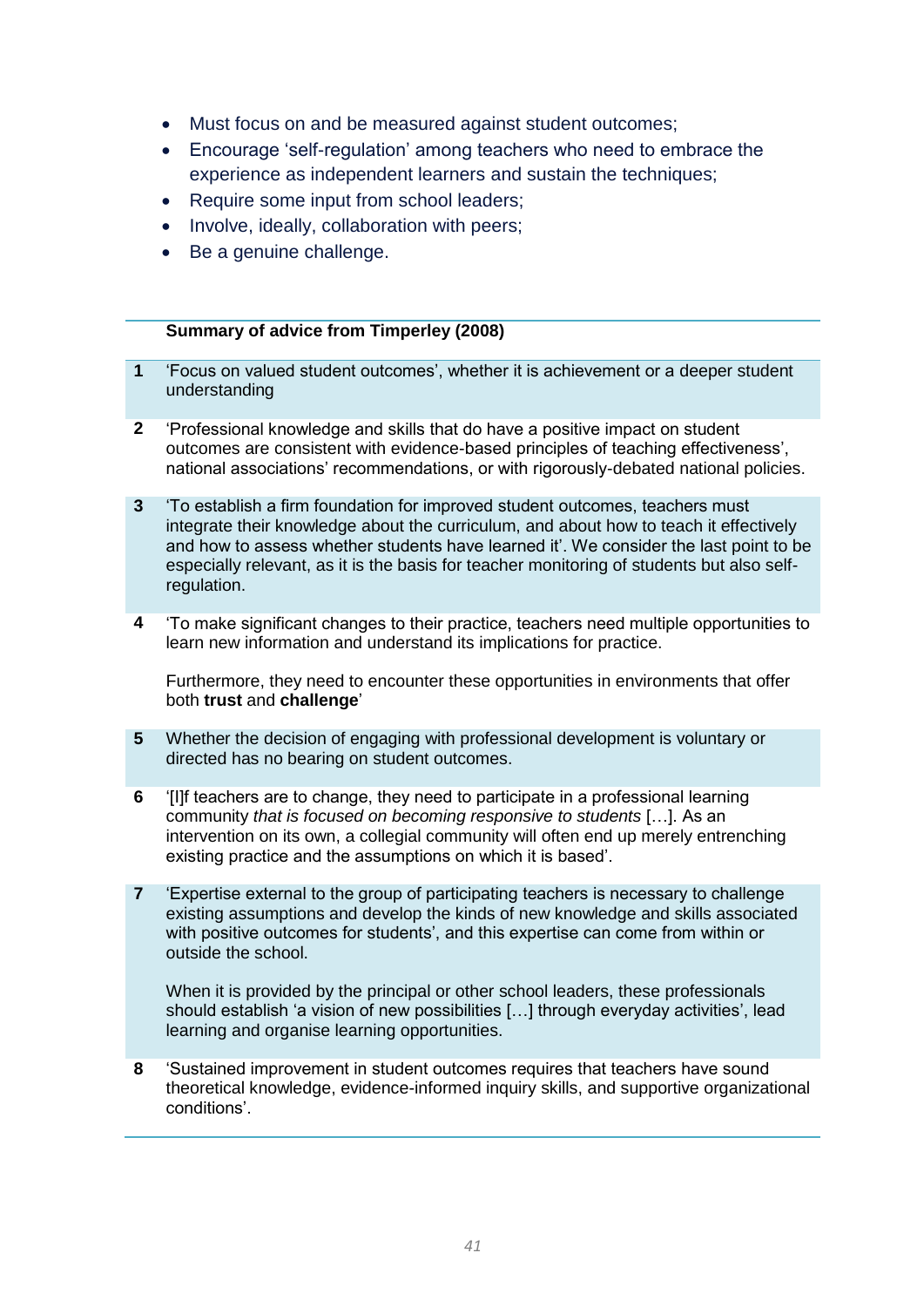One example of the importance of the school context in which professional learning takes place comes from a study by Kraft and Papay (2014). They provide a challenge to the now much quoted claim that teachers typically improve over their first 3-5 years and then plateau (e.g. Rockoff, 2004). Kraft and Papay found on average the same pattern: rapid improvement over the first three years, then much slower growth. However, they also found that teachers working in schools with 'more supportive' professional environments (assessed by teacher questionnaires) continued to improve significantly after three years, while teachers in the least supportive schools actually declined in their effectiveness.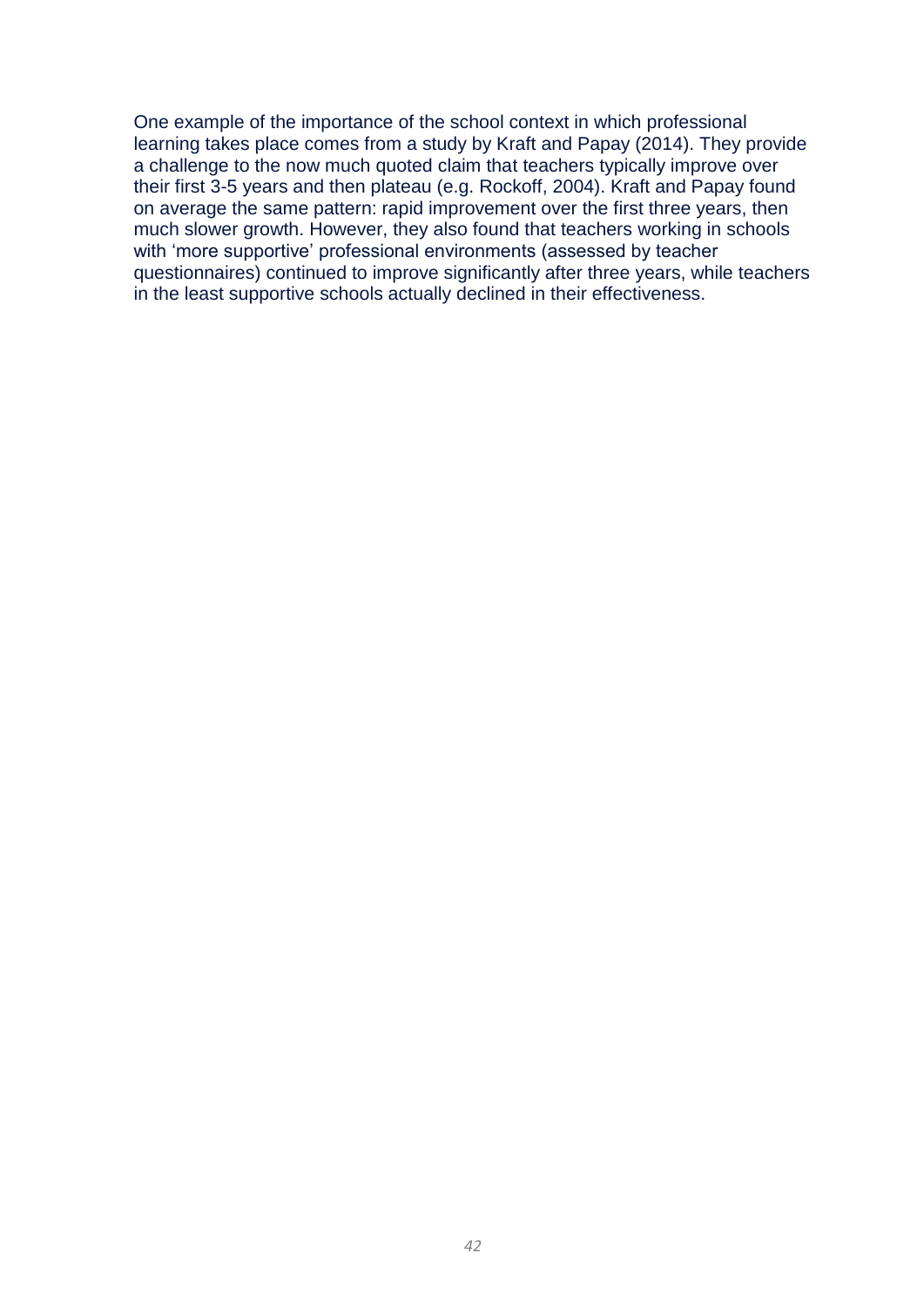### **How might we take this forward?**

This final section of our review pulls together the implications of the research evidence we have presented and proposes a framework for conceptualising teaching quality. We then make some recommendations for practitioners about how these ideas could be used to promote better teaching.

### **Overview of the evidence**

### **Evidence about effective pedagogy**

In Section 2 (p9) we identified a selection of teaching approaches, skills and knowledge that have been shown to be related to enhanced student outcomes. The evidence here is often weak or equivocal, and it is easy to select from it to make claims that fit preconceptions. The effective practices themselves are often quite loosely described, leaving room for interpretation about whether what one has observed is in fact an example of it. Partly for this reason, we also provided a list of ineffective practices: teaching approaches that seem to be popularly endorsed by at least some teachers, but whose use is not supported by research ([p22\)](#page-22-0).

How teaching leads to learning is undoubtedly very complex. It may be that teaching will always be more of an art than a science, and that attempts to reduce it to a set of component parts will always fail. If that is the case then it is simply a free-for-all: no advice about how to teach can claim a basis in evidence. However, the fact that there are some practices that have been found to be implementable in real classrooms, and that implementing them has led to improvements in learning, gives us something to work with. Much of this work is under-theorised and difficult to make sense of. However, the Dynamic Model of Creemers and Kyriakides (2006) provides a theory that is well specified and has withstood some credible attempts to test it. For now at least, it is the best theory of effective pedagogy we have.

### **Evidence about methods of evaluating teaching quality**

The rise of accountability pressures in many parts of the world have led to a big growth in the desire to evaluate the quality of teaching. A number of methods have been widely used and evaluated in research studies.

Value-added models are highly dependent on the availability of high-quality outcome measures. Their results can be quite sensitive to some essentially arbitrary choices about which variables to include and how to fit the models. Estimates of effectiveness for individual teachers are only moderately stable from year to year and class to class. However, it does seem that at least part of what is captured by value-added estimates does reflect the genuine impact of a teacher on students' learning.

Classroom observation seems to have face validity as an evaluation method, but the evidence shows that the agreement between different observers who see the same lesson is not high; neither is agreement between estimates of teaching quality from lesson observation and from other methods. Levels of reliability that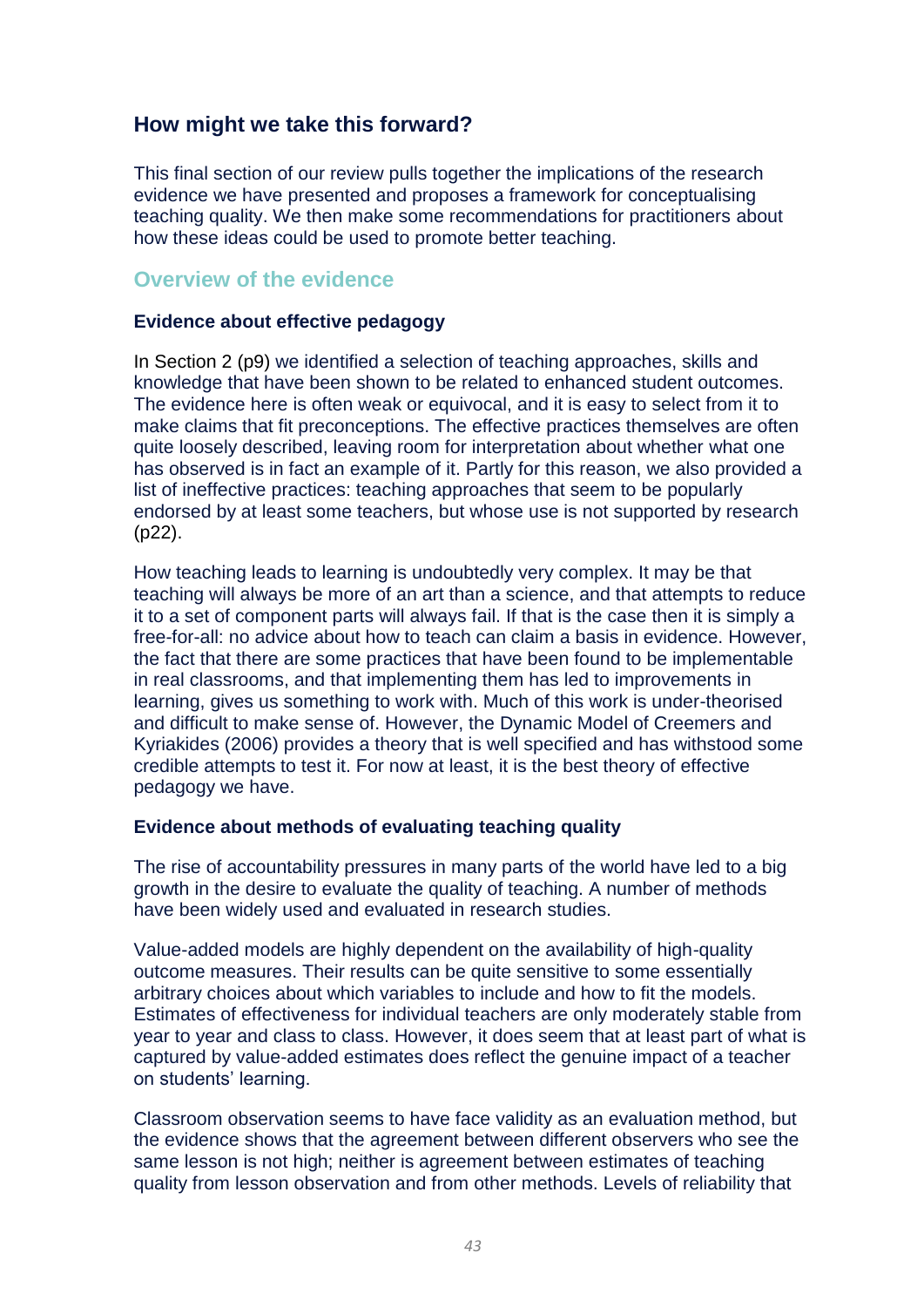are acceptable for low-stakes purposes can be achieved by the use of high-quality observation protocols, use of observers who have been specifically trained – with ongoing quality assurance – in using those protocols, and pooling the results of observations by multiple observers of multiple lessons (Strong et al, 2011, Mihaly et al, 2013).

There is some evidence that principals' judgements about teacher quality have positive but modest correlations with other evidence. Inferring the quality of teaching and learning from looking at artefacts such as student work, marking or lesson plans, or from assessing teacher portfolios, is not currently supported by research as valid.

### **Evidence about developmental use of evaluation**

The assessment of teaching quality need not necessarily have summative evaluation as its aim. Indeed, our focus in this review is primarily on formative uses of assessment. In designing systems to support such uses, we need to take account of the characteristics of feedback that are most likely to lead to positive effects and of the environment in which the feedback is given and received.

Specifically, feedback should relate performance to clear, specific and challenging goals for the recipient. It should direct attention to the learning rather than to the person or to comparisons with others. Feedback is most likely to lead to action when it is mediated by a mentor in an environment of trust and support. Sustained professional learning is most likely to result when the focus is kept clearly on improving student outcomes, when there are repeated and sustained opportunities to embed any learning in practice, when the promotion of new thinking about teaching takes account of existing ideas, and when an environment of professional learning and support is promoted by the school's leadership.

### **A general framework for teaching quality**

A number of frameworks for conceptualising the elements of effective teaching have been presented. Broadly speaking they include the following components:

### *2. (Pedagogical) content knowledge*

The evidence to support the inclusion of content knowledge in a model of teaching effectiveness is strong, at least in curriculum areas such as maths, literacy and science. Different forms of content knowledge are required. As well as a strong, connected understanding of the material being taught, teachers must also understand the ways students think about the content, be able to evaluate the thinking behind non-standard methods, and identify typical misconceptions students have.

### *5. Quality of instruction*

Quality of instruction is at the heart of all frameworks of teaching effectiveness. Key elements such as effective questioning and use of assessment are found in all of them. Specific practices like the need to review previous learning, provide models for the kinds of responses students are required to produce, provide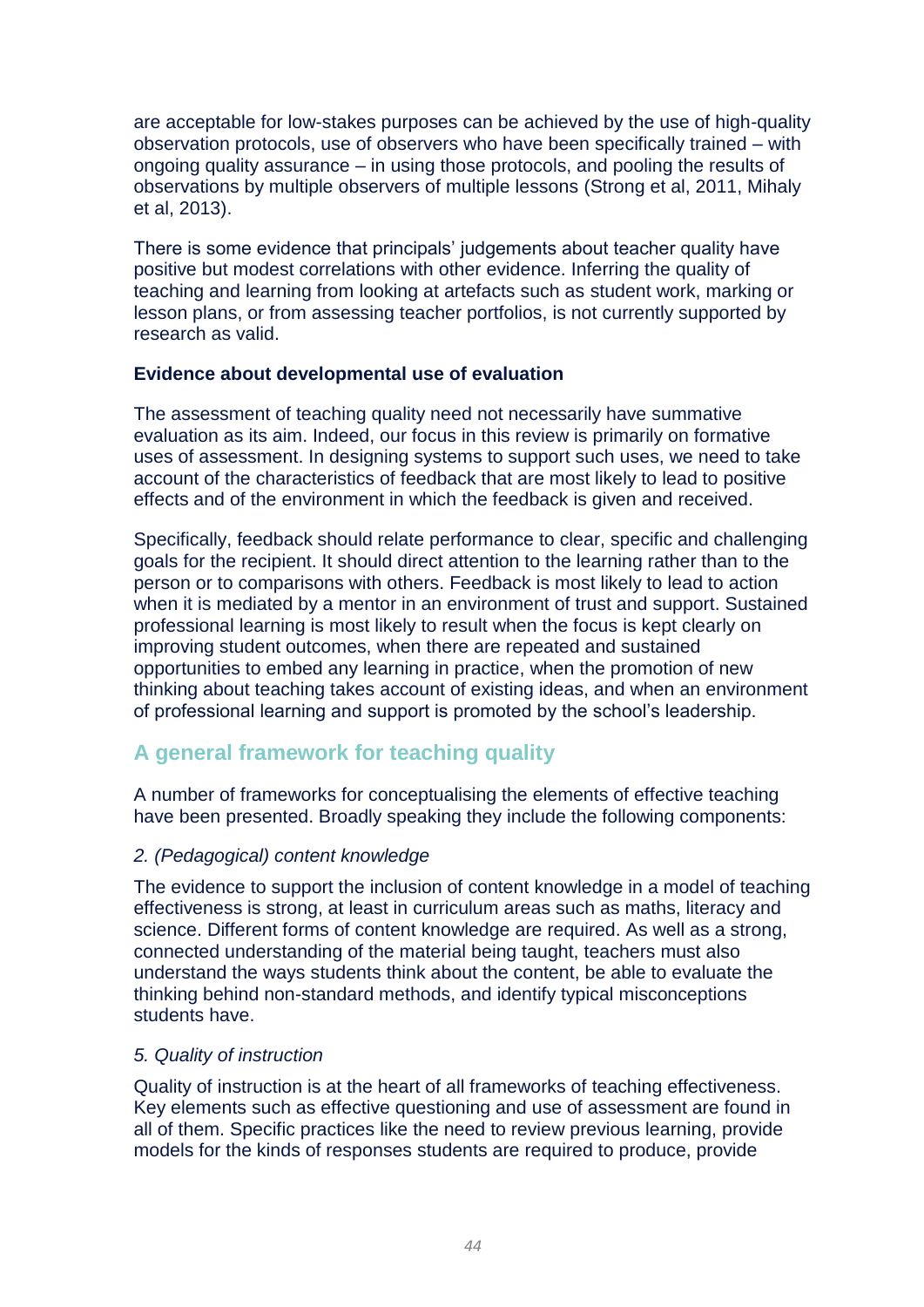adequate time for practice to embed skills securely and scaffold new learning are also elements of high quality instruction.

### *4. Classroom climate / relationships / expectations*

Again, the empirically based frameworks all include something on classroom climate, though this heading may cover a range of aspects of teaching. Some (e.g. CLASS) emphasise the quality of relationships and interactions between teachers and students. Also under this heading may come teacher expectations: the need to create a classroom environment that is constantly demanding more and never satisfied, but still affirming to students' self-worth and not undermining their feelings of self-efficacy. Promotion of different kinds of motivational goals may also fit here, as may the different attributions teachers make and encourage for success and failure (e.g. fixed versus growth mindset, attributions to effort and strategy rather than ability or luck). Related to this is the valuing and promotion of resilience to failure (grit).

### *3. Behaviour / control / classroom management*

All the empirically based frameworks include some element of classroom management. A teacher's abilities to make efficient use of lesson time, to coordinate classroom resources and space, and to manage students' behaviour with clear rules that are consistently enforced, are all relevant to maximising the learning that can take place. These factors are mostly not directly related to learning; they are necessary hygiene factors to allow learning, rather than direct components of it.

### *1. Beliefs (theory) about subject, learning & teaching*

The idea that it matters why teachers adopt particular practices, the purposes they aim to achieve, their theories about what learning is and how it happens and their conceptual models of the nature and role of teaching in the learning process all seem to be important. Although the evidence to support this claim is not unequivocal, it seems strong enough to include it at this stage.

### *6. Wider professional elements: collegiality, development, relationships*

It seems appropriate to include a final heading that captures some broader aspects of professional behaviour. Danielson's Framework for Teaching includes elements such as reflecting on and developing professional practice, supporting colleagues, and liaising and communicating with stakeholders such as parents. There may not be direct evidence linking these practices to enhanced student outcomes, but if we want to capture a broad definition of effective teaching, they should probably be included.

### **Best bets to try out and evaluate**

Any recommendations we make here are tentative and very likely to be modified. Crucially as well, we must build in robust evaluation into any changes we make; any recommendations are only hypotheses about what might help. Nevertheless, it is important at least to try to capture some suggestions about how we can take these ideas forward to enhance learning. Some actions will be easier than others,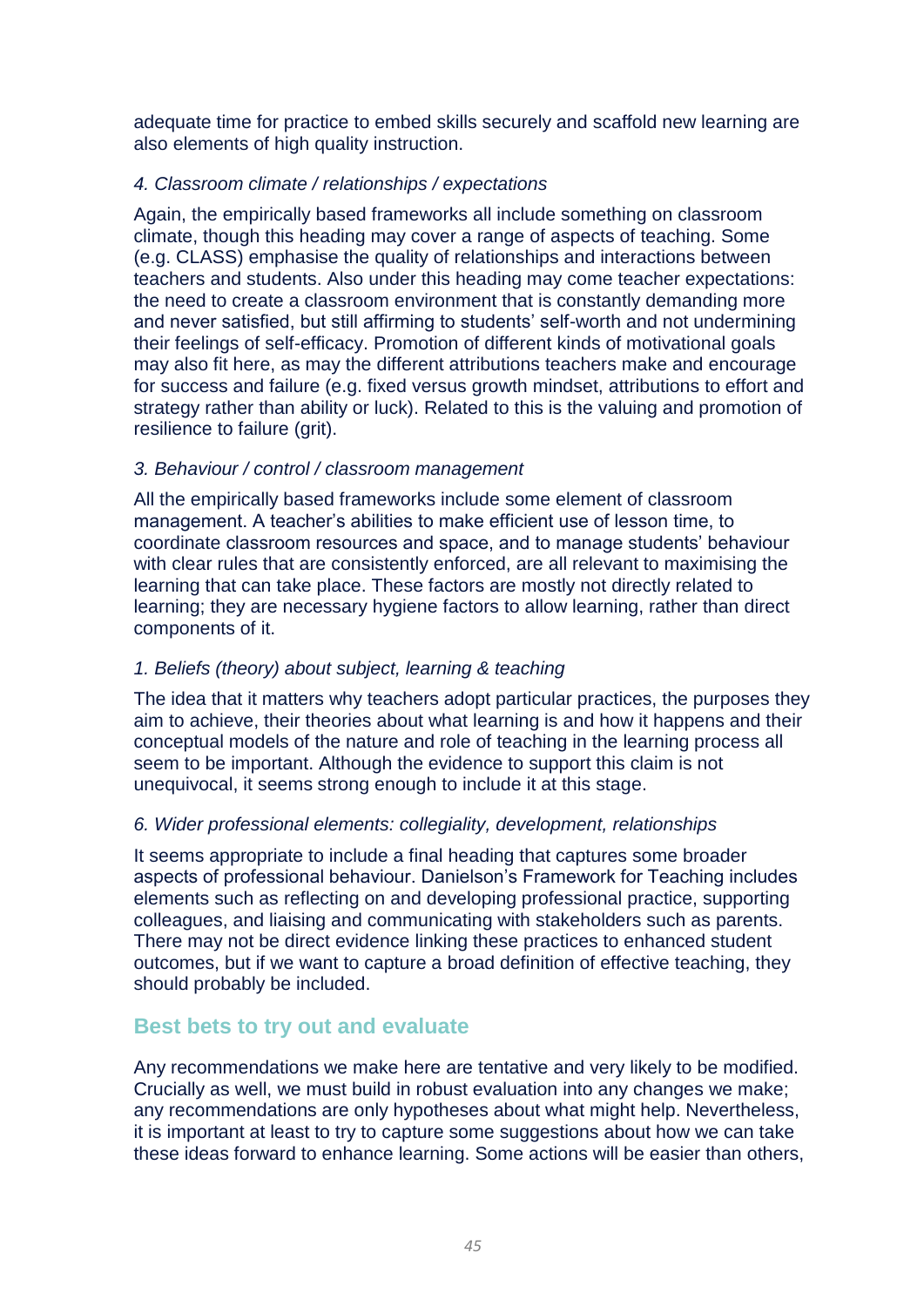so we have divided them into quick wins and longer term changes. First, though, we outline some general requirements for system improvement.

### **General requirements**

There are a few general requirements that follow from the previous arguments. The first is that a worthwhile system for monitoring and formative evaluation of teaching quality must have at its heart a set of high-quality assessments of student learning. Building in assessment ensures that we keep the focus on student outcomes. If the assessments are of high-quality that ensures that they will capture the learning outcomes that we value and want to incentivise. Ultimately, for a judgement about whether teaching is effective to be seen as trustworthy, it must be checked against the progress being made by learners. However good our proxy measures become, there is no substitute for this.

A second requirement is that a formative teacher evaluation system must incorporate multiple measures, from multiple sources, using multiple methods. Users must triangulate multiple sources of evidence, treating each with appropriate caution, critically testing any inferences against independent verification. The more sources of evidence we have, the better our judgements can be.

A third requirement, related to these two, is the need for a high level of assessment and data skills among school leaders. The ability to identify and source 'high-quality' assessments, to integrate multiple sources of information, applying appropriate weight and caution to each, and to interpret the various measures validly, is a non-trivial demand.

A fourth and final requirement is the need to balance challenge and acceptance. If the gap between research-based 'effective practices' or data from performance evaluation and existing perceptions is too big the former are likely to be rejected. On the other hand, if the requirements are perceived to be similar to current practice, nothing will change. The latter would be an example of the 'we think we are doing that' problem: teachers take on superficial aspects of a new approach, or interpret current practice as aligned with it, and an opportunity for improvement is lost.

### **Quick wins**

A number of specific recommendations should be possible for teachers to implement quickly and without great cost:

- 1. Spread awareness of research on effective pedagogy. The evidence that has been presented in Section [0](#page-8-0) about effective teaching approaches may not be universally known by teachers. We should encourage all teachers to engage with these ideas, to challenge their own thinking and that of their colleagues about what is effective, and to understand the kind of evidence that supports the claims.
- 2. Use the best assessments available. Ultimately, the definition of effective teaching is that which results in the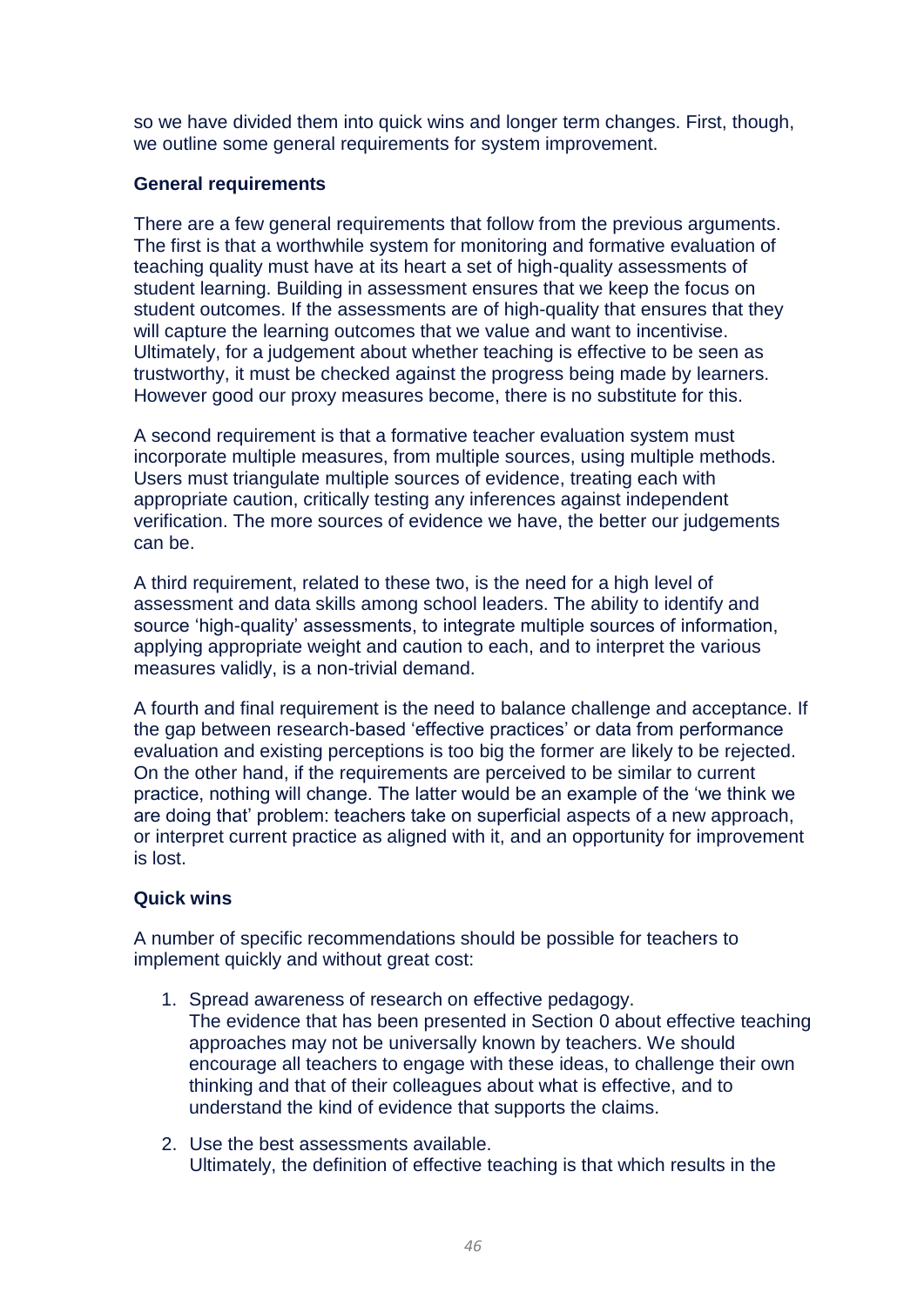best possible student outcomes. There is currently no guaranteed recipe for achieving this: no specifiable combination of teacher characteristics, skills and behaviours consistently predicts how much students will learn. It follows that the best feedback to guide the pursuit of effectiveness is to focus on student progress, and that requires high-quality assessment of learning.

3. Use lesson observation, student ratings, artefacts and principal judgement cautiously.

All these methods have potential value, but all have their problems. If they are done well, using the best available protocols, with awareness of how they can be biased or inaccurate, and with due caution about what inferences they can and cannot support, then they should be useful tools.

4. Triangulate.

A key to suitably cautious and critical use of the different methods is to triangulate them against each other. A single source of evidence may be suggestive, but when it is confirmed by another independent source it starts to become credible. Having more data can sometimes make people feel overwhelmed and indecisive, but for anyone who truly understands the limitations of a single source, being restricted to that would feel hopelessly exposed.

5. Follow the advice from Timperley (2008) about promoting professional learning.

Sustained professional learning is most likely to result when the focus is kept clearly on improving student outcomes, when there are repeated and sustained opportunities to embed any learning in practice, when the promotion of new thinking about teaching takes account of existing ideas, and when an environment of professional learning and support is promoted by the school's leadership.

### **Longer term (harder)**

In addition to these quick wins, there are other recommendations that may be harder, take longer or cost more to implement. There are broadly two kinds of approaches here: one focuses on developing the measures we need to evaluate effectiveness robustly, the other on developing the support systems that promote the use of feedback for improvement.

### **Multiple, multi-dimensional measures**

If the measures we need do not exist, it may be necessary to create them. If they do exist, but are not yet ideal for our purposes, it may be necessary to develop them further. If they already exist in a suitable format, then we still need to validate them against our criteria for developmental consequences: does using them as part of a formative evaluation process for teachers lead to improved student outcomes?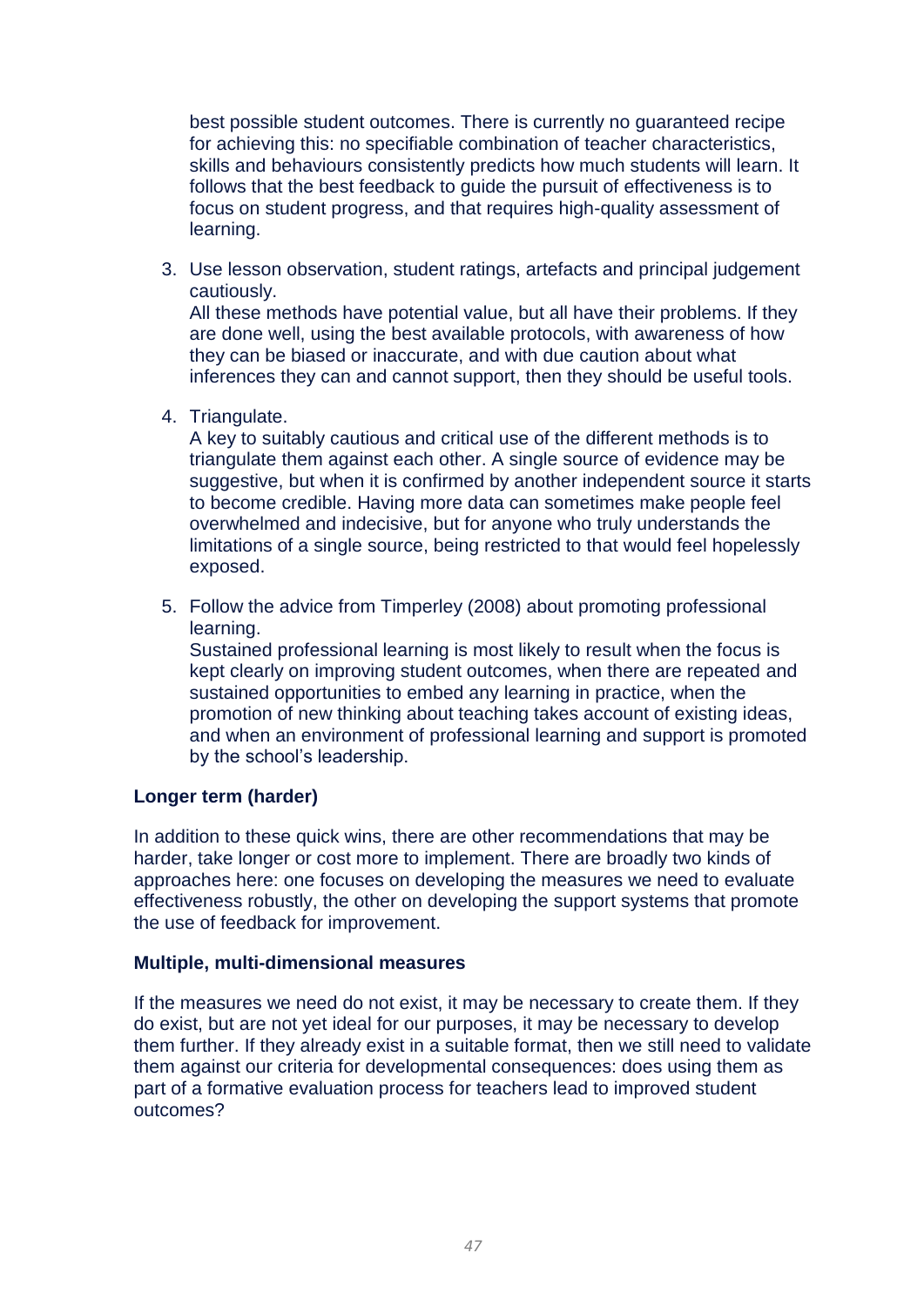### *Create better assessments*

In order to judge the effectiveness of their teaching, teachers need to have access to assessments that reflect the learning they are trying to promote, that are calibrated to allow judgements about expected rates of progress, that cover the full range of curriculum areas and levels, and that are cheap and easy to administer on a frequent basis. Although generally of high psychometric quality, available standardised tests do not routinely meet all these requirements.

It may be that system of crowd-sourced assessments, peer-reviewed by teachers, calibrated and quality assured using psychometric models, and using a range of item formats, could meet this need.

### *Lesson observation tools*

A number of protocols exist for lesson observation, and it may be that the best of them provide an optimal way forward. However, it may also be that their requirements for training are prohibitively onerous or expensive, or that alternatives could be developed that better meet the needs of a developmental focus, that are led and owned by the profession, and that make best use of online communities for video sharing, peer ratings and maximising learning for both observed and observer.

One example would be a simple tool for measuring students' time on task in lessons. Brophy and Good (1986, p360) identify the relationship between 'academic engaged time' and student achievement as one of the 'most consistently replicated findings' in the literature. Giving a teacher this relatively objective measure and allowing them to track its trajectory over time and with different classes, perhaps contextualised against the values that other teachers achieve with similar students, could be an effective way to increase the percentage of time spent engaged in lessons and hence to improve learning.

### *Student ratings*

Again, these instruments exist, so this could actually be quite a quick win. Collecting student ratings should be a cheap and easy source of high-quality feedback about teaching behaviours from multiple observers who can draw on experience of multiple lessons. Although there is evidence of using student ratings to enhance learning outcomes in higher education, their use in schools does not appear to have been evaluated yet.

### **School-based support systems**

Creating systems of support within schools that would allow teachers to respond positively to the challenge of improving their effectiveness is an important task. There are many advantages to a school-led system here: it keeps the ownership within the profession and makes the whole process more straightforward to manage. One danger is that without some external expertise the learning may be limited to what is already available in-house (Antoniou & Kyriakides, 2011). It may also be hard to create high challenge in a peer-to-peer system. Part of the reason for generating objective measures of a range of aspects of teaching effectiveness is that they provide an external check against which to compare.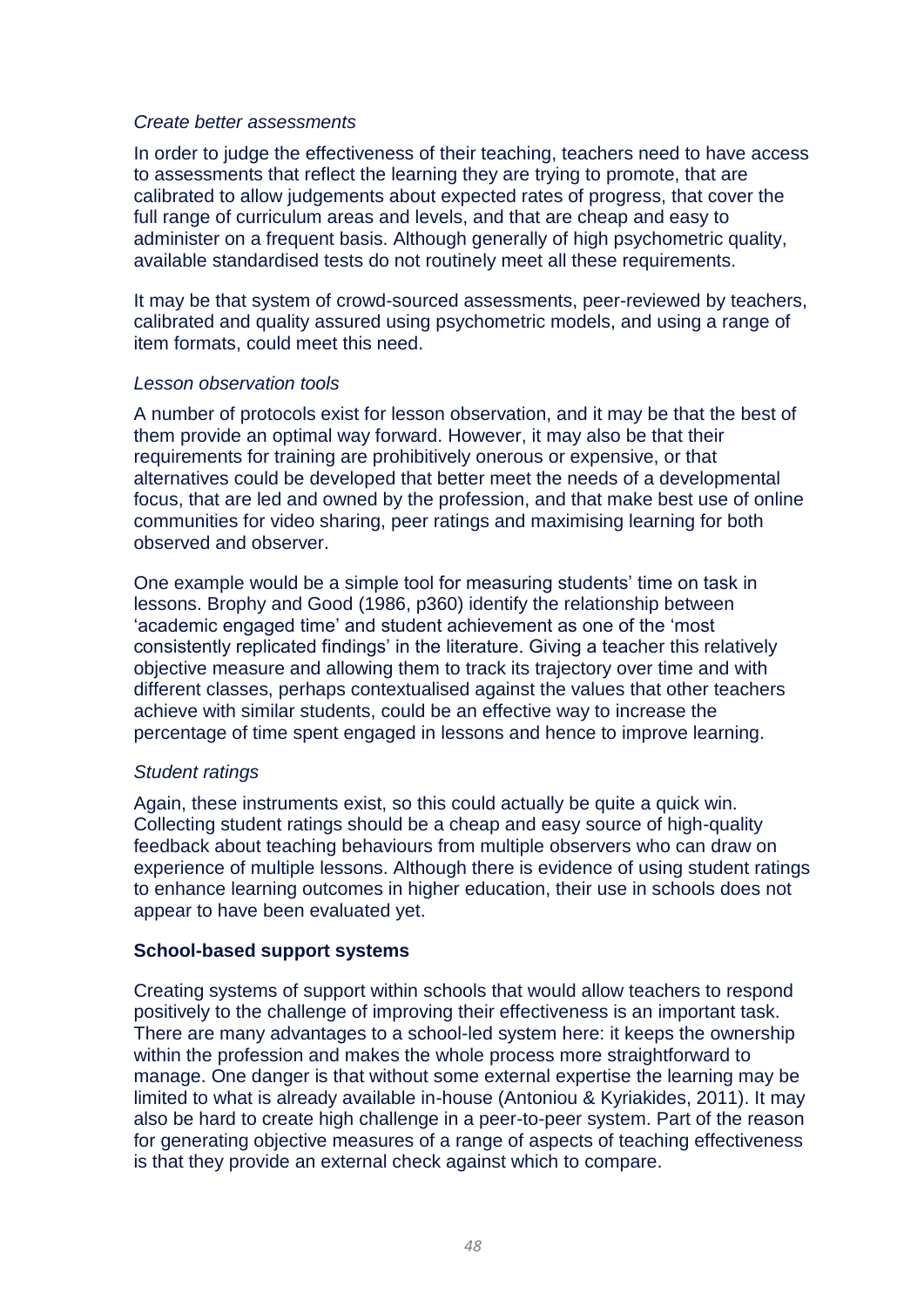### *Mentoring*

There are many existing models of school-based professional mentoring, so it should not be difficult to select a small number of promising ones for this purpose and evaluate their impact. Key design issues include creating mentoring relationships characterised by trust and feeling supported, while being sufficiently challenging to provoke change. The difficulties of sustaining real change over a long period should also be addressed in the design.

### *Lesson Study*

Another possible route would be to use a Lesson Study approach. Originally from Japan, it was imported in the United States and the United Kingdom and involves groups of teachers collaboratively planning, teaching, observing and analyzing learning and teaching in 'research lessons'. (Dudley, 2014, p. 1)

In the United States, Lesson Study was found to be one of the two interventions, out of the many hundreds systematically reviewed, to have statistically significant positive effects on the pupils' fraction knowledge in grades 2, 3 and 5 (Gersten et al., 2014). Cajkler et al. (2014) argue that Lesson Study provides four benefits: 'Greater teacher collaboration'; 'sharper focus among teachers on students' learning'; 'development of teacher knowledge, practice and professionalism'; and 'improved quality of classroom teaching and pupil learning outcomes.' (ibid., p. 3).

Dudley (2014) suggests that the reasons why Lesson Study works are that it is a gradual process that places specific learners' needs as a focus for development. It involves an element of collaborative enquiry or experiment between teachers who are trying to solve a problem and that takes place 'in the context of a supportive teaching and learning community'. There is also input from an external expertise. In all studies finding positive effects from the implementation of Lesson Study, a considerable role was played by an agent outside the teacher group that could provide feedback and challenge their views.

As with other feedback programmes Lesson Study faces a number of challenges. Saito et al, (2008) report varied opinions among the faculty members with regard to how to observe lessons. Teacher groups 'also differ[ed] in terms of the types of discussions during reflection', with some focusing more on the teaching process and others on student behaviours. Often senior managers or external experts were not involved. Some argue that experiments with Lesson Study may become a practice of 'the blind leading the blind'. This is not a negligible point, and it is one of the main recent critiques to those professional development approaches emphasising practitioners' reflection without providing them with a solid theoretical framework of reference against which to assess them (Antoniou & Kyriakides, 2011).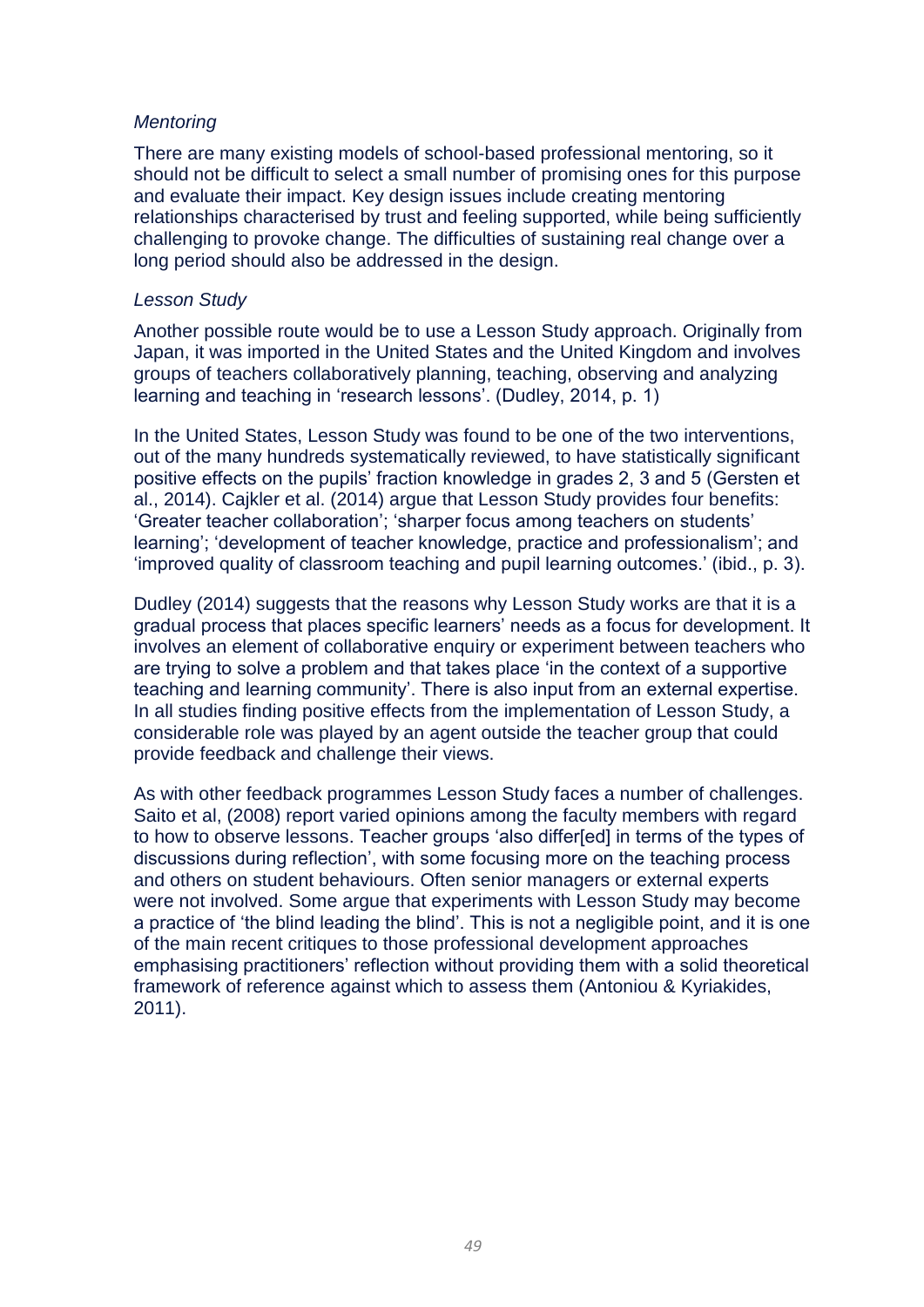### **References References**

- Amrein-Beardsley, A. (2008). Methodological concerns about the education value-added assessment system. *Educational Researcher*, 37(2), 65–75.
- Askew, M., Brown, M., Rhodes, V., Wiliam, D., & Johnson, D. (1997). Effective Teachers of Numeracy: Report of a study carried out for the Teacher Training Agency. London: King's College, University of London
- Ball D.L and Hill H.C. (2009). Measuring teacher quality in practice In D.H. Gitomer (Ed.), *Measurement issues and assessment for teaching quality*. Washington, DC: Sage Publications.
- Bjork, E. L., & Bjork, R. A. (2011). Making things hard on yourself, but in a good way: Creating desirable difficulties to enhance learning. In M.A. Gernsbacher, et al (Ed) *Psychology and the real world: Essays illustrating fundamental contributions to society*, New York: Worth Publishers (p56-64). [Avaliable at

[http://bjorklab.psych.ucla.edu/pubs/EBjork\\_RBjork\\_2011.pdf](http://bjorklab.psych.ucla.edu/pubs/EBjork_RBjork_2011.pdf) ]

- Boaler, J. (2008). When politics took the place of inquiry: A response to the National Mathematics Advisory Panel's review of instructional practices. *Educational Researcher*, 37(9), 588-594.
- Bouchamma, Y. 2005. Evaluating teaching personnel. Which model of supervision do Canadian teachers prefer? *Journal of Personnel Evaluation in Education, 18*(4), pp. 289-308.
- Bramschreiber, T. (2012). Taking Peer Feedback to Heart. *Educational Leadership, 70*(3), retrieved from [http://www.ascd.org/publications/educational](http://www.ascd.org/publications/educational-leadership/nov12/vol70/num03/Taking-Peer-Feedback-to-Heart.aspx)[leadership/nov12/vol70/num03/Taking-Peer-Feedback-to-Heart.aspx](http://www.ascd.org/publications/educational-leadership/nov12/vol70/num03/Taking-Peer-Feedback-to-Heart.aspx)
- Bransford, J. D., Brown, A. L., & Cocking, R. R. (2000). *How people learn: Brain, mind, experience, and school*: Expanded edition. Washington, DC: National Academy Press. <http://www.colorado.edu/MCDB/LearningBiology/readings/How-people-learn.pdf>
- Brophy, J., Good, T. (1986). Teacher behavior and student achievement. In M. Wittrock (Ed.), *Handbook of Research on Teaching* (pp. 328 – 375). New York: Macmillian.
- Brown, P. C., Roediger III, H. L., & McDaniel, M. A. (2014). *Make it Stick: The Science of Successful Learning*. Harvard University Press.
- Chetty, R., Friedman, J. N., & Rockoff, J. E. (2011). The long-term impacts of teachers: Teacher value-added and student outcomes in adulthood (NBER Working Paper No. w17699). National Bureau of Economic Research.
- Coe, R. (2002) 'Evidence on the Role and Impact of Performance Feedback in Schools' in A.J.Visscher and R. Coe (eds.) *School Improvement Through Performance Feedback*. Rotterdam: Swets and Zeitlinger
- Creemers, B. P. M., & Kyriakides, L. (2006). Critical analysis of the current approaches to modelling educational effectiveness: The importance of establishing a dynamic model. *School Effectiveness and School Improvement*, 17, 347–366. [http://www.rug.nl/staff/b.p.m.creemers/testing\\_the\\_dynamic\\_model\\_of\\_educational\\_eff](http://www.rug.nl/staff/b.p.m.creemers/testing_the_dynamic_model_of_educational_effectiveness.pdf) [ectiveness.pdf](http://www.rug.nl/staff/b.p.m.creemers/testing_the_dynamic_model_of_educational_effectiveness.pdf)
- Creemers, B. P., & Kyriakides, L. (2011). *Improving Quality in Education: Dynamic Approaches to School Improvement*. Routledge, Taylor & Francis Group.
- Danielson, C. (2007). Enhancing professional practice: A framework for teaching. ASCD.

Danielson, C., & McGreal, T. L. (2000). Teacher evaluation to enhance professional practice. ASCD.

Stipek, D. (2010) *How Do Teachers' Expectations Affect Student Learning* <http://www.education.com/reference/article/teachers-expectations-affect-learning/>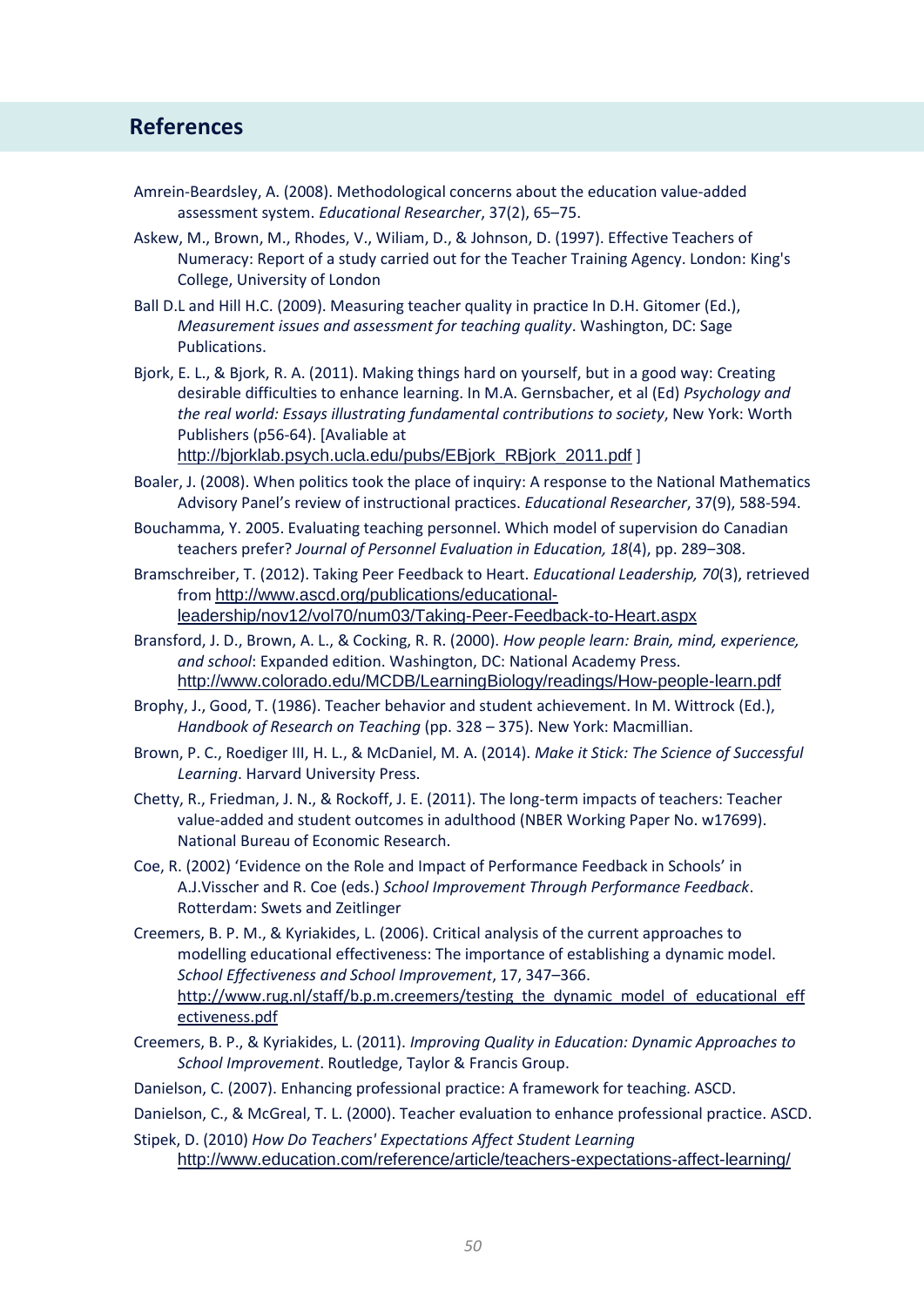- Dumay, X., Coe, R., and Anumendem, D. (2013) 'Stability over time of different methods of estimating school performance'. *School Effectiveness and School Improvement*, vol 25, no 1, pp 65-82.
- Dunlosky, J., Rawson, K. A., Marsh, E. J., Nathan, M. J., & Willingham, D. T. (2013). Improving students' learning with effective learning techniques: Promising directions from cognitive and educational psychology. *Psychological Science in the Public Interest*, *14*(1), 4-58.
- Dweck, C.S. (1999) 'Caution Praise Can Be Dangerous' *American Educator*, Spring 1999, p4-9. <https://www.aft.org/pdfs/americaneducator/spring1999/PraiseSpring99.pdf>
- Faubert, V. (2009). School evaluation: current practices in OECD countries and a literature review. *OECD Education Working Papers*, No. 42, OECD Publishing. doi:10.1787/218816547156.
- Geake, J. G. (2008) Neuromythologies in education. Educational Research 50, 123–133.
- Gersten, R., Taylor, M. J., Keys, T. D., Rolfhus, E., & Newman-Gonchar, R. (2014). *Summary of research on the effectiveness of math professional development approaches*. (REL 2014– 010). Washington, DC: U.S. Department of Education, Institute of Education Sciences, National Center for Education Evaluation and Regional Assistance, Regional Educational Laboratory Southeast.
- Glickman, C.D. 1990. *Supervision of instruction: A developmental approach*. 2nd ed. Needham Heights, MA: Allyn and Bacon.
- Goe, L., Bell, C., & Little, O. (2008). Approaches to Evaluating Teacher Effectiveness: A Research Synthesis. National Comprehensive Center for Teacher Quality. <http://files.eric.ed.gov/fulltext/ED521228.pdf>
- Goldhammer, R. 1969. Clinical supervision. Special methods for the supervision of teachers. New York, NY: Holt, Reinhart, and Winston
- Goldstein, J. (2007). Easy to dance to: Solving the problems of teacher evaluation with peer assistance and review.*American Journal of Education, 113*(3), 479-508.
- Gorard, S., Hordosy, R., & Siddiqui, N. (2012). How Unstable are 'School Effects' Assessed by a Value-Added Technique?. *International Education Studies*, 6(1), p1.
- Gorard, S., See, B. H., & Davies, P. (2012). The impact of attitudes and aspirations on educational attainment and participation. *York: Joseph Rowntree Foundation. Available at:*  <http://www.jrf.org.uk/sites/files/jrf/education-young-people-parents-full.pdf>.
- Grossman, P., Cohen, J., Ronfeldt, M., & Brown, L. (2014). The Test Matters: The Relationship Between Classroom Observation Scores and Teacher Value Added on Multiple Types of Assessment. *Educational Researcher, 43*(6). 293‒303.
- Hamre, B.K., Goffin, S.G. & Kraft-Sayre, M. (2009) Classroom Assessment Scoring System Implementation Guide: Measuring and Improving Classroom Interactions in Early Classroom Settings. [http://www.teachstone.org/wp](http://www.teachstone.org/wp-content/uploads/2010/06/CLASSImplementationGuide.pdf)[content/uploads/2010/06/CLASSImplementationGuide.pdf](http://www.teachstone.org/wp-content/uploads/2010/06/CLASSImplementationGuide.pdf)
- Hattie, J., & Timperley, H. (2007). The power of feedback. *Review of educational research*, 77(1), 81-112.
- Higgins, S., & Moseley, D. (2001). Teachers' thinking about information and communications technology and learning: Beliefs and outcomes. *Teacher Development*, 5(2), 191-210.
- Higgins, S., Katsipataki, M., Kokotsaki, D., Coleman, R., Major, L.E., & Coe, R. (2013). The Sutton Trust-Education Endowment Foundation Teaching and Learning Toolkit. London: Education Endowment Foundation. [Available at <http://www.educationendowmentfoundation.org.uk/toolkit> ]
- Hill, H. C., Kapitula, L., & Umland, K. (2011). A validity argument approach to evaluating teacher value-added scores. *American Educational Research Journal*, 48(3), 794-831.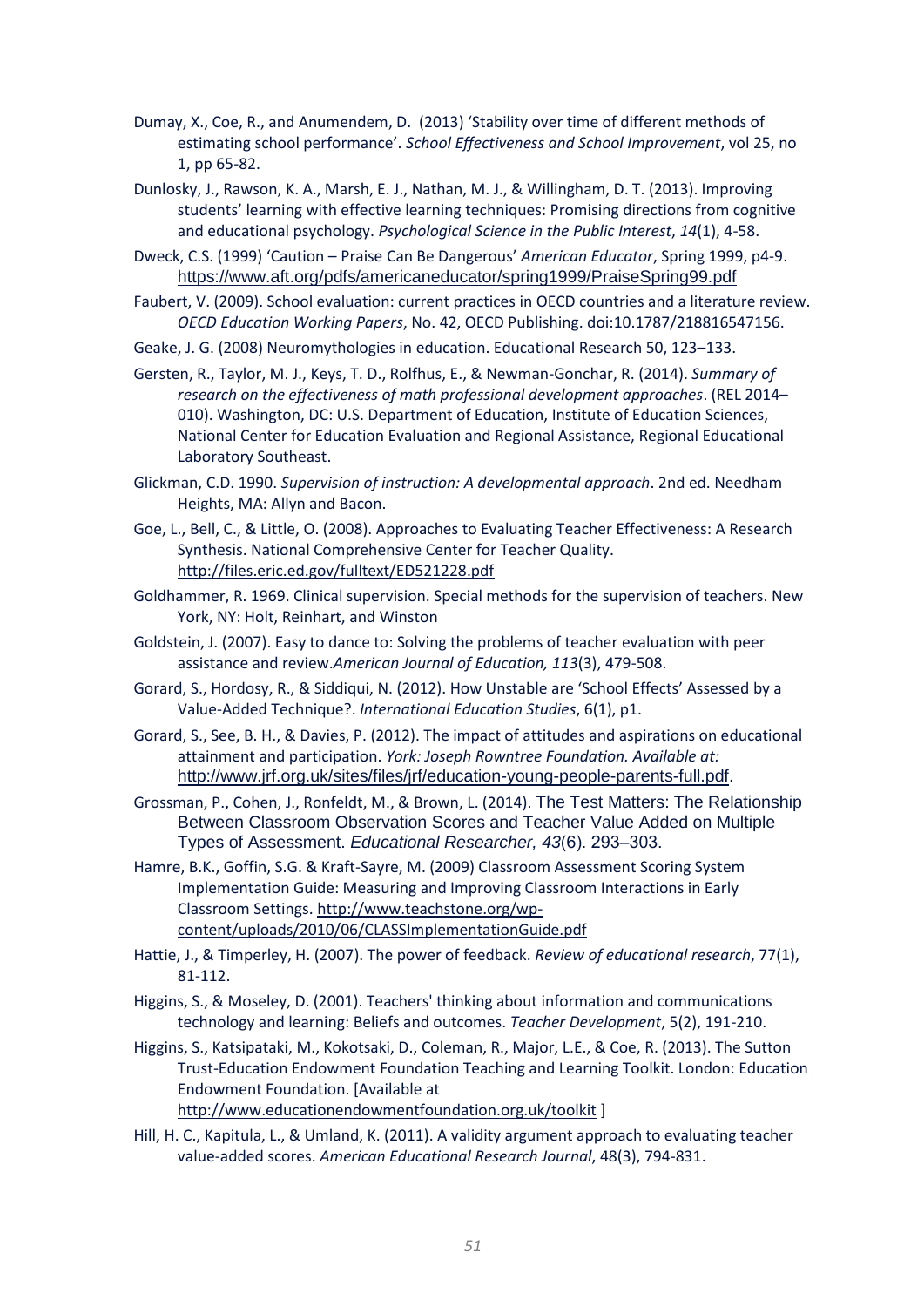- Hill, H. C., Rowan, B., and Ball, D. L. (2005). Effects of Teachers' Mathematical Knowledge for Teaching on Student Achievement. *American Educational Research Journal*, 42(2), 371-406.
- Hinchey, P. H. (2010). Getting Teacher Assessment Right: What Policymakers Can Learn from Research. National Education Policy Center. [http://nepc.colorado.edu/publication/getting](http://nepc.colorado.edu/publication/getting-teacher-assessment-right)[teacher-assessment-right](http://nepc.colorado.edu/publication/getting-teacher-assessment-right)
- Hobson, A. J., & McIntyre, J. (2013). Teacher fabrication as an impediment to professional learning and development: the external mentor antidote. *Oxford Review of Education*, *39*(3), 345-365.
- Howard-Jones, P.A. (2014) Neuroscience and education: myths and messages. *Nature Reviews Neuroscience*. Advanced Online Publication, published online 15 October 2014; doi:10.1038/nrn3817.

<http://www.nature.com/nrn/journal/vaop/ncurrent/pdf/nrn3817.pdf>

- Husbands, C., & Pearce, J. (2012). What is great pedagogy: A literature review for the National College of School Leadership. National College for School Leadership.
- Isoré, M. (2009). Teacher evaluation: current practices in OECD countries and a literature review. OECD Education Working Papers, No. 23<http://hdl.handle.net/123456789/2541>
- Jacob, B. A., & Lefgren, L. (2008). Can principals identify effective teachers? Evidence on subjective performance evaluation in education. *Journal of Labor Economics*, *26*(1), 101- 136.
- James, M. and Pollard, A. (2011) TLRP's ten principles for effective pedagogy: rationale, development, evidence, argument and impact. *Research Papers in Education*, 26 (3). pp.
- Johnson S. M., Fiarman, S. E, Munger, M. S., Papay, J. P., & Qazilbash, E. K. (2009). *A user's guide to Peer Assistance and Review*. Retrieved from [http://web.archive.org/web/20100812220001/http://www.gse.harvard.edu/~ngt/par/r](http://web.archive.org/web/20100812220001/http:/www.gse.harvard.edu/~ngt/par/resources/users_guide_to_par.pdf) [esources/users\\_guide\\_to\\_par.pdf](http://web.archive.org/web/20100812220001/http:/www.gse.harvard.edu/~ngt/par/resources/users_guide_to_par.pdf)
- Kahlenberg, R. D. (2007). Peer Assistance and Review. Retrieved from <http://www.aft.org/newspubs/periodicals/ae/fall2007/kahlenbergsb1.cfm>
- Kane, T. J., McCaffrey, D. F., Miller, T., & Staiger, D. O. (2013). Have we identified effective teachers? Validating measures of effective teaching using random assignment (MET Project Research Paper). Seattle, WA: Bill & Melinda Gates Foundation.
- Kennedy, M. M. (2010). Attribution error and the quest for teacher quality. *Educational Researcher*, 39(8), 591-598.
- Kirschner, P. A., Sweller, J., and Clark, R. E. (2006) Why minimal guidance during instruction does not work: an analysis of the failure of constructivist, discovery, problem-based, experiential, and inquiry-based teaching. Educational Psychologist 41 (2) 75-86.
- Ko J., Sammons P. and Bakkum, L. (2013) Effective Teaching: a review of research and evidence. CfBT Education Trust. [http://cdn.cfbt.com/~/media/cfbtcorporate/files/research/2013/r](http://cdn.cfbt.com/~/media/cfbtcorporate/files/research/2013/r-effective-teaching-2013.pdf)[effective-teaching-2013.pdf](http://cdn.cfbt.com/~/media/cfbtcorporate/files/research/2013/r-effective-teaching-2013.pdf)
- Kohut, G. F., Burnap, C., & Yon, M. G. (2007). Peer observation of teaching: Perceptions of the observer and the observed. *College Teaching, 55*(1), 19-25.
- Kraft, M. A., & Papay, J. P. (2014). Can Professional Environments in Schools Promote Teacher Development? Explaining Heterogeneity in Returns to Teaching Experience. Educational Evaluation and Policy Analysis, 0162373713519496.
- Kupermintz, H. (2003). Teacher effects and teacher effectiveness: A validity investigation of the Tennessee value added assessment system. Educational Evaluation and Policy Analysis, 25, 287–298.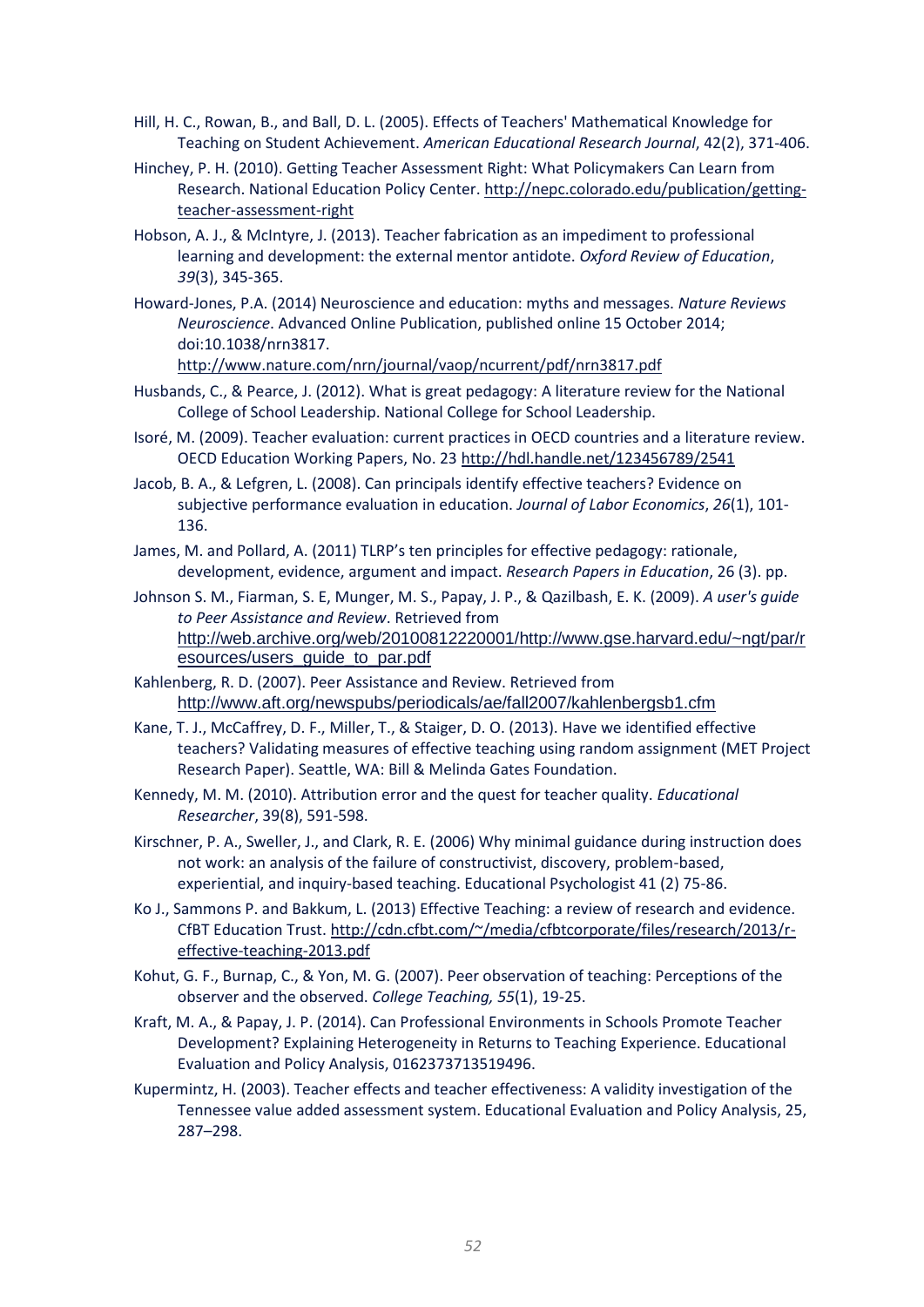- Kyriakides L., Creemers B.P.M. & Antoniou P. (2009) Teacher behaviour and student outcomes: Suggestions for research on teacher training and professional development. *Teaching and Teacher Education*, 25, 12-23.
- Kyriakides, L., Christoforou, C., & Charalambous, C. Y. (2013). What matters for student learning outcomes: A meta-analysis of studies exploring factors of effective teaching. Teaching and Teacher Education, 36, 143–152.
- Kyriakides, L., Creemers, B., Antoniou, P., & Demetriou, D. (2010). A synthesis of studies searching for school factors: Implications for theory and research. British Educational Research Journal, 36, 807–830.
- Little, O., Goe, L., & Bell, C. (2009). A Practical Guide to Evaluating Teacher Effectiveness. National Comprehensive Center for Teacher Quality.
- Lockwood, J. R., McCaffrey, D. F., Hamilton, L. S., Stecher, B., Le, V., & Martinez, J. F. (2007). The sensitivity of value-added teacher effect estimates to different mathematics achievement measures. *Journal of Educational Measurement*, 44(1), 47–67.
- Lord, B., Cress, K., & Miller, B. (2008). Teacher leadership in support of large-scale mathematics and science education reform. In M.M. Mangin & S.R. Stoelinga (Eds.), *Effective teacher leadership: Using research to inform and reform.* New York: Teachers College Press.
- Marsh, H. W. (1982) SEEQ: a reliable, valid and useful instrument for collecting students' evaluations of university teaching, *British Journal of Educational Psychology, 52*, 77–95.
- Marsh, H.W. (2007), Students' evaluations of university teaching: dimensionality, reliability, validity, potential biases and usefulness. In Perry, R.P. and Smart, J.C. (Eds), *The Scholarship of Teaching and Learning in Higher Education: An Evidence-Based Perspective*. Berlin: Springer, pp. 319-83.
- Marshall, J. C., Horton, B., & White, C. (2009). EQUIPping teachers: A protocol to guide and improve inquiry-based instruction. *The Science Teacher, 76*(4), 46–53.
- McCaffrey, D. F., Lockwood, J. R., Koretz, D. M., & Hamilton, L. S. (2003). Evaluating Value-Added Models for Teacher Accountability. Monograph. RAND Corporation. PO Box 2138, Santa Monica, CA 90407-2138. <http://www.rand.org/pubs/monographs/MG158.html>
- McCaffrey, D., Sass, T., Lockwood, J., & Mihaly, K. (2009). The intertemporal variability of teacher effect estimates, *Education Finance and Policy*, 4(4), 572-606. <http://dx.doi.org/10.1162/edfp.2009.4.4.572>
- Mihaly, K., McCaffrey D. F., Staiger D. O., and Lockwood J. R. (2013) A Composite Estimator of Effective Teaching: Report for the Measures of Effective Teaching Project, Bill and Melinda Gates Foundation. Available at [http://www.metproject.org/downloads/MET\\_Composite\\_Estimator\\_of\\_Effective\\_Teaching](http://www.metproject.org/downloads/MET_Composite_Estimator_of_Effective_Teaching_Research_Paper.pdf)
	- Research Paper.pdf
- Muijs, D, Kyriakides L, van der Werf G, Creemers B, Timperley H & Earl L (2014) State of the art teacher effectiveness and professional learning, *School Effectiveness and School Improvement: An International Journal of Research, Policy and Practice*, 25:2, 231-256
- National Mathematics Advisory Panel (2008) Foundations for Success: The Final Report of the National Mathematics Advisory Panel. March 2008, U.S. Department of Education, Washington, DC. [http://www2.ed.gov/about/bdscomm/list/mathpanel/report/final](http://www2.ed.gov/about/bdscomm/list/mathpanel/report/final-report.pdf)[report.pdf](http://www2.ed.gov/about/bdscomm/list/mathpanel/report/final-report.pdf)
- Newton, X. A., Darling-Hammond, L., Haertel, E., & Thomas, E. (2010). Value-Added Modeling of Teacher Effectiveness: An Exploration of Stability across Models and Contexts. *Education PolicyAnalysis Archives*, 18(23), n23.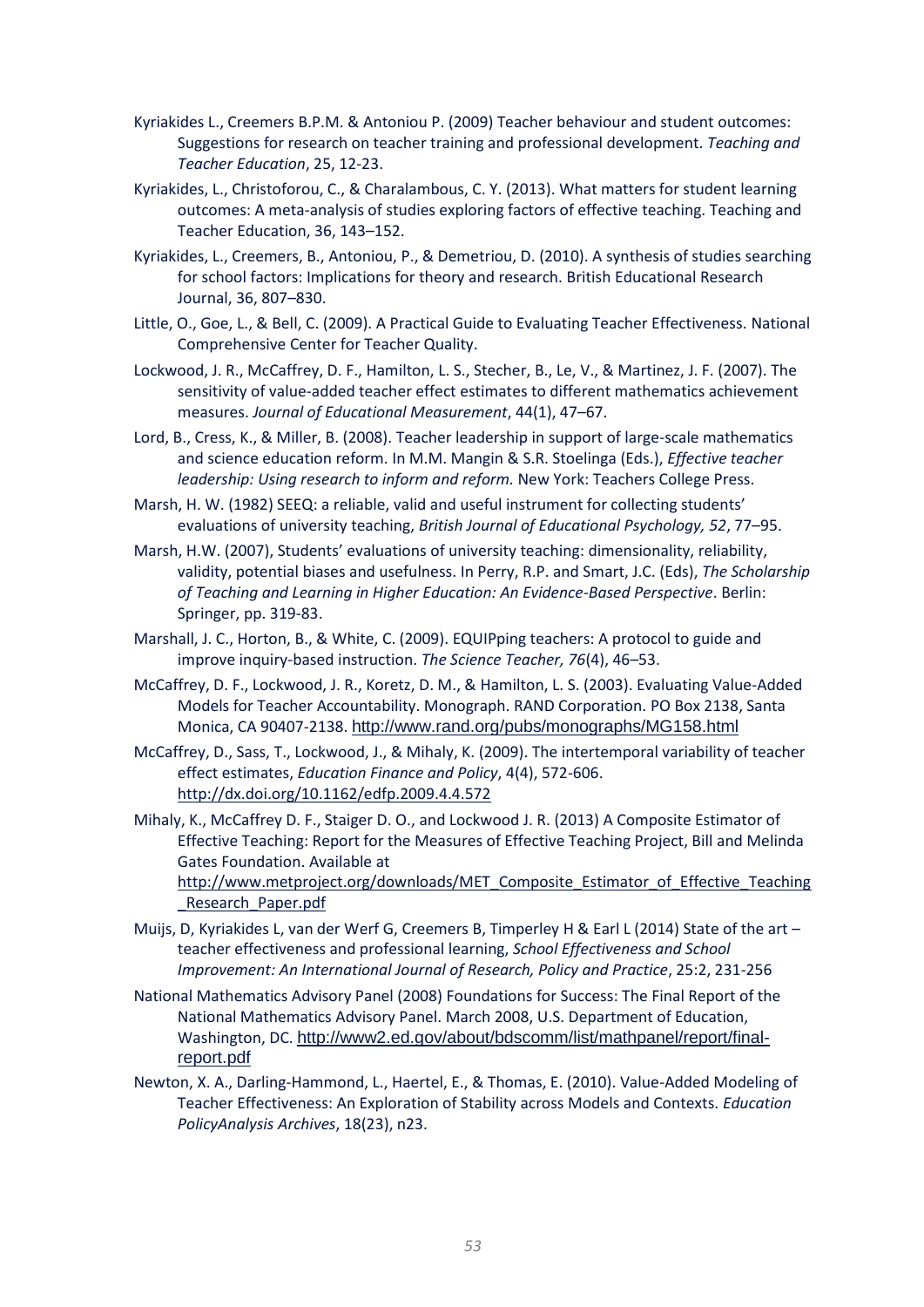- Papay, J. P. (2011). Different Tests, Different Answers: The Stability of Teacher Value-Added Estimates Across Outcome Measures. *American Educational Research Journal*, 48(1), 163- 193.
- Pashler, H., McDaniel, M., Rohrer, D., & Bjork, R. (2008). Learning styles: concepts and evidence. *Psychological Science in the Public Interest*, 9(3), 105-119. [http://www.psychologicalscience.org/journals/pspi/PSPI\\_9\\_3.pdf](http://www.psychologicalscience.org/journals/pspi/PSPI_9_3.pdf)
- Pianta, R. C., La Paro, K. M., & Hamre, B. K. (2008). *Classroom assessment scoring system*. Baltimore: Paul H. Brookes.
- Polikoff, M. S. (2014). Does the Test Matter? Evaluating teachers when tests differ in their sensitivity to instruction. In T. J. Kane, K. A. Kerr, & R. C. Pianta (Eds.). Designing teacher evaluation systems: New guidance from the Measures of Effective Teaching project (pp. 278-302). San Francisco, CA: Jossey-Bass.
- Popham, W.J. (1998). The dysfunctional marriage of formative and summative teacher evaluation. Journal of Personnel Evaluation in Education, 1: 269-273.
- Popham, WJ and Ryan JM (2012) Determining a high-stakes test's instructional sensitivity. Paper presented at the annual meeting of the National Council on Educational Measurement, April 12-16, Vancouver, B.C., Canada.
- Raudenbush, S.W. (2004), 'What Are Value-added Models Estimating and What Does This Imply for Statistical Practice?', *Journal of Educational and Behavioral Statistics* 29(1):121–129.
- Reardon, S. F., & Raudenbush, S. W. (2009). Assumptions of value-added models for estimating school effects. Education, 4(4), 492-519.
- Riener, C., & Willingham, D. (2010). The myth of learning styles. Change: The magazine of higher learning, 42(5), 32-35[. http://new.peoplepeople.org/wp-content/uploads/2012/07/The-](http://new.peoplepeople.org/wp-content/uploads/2012/07/The-Myth-of-Learning-Styles.pdf)[Myth-of-Learning-Styles.pdf](http://new.peoplepeople.org/wp-content/uploads/2012/07/The-Myth-of-Learning-Styles.pdf)
- Rockoff, J. E. (2004). The impact of individual teachers on student achievement: Evidence from panel data. The American Economic Review, 94(2), 247-252.
- Rockoff, J. E., Jacob, B. A., Kane, T. J., & Staiger, D. O. (2011). Can you recognize an effective teacher when you recruit one? *Education*, 6(1), 43-74.

Rosenshine, B. (2010) Principles of Instruction. International Academy of Education, UNESCO. Geneva: International Bureau of Education. [http://www.ibe.unesco.org/fileadmin/user\\_upload/Publications/Educational\\_Practice](http://www.ibe.unesco.org/fileadmin/user_upload/Publications/Educational_Practices/EdPractices_21.pdf) [s/EdPractices\\_21.pdf](http://www.ibe.unesco.org/fileadmin/user_upload/Publications/Educational_Practices/EdPractices_21.pdf)

Rosenshine, B. (2012) Principles of Instruction: Research based principles that all teachers should know. *American Educator*, Spring 2012.

<http://www.aft.org/pdfs/americaneducator/spring2012/Rosenshine.pdf>

- Sadler, P. M., Sonnert, G., Coyle, H. P., Cook-Smith, N., & Miller, J. L. (2013). The influence of teachers' knowledge on student learning in middle school physical science classrooms. *American Educational Research Journal*, 50(5), 1020-1049.
- Shulman, L. S. (1988). A Union of Insufficiencies: Strategies for Teacher Assessment in a Period of Educational Reform. *Educational Leadership*, *46*(3), 36-41.
- Shulman, L. (2009). Assessment of teaching or assessment for teaching? In D.H. Gitomer (Ed.), Measurement issues and assessment for teaching quality. Washington, DC: Sage Publications.
- Strong, M., Gargani, J., & Hacifazlioglu, O. (2011). Do we know a successful teacher when we see one? Experiments in the identification of effective teachers. Journal of Teacher Education, 62(4), 367–382. [Abstract at: [http://jte.sagepub.com/content/62/4/367.abstract\]](http://jte.sagepub.com/content/62/4/367.abstract)
- Taylor, E. S., & Tyler, J. H. (2012). The effect of evaluation on teacher performance. *The American Economic Review*, *102*(7), 3628-3651.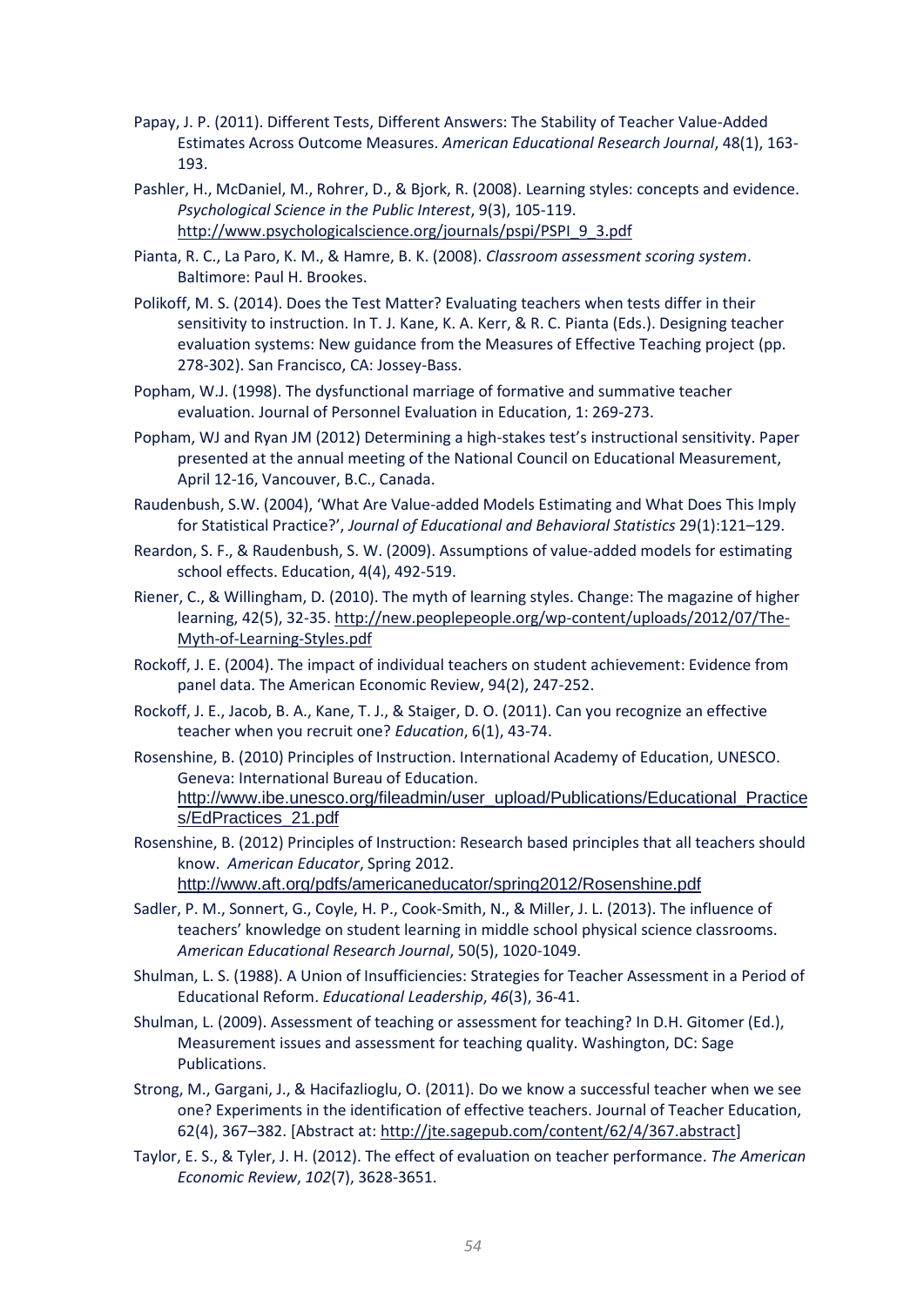- Timperley, H., Wilson, A., Barrar, H. & Fung, I. (2007) Teacher professional learning and development: Best evidence synthesis iteration. Wellington, New Zealand: Ministry of Education[. http://www.educationcounts.govt.nz/publications/series/2515/15341](http://www.educationcounts.govt.nz/publications/series/2515/15341)
- Timperley, H. (2008). Teacher professional learning and development. International Academy of Education, International Bureau of Education, UNESCO. [http://www.ibe.unesco.org/fileadmin/user\\_upload/Publications/Educational\\_Practices/Ed](http://www.ibe.unesco.org/fileadmin/user_upload/Publications/Educational_Practices/EdPractices_18.pdf) [Practices\\_18.pdf](http://www.ibe.unesco.org/fileadmin/user_upload/Publications/Educational_Practices/EdPractices_18.pdf)
- Wayne, A. J., & Youngs, P. (2003). Teacher characteristics and student achievement gains: A review. *Review of Educational Research*, 73(1), 89–122.
- Willingham, D. T. (2008). What Will Improve a Student's Memory?. *American Educator*, *32*(4), 17- 25.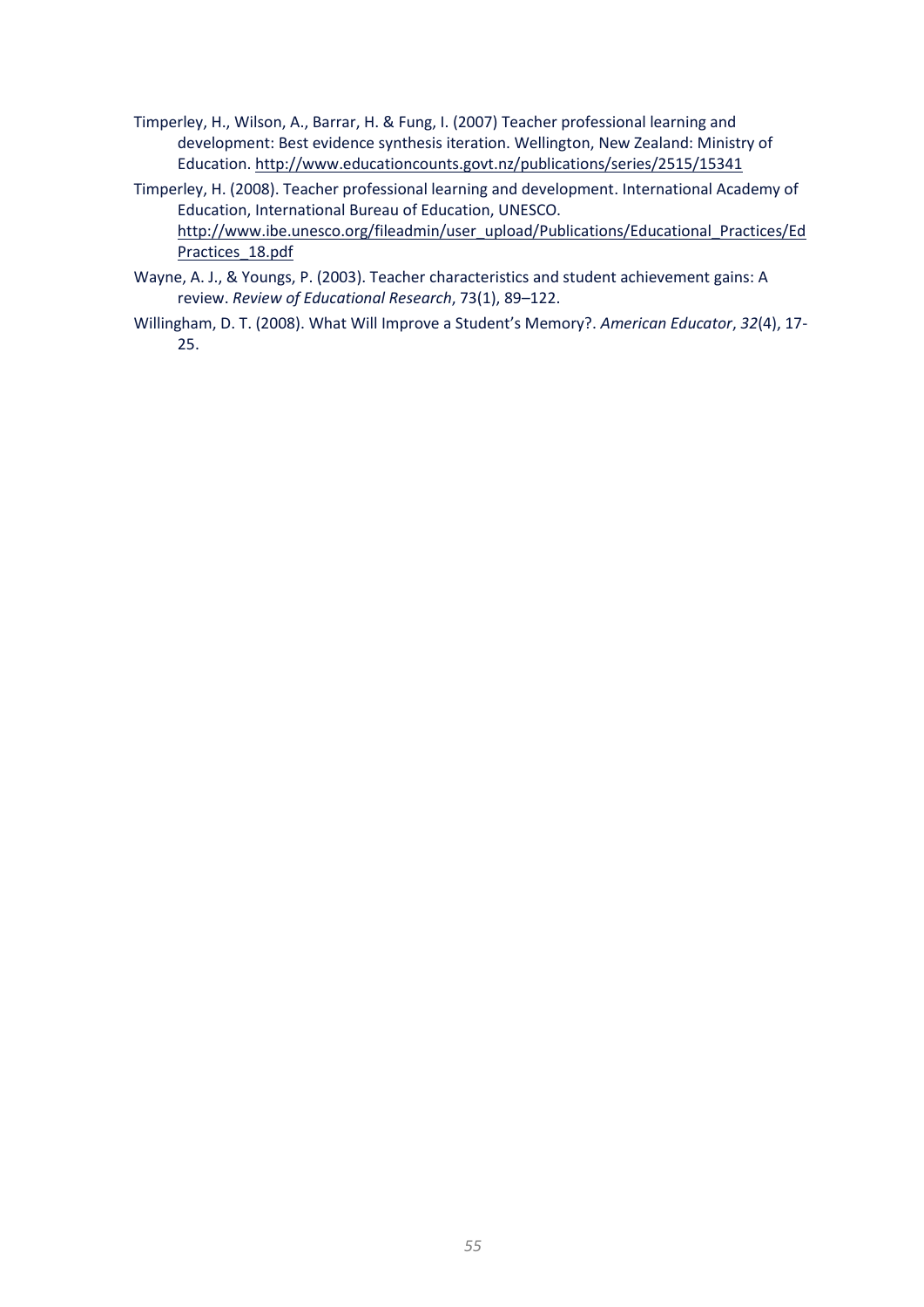# **Appendix Appendix**

 $\overline{a}$ 

### **A: Original research questions**

In more detail, the study set out to review the evidence from existing research to address the following questions:

- 1. What are the elements of teaching effectiveness and classroom/teaching quality?
	- a. What does the educational effectiveness<sup>7</sup> literature say about the factors/characteristics/behaviours of teachers/teaching that are associated with high student attainment/progress?
	- b. What is the evidence from intervention studies (eg RCTs) about the classroom strategies that produce increased attainment/progress?
	- c. What evidence from psychology (eg on learning, memory, neuropsychology) indicates pedagogical practices that are most likely to lead to deep understanding and retained knowledge?
- 2. What frameworks/protocols exist for measuring classroom/teaching quality (including use of video and student surveys)?
	- a. What frameworks/protocols have been used in research studies? What evidence is there of how effectively these frameworks capture real quality? To what extent are they aligned with the evidence reviewed in 1?
	- b. What frameworks/protocols have been used in schools (by practitioners) around the world for measuring teacher effectiveness/quality? What evidence is there of how effective and reliable these frameworks are? To what extent are they aligned with the evidence reviewed in 1?
	- c. What requirements for training, accreditation and quality assurance do these frameworks have?
- 3. In what ways have these frameworks been used in practice to improve practice?
	- a. What kinds of outputs/reporting have been developed for these frameworks/protocols?
	- b. What models of observer/observed have been tried (eg peer-topeer, self-evaluation, principal/line manager, external evaluator), and how have professionals collaborated on this?

 $^7$  Eg school effectiveness research, and the 'process-product' literature that looks for correlations between school or classroom processes and outcomes